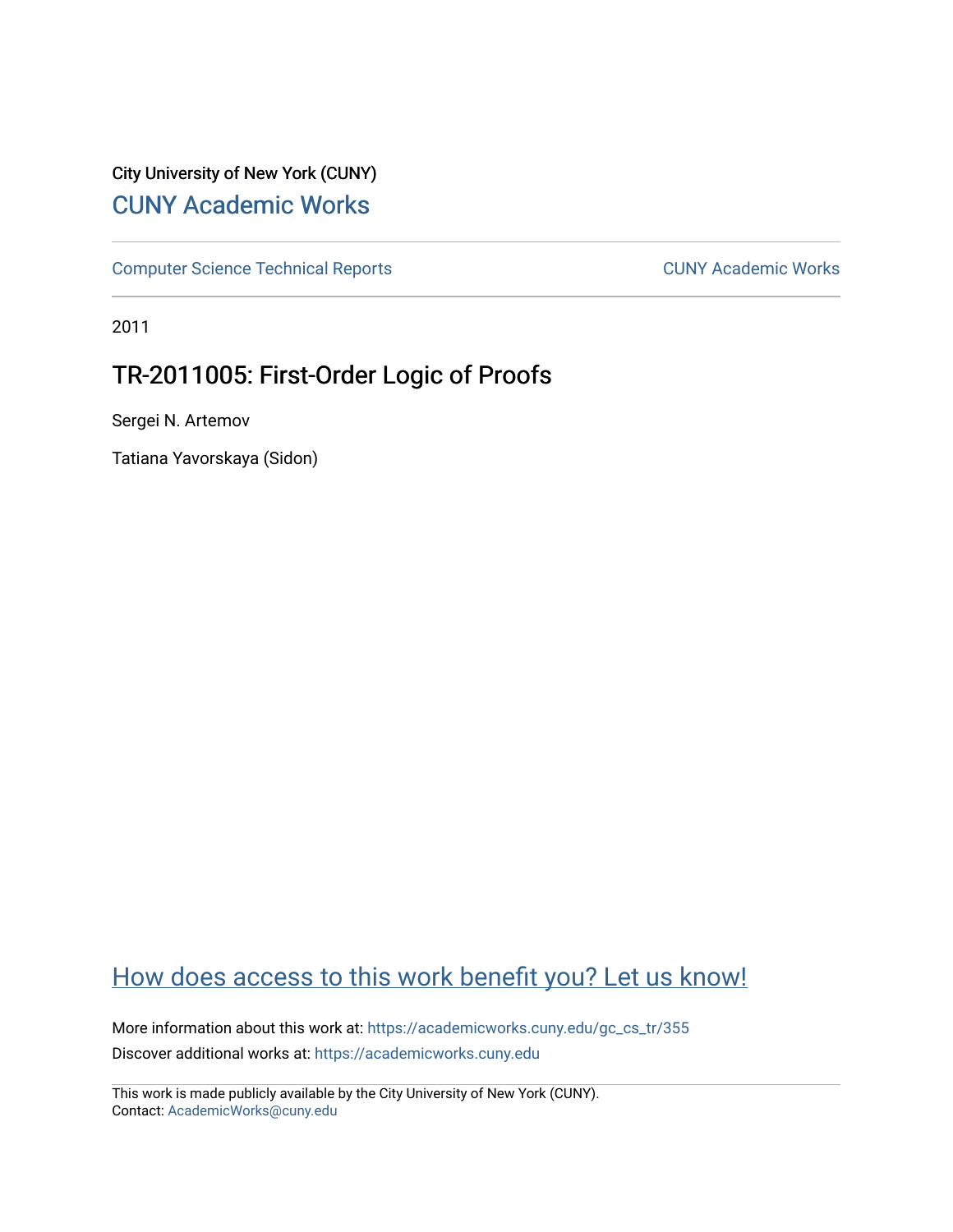# First-Order Logic of Proofs

CUNY Graduate Center Department of Mathematics 365 Fifth Avenue, rm. 4319 Moscow University New York City, NY 10016, USA Moscow, 119899, Russia

Sergei N. Artemov<sup>∗</sup> Tatiana Yavorskaya (Sidon)†

sartemov@gc.cuny.edu tanya@lpcs.math.msu.su

May 27, 2011

### Abstract

The propositional logic of proofs LP revealed an explicit provability reading of modal logic S4 which provided an indented provability semantics for the propositional intuitionistic logic IPC and led to a new area, Justification Logic. In this paper, we find the *first-order logic of proofs* FOLP capable of realizing first-order modal logic S4 and, therefore, the first-order intuitionistic logic HPC. FOLP enjoys a natural provability interpretation; this provides a semantics of explicit proofs for first-order S4 and HPC compliant with Brouwer-Heyting-Kolmogorov requirements. FOLP opens the door to a general theory of first-order justification.

# 1 Introduction

The propositional logic of proofs LP revealed an explicit proof reading of modal logic S4  $([1, 2])$ . This completed Gödel's effort  $([9, 10])$  to provide the intended provability semantics for the propositional intuitionistic logic IPC and eventually led to a new field, Justification Logic (cf. [3, 8]).

The intended semantics of intuitionistic logic is the semantics of proofs, also known as Brouwer-Heyting-Kolmogorov (BHK) semantics. It starts from Brouwer's thesis that intuitionistic truth is provability, i.e., a proposition is true if it has a proof (cf. [19], p. 4). Proofs should reflect the logical structure of a sentence. In particular,

- a proof of  $A \rightarrow B$  is a construction which, given a proof of A, returns a proof of B;
- a proof of  $A \wedge B$  consists of a proof of A and a proof of B;

<sup>∗</sup>Supported by the National Science Foundation.

<sup>†</sup>Partially supported by the Russian Foundation for Basic Research.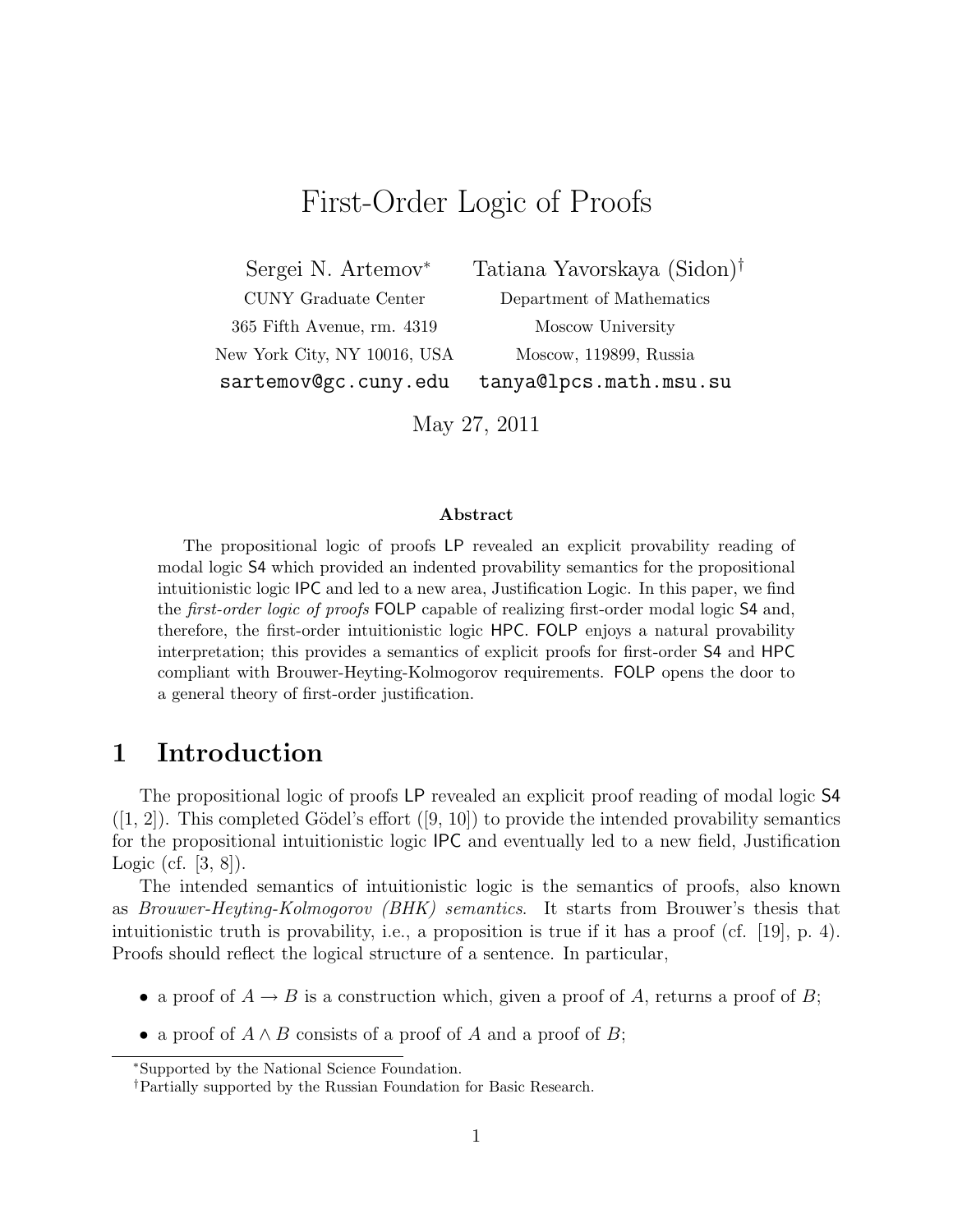- a proof of  $A \vee B$  is given by presenting either a proof of A or a proof of B;
- a proof of  $\forall x A(x)$  is a function converting c into a proof of  $A(c)$ ;
- a proof of  $\exists x A(x)$  is a pair  $(c, d)$  where d is a proof of  $A(c)$ .

Kolmogorov [11], and later Gödel [9, 10], viewed BHK-proofs as proofs<sup>1</sup> in classical mathematics. Moreover, Gödel offered a method of connecting classical provability with intuitionistic logic ([9]) in a way that respects the informal provability reading of IPC:

$$
\mathsf{IPC} \vdash F \quad \textit{iff} \quad \mathsf{S4} \vdash \mathit{tr}(F).^2
$$

where  $tr(F)$  is obtained from F by prefixing each subformula of F with  $\Box$ . When parsing Gödel's translation  $tr(F)$  of some formula F, we encounter a provability modality before each subformula, which forces us to read said subformula as provable rather than true. Therefore, Gödel's translation reflects the fundamental intuitionistic paradigm that intuitionistic truth is provability. Moreover, the classical version of BHK is that which provides a non-circular semantics for intuitionistic logic. A similar position was taken by P.S. Novikov in [15].

At that stage, the problem of finding a BHK-type semantics of proof for **IPC** was reduced to developing such a semantics for S4 which proved to be quite elusive; cf. [2, 20] for more on the history of this problem. In this context, Gödel in  $[10]$  discusses the possibility of finding a classical logic of proofs which could provide a semantics of proofs for S4, hence for IPC.

The next step was taken in [1, 2], where the propositional logic of proofs LP with new atoms  $t$ : $F$  for

$$
t
$$
 is a proof of  $F$ 

was introduced. The Realization Theorem from [1, 2] demonstrated that each S4 theorem conceals an explicit statement about proofs, e.g.,

$$
\Box F \mathop{\rightarrow} \Box G
$$

reads as

$$
u: F \to t(u): G
$$

i.e., if u is a proof of F, then  $t(u)$  is a proof of G, for an appropriate proof term  $t(u)$ . The Realization Theorem allows for the extension of this kind of explicit reading of modalities to all theorems of  $\mathsf{S4}$ , so  $\mathsf{S4}$  has a semantics via LP as anticipated by Gödel in [10]. Since proof terms in LP can be naturally interpreted as mathematical proofs, e.g., in Peano Arithmetic PA, S4 and IPC received an exact provability semantics consistent with BHK-requirements.

There is a tradition to regard computational semantics for intuitionistic logic, e.g., provided by Kleene realizability, or the computational interpretation of Martin-Löf Type Theory as a variant of BHK-semantics (cf. [19]) in which 'proofs' are read as 'computational programs.' Indeed, BHK conditions are mainly satisfied under computational interpretation

<sup>1</sup>Kolmogorov in [11] wrote about "problem solutions."

<sup>&</sup>lt;sup>2</sup>This statement follows from [9, 14].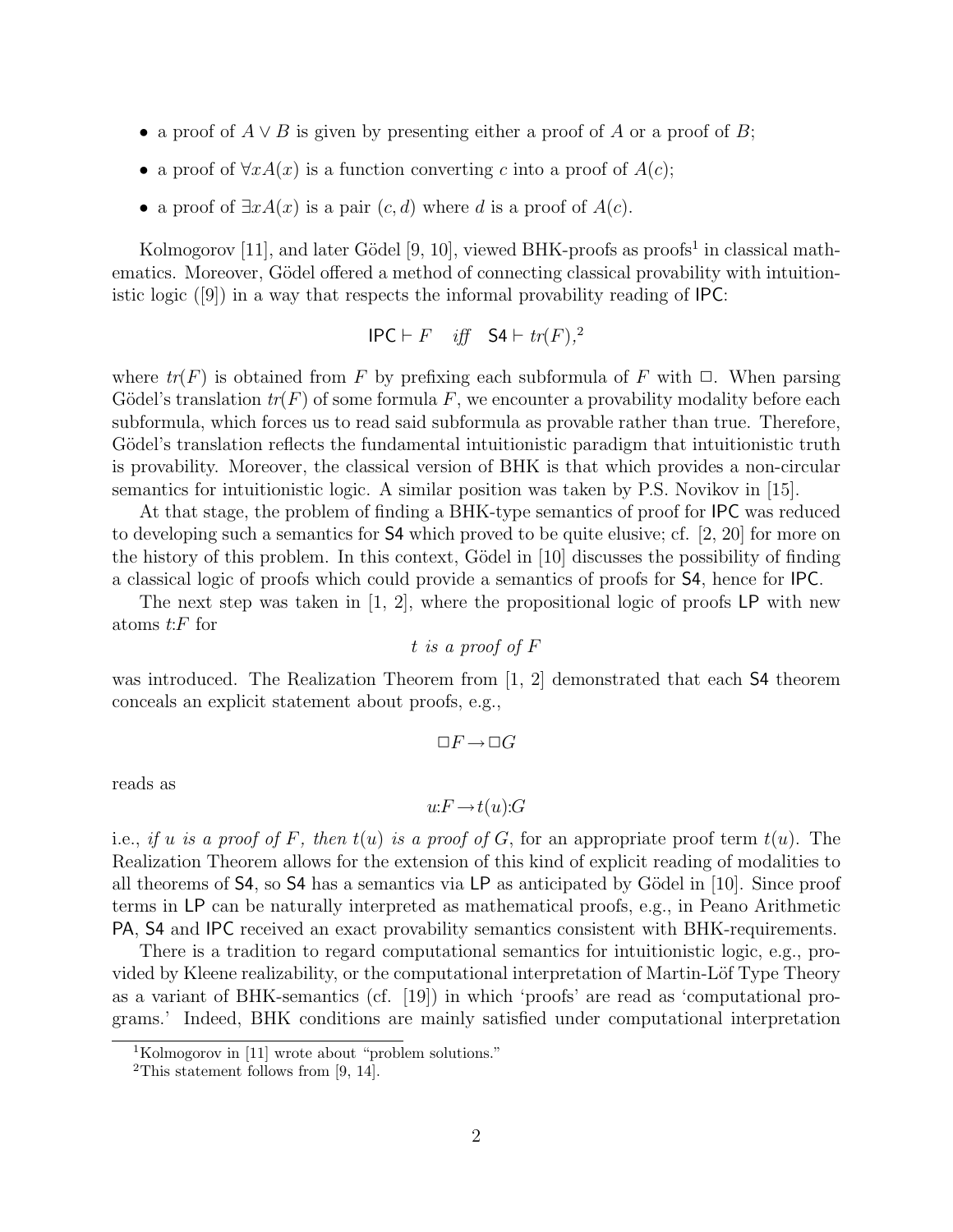with a principal exception: the original BHK cause for disjunction was intended for provability semantics and is not valid for the aforementioned computational reading. To fit the computational model, this item has been modified by adding a new requirement

a proof of a disjunction should also specify which disjunct it proves.

This extra condition is redundant for the provability semantics since the predicate  $p$  is a proof of F is decidable and given a proof p, we always 'know' which of the disjuncts it proves.

The *provability BHK semantics*, the logic of proofs, turned out to be quite different from the *computational BHK semantics*. Both have applications far beyond the original foundational area. The computational BHK semantics has strong links with Computer Science, e.g., typed programming languages, whereas the provability BHK semantics is contributing to epistemology, where it has led to a mathematical theory of justification (cf. [3, 8]).

### 1.1 Propositional logic of proofs

Let us discuss the propositional case in more detail. Proofs are represented in LP by proof terms constructed from proof variables and proof constants by means of functional symbols for elementary computable operations on proofs, binary  $\cdot$ ,  $+$ , and unary  $\cdot$ . The formulas of LP are built by Boolean connectives from propositional atoms and those of the form t: F where t is a proof term and F is a formula. The operations of  $\mathsf{LP}$  are specified by the following schemas (here  $A, B$  are arbitrary formulas and  $t, s$  are arbitrary terms):

 $t:(A\rightarrow B)\rightarrow (s:A\rightarrow (t\cdot s):B)$  application  $t:A\rightarrow(t+s):A, \quad s:A\rightarrow(t+s):A$  sum  $t:A \to \text{l}: t:A$  proof checker.

LP is axiomatized over the classical propositional calculus by the above schemas, the principle  $t:A\to A$  reflexivity

and the axiom necessitation rule, which allows for the specification of proof constants as proofs of the concrete axioms

 $\vdash c:A$ , where c is an axiom constant, A is an axiom of LP.

The intended semantics for LP is provided by proof predicates in Peano Arithmetic PA. The proof terms of LP-language are interpreted by codes of arithmetical derivations. Operations ·, +, and unary ! become total recursive functions on such codes. Formulas of LP are interpreted by closed arithmetical formulas; interpretations commute with Boolean connectives and t:F is interpreted by an arithmetical proof predicate which numerates theorems of PA. It is established in [1, 2] that LP is complete with respect to the class of all arithmetical proof predicates<sup>3</sup>.

The following Realization Theorem  $(1, 2)$  shows that LP is an exact counterpart of Gödel's provability logic **S4**.

<sup>&</sup>lt;sup>3</sup>The proof predicates considered here are multi-conclusion, e.g., a proof may be a proof of more than one proposition. Single-conclusion proof predicates have their own logic of proofs axiomatized in [12, 13].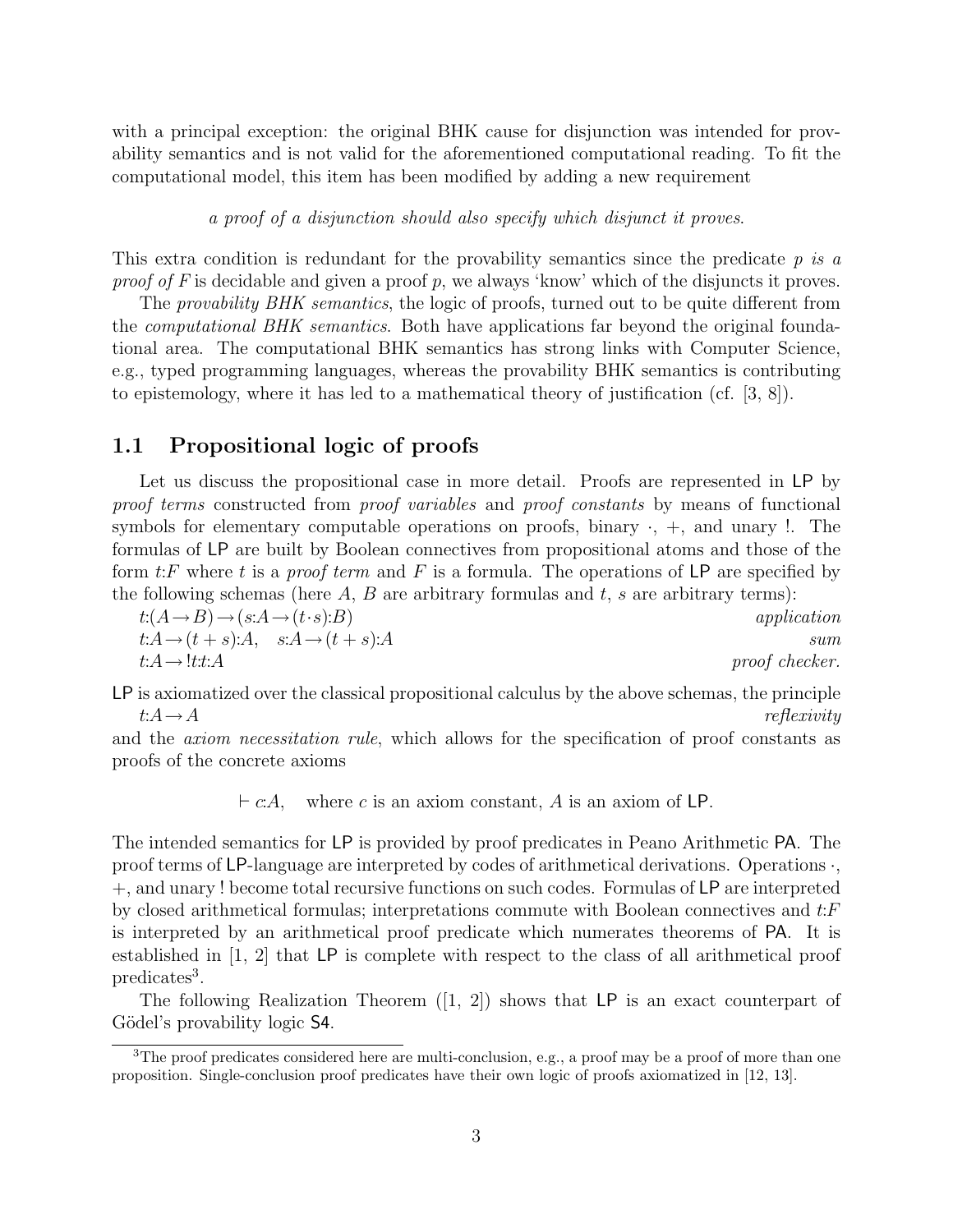A modal formula F is provable in S4 iff there exists an assignment (called a realization) of proof terms to all occurrences of  $\Box$  in F such that the resulting formula is provable in LP.

The proof of the Realization Theorem treats  $\Box$  in the style of Skolem as the existential quantifier on proofs. Negative occurrences of  $\Box$ 's are assumed to hide universal quantifiers and hence are realized by proof variables, and positive occurrences of  $\Box$ 's are realized as existential quantifiers, i.e., by proof terms depending on these variables.

The Realization Theorem provides S4, and therefore intuitionistic logic, with an exact BHK-style provability semantics, thus completing Gödel's project of formalizing the intended provability semantics for IPC.

### 1.2 First-order case

Similar questions for first-order S4, FOS4, and the first-order intuitionistic logic HPC remained open and are answered in this paper. Studies of the first-order logic of proofs were initiated in [16] and [4] where it was established that some natural axiomatizability questions for the first-order logic of proofs have negative answers. Paper [21] considered so-called binding interpretations where formulas p:F were interpreted by  $Prf(p^*, \ulcorner F^{*} \urcorner)$  and thus had no parameters. A complete axiomatization of the corresponding logic of proofs was found, which, however, does not help to realize first-order modal logic.

An extension of LP by quantifiers on proofs, QLP, was considered in [7].

In this paper, we suggest a first-order logic of proofs FOLP and its exact Gödel-style interpretation in mathematical proofs (e.g., in Peano Arithmetic). We show that FOLP is capable of realizing FOS4; this provides FOS4 with an exact provability semantics. Since HPC can be faithfully embedded in FOS4 via Gödel's transation, this also provides HPC with a BHK-style semantics of proofs.

# 2 First-order logic of proofs

Let  $A(x)$  be a formula with a parameter x. Then, in FOS4,  $\Box A(x)$  also has x as a parameter. In the provability reading of  $\Box$ , this reflects the reading of  $\Box A(x)$  as

given a natural parameter  $x = n$ , formula  $A(n)$  is provable.

On the other hand, FOLP cannot express the notion

formula  $A(x)$  with a free variable x is provable.

In FOLP, there are tools for representing both of the aforementioned readings of individual variables: as 'global parameters' or 'local' variables not accessible from outside the proof/provability operator. Suppose p is being interpreted as a specific proof (in  $PA$ ) and A as a specific formula (of PA) with a free variable x. We can read  $p:A$  in two ways: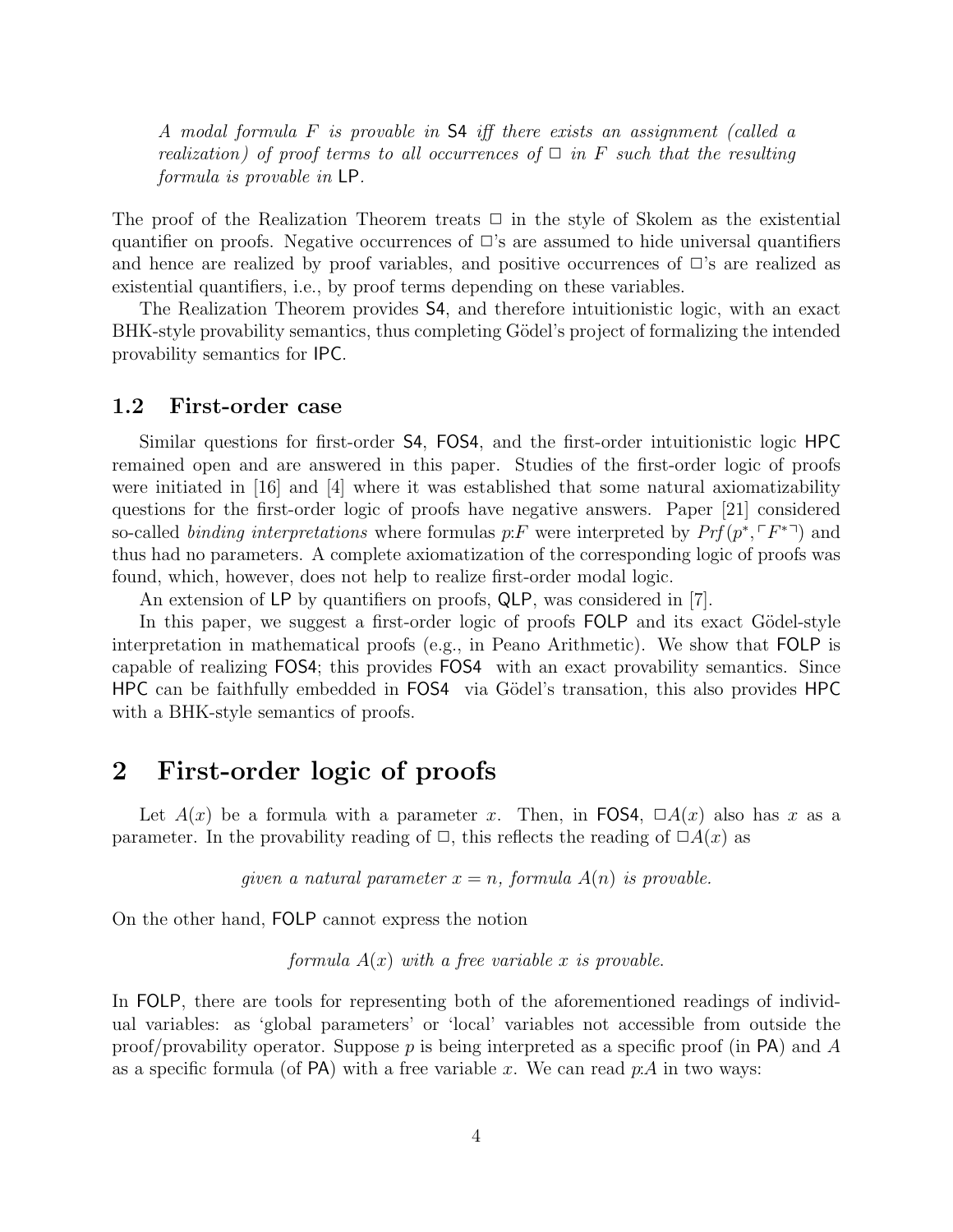- p proves A for a given value of the parameter x and thus the formula p:A and its truth value depend on x. For example, p is  $\{0 = 0\}$ , and A is  $x = x$ ; then p:A holds only when  $x$  is substituted by 0.
- p is a proof of a formula with a free variable x and so p:A does not depend on x. For example, p is  $\{x = x\}$  and A is, as before,  $x = x$ .

In the language of FOLP, the proof predicate is represented by formulas of the form

 $t:_{X}A$ 

where  $X$  is a finite set of individual variables that are considered global parameters and free variables of this formula. All occurrences of variables from  $X$  that are free in  $A$  are also free in  $t:_{X}A$ . All other free variables of A are considered local and hence bound in  $t:_{X}A$ . For example, if  $A(x, y)$  is an atomic formula, then in  $p_{\{x\}}A(x, y)$ , variable x is free and variable y is bound. Likewise, in  $p:_{\{x,y\}} A(x, y)$  both variables are free and in  $p:_{\emptyset} A(x, y)$ , neither x nor  $y$  is free.

Proofs are represented by proof terms which do not contain individual variables. On the level of FOLP, this makes presentation of proofs light and manageable without sacrificing generality.

**Definition 1** Let  $\mathcal{L}$  denote the first-order language that contains a countable set of predicate symbols of any arity, without functional symbols and equality. The language FOLP is the extension of  $\mathcal L$  by special means to represent proofs and proof assertions, namely, the language FOLP contains individual variables  $x_0, x_1, x_2, \ldots$ , Boolean connectives, quantifiers over individual variables, predicate symbols  $Q_i^n$  of any arity  $n$   $(i, n = 0, 1, 2, ...)$  and

- proof variables  $p_k$ ,  $k = 0, 1, 2, \ldots$ , and proof constants  $c_0, c_1, c_2, \ldots$ ;
- functional symbols for operations on proofs:
	- those of LP: binary  $+$ ,  $\cdot$ , and unary  $!,$
	- unary  $\text{gen}_x$  for each individual variable x;
- an operational symbol  $(\cdot)$ : $_X(\cdot)$  for each finite set X of individual variables.

**Definition 2** Proof terms are constructed as follows:

- each proof constant and proof variable is a proof term;
- if t, s are proof terms, then  $t \cdot s$ ,  $'t$ ,  $t + s$ , and  $\text{gen}_x(t)$  are proof terms.

**Notation.** 1 By X, Y, etc., we denote finite sets of individual variables. If y is an individual variable, then we will write  $Xy$  for  $X \cup \{y\}$ . An additional convention: notation  $Xy$  means, in part, that  $y \notin X$ . Note also that in  $\text{gen}_x$ , variable x is merely a syntactic label of this operation and is not considered an occurrence of a variable. So terms in FOLP do not contain individual variables.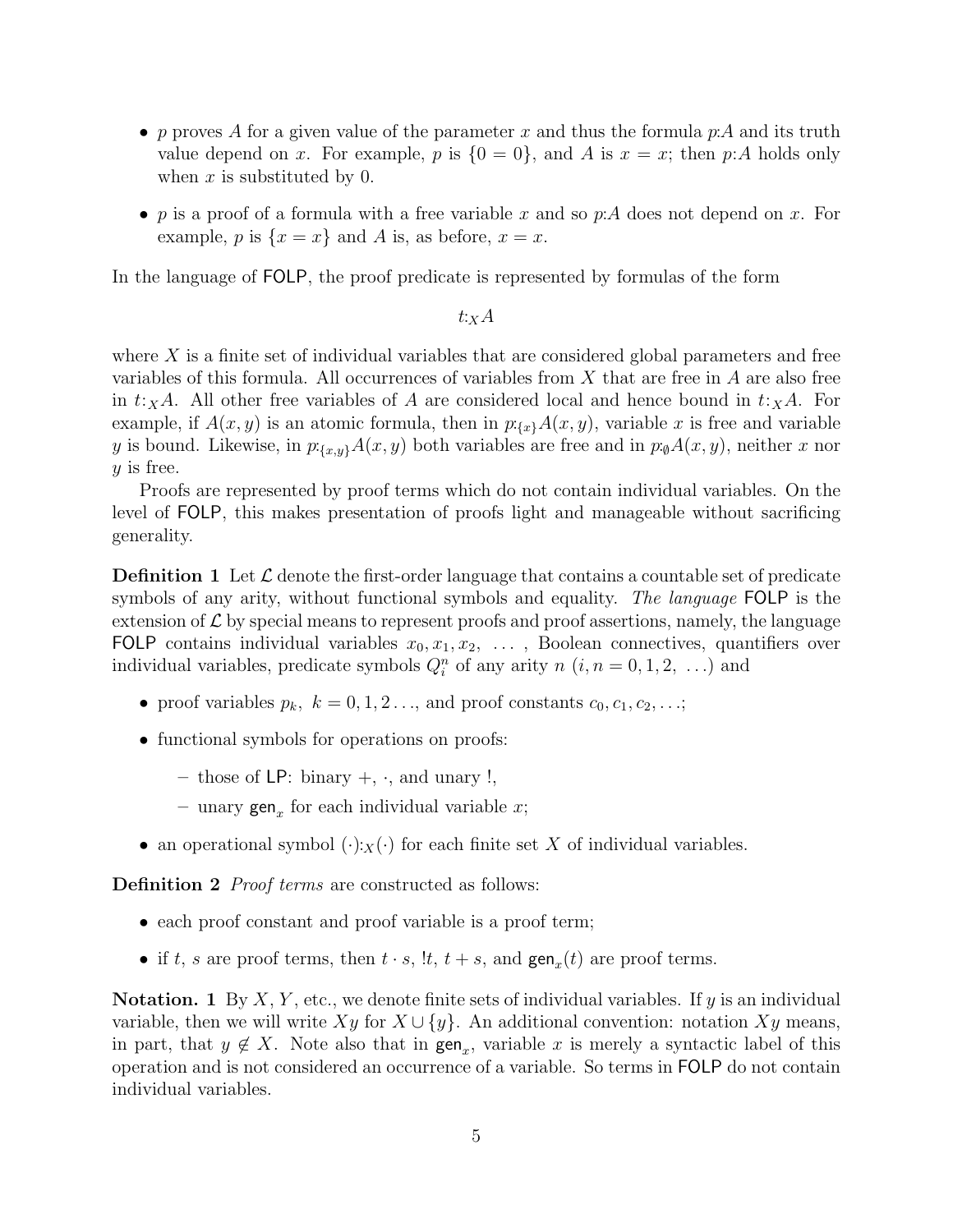Definition 3 Formulas are defined in the standard way with an additional clause for the proof operator. Namely,

- If  $Q_i^n$  is a predicate symbol of arity n and  $x_1, \ldots, x_n$  are individual variables, then  $Q_i^n(x_1, \ldots, x_n)$  is an atomic formula; all occurrences of individual variables are free.
- If A, B are formulas, then  $\neg A$ ,  $A \alpha B$  ( $\alpha$  being a Boolean connective) are formulas; Boolean connectives preserve free and bound occurrences of variables.
- If A is a formula and x is an individual variable, then  $\forall x \Delta$  is a formula;  $\forall x$  binds all occurrences of x and preserves free and bound occurrences of all other variables.
- If t is a proof term and A is a formula, then  $t:_{X}A$  is a formula. In this formula, all variables from  $X$ , and only from  $X$ , are free. All free occurrences of variables from  $X$ in A are also free.

The set of free variables of a formula A is denoted by  $FVar(A)$ . We use the abbreviation t:A for  $t:_{\emptyset}A$ .

Definition 4 There are two types of substitutions in the language of FOLP: individual variables and proof variables.

- Substitution of individual variables. If  $x, y$  are variables and A is a formula, then by  $A(y/x)$  we denote the result of substitution of y for all free occurrences of x in A. We always assume that substitution is correct, namely, there is no free occurrence of  $x$  in A within the scope of any binding of y.
- Substitution of proof terms. Let p be a proof variable and t be a proof term. By  $A(t/p)$ we denote the result of substitution of t for all occurrences of  $p$  in  $A$ .

Definition 5 The first-order logic of proofs FOLP is axiomatized by the following schemas. Here  $A$ ,  $B$  are formulas,  $s$ ,  $t$  are terms,  $X$  is a set of individual variables, and  $y$  is an individual variable.

- A1 classical axioms of first-order logic
- A2  $t:_{X_y} A \to t:_{X} A$ ,  $y \notin FVar(A)$ A3  $t:xA \rightarrow t:x_yA$ B1  $t:_{X}A \rightarrow A$ B2  $s:_{X}(A\rightarrow B)\wedge t:_{X}A\rightarrow (s\cdot t):_{X}B$ B3  $t:xA \rightarrow (t+s):_XA$ ,  $s:xA \rightarrow (t+s):_XA$  $B4$   $t:_{X}A \rightarrow$   $t:_{X}t:_{X}A$ B5  $t:_{X}A \rightarrow \text{gen}_{x}(t):_{X}\forall xA, x \notin X$ FOLP has the following inference rules:

 $R1 \vdash A, A \rightarrow B \Rightarrow \vdash B$  Modus Ponens  $R2 \rightarrow \rightarrow \forall xA$  generalization R3  $\vdash c:A$ , where A is an axiom, c is a proof constant

axiom necessitation.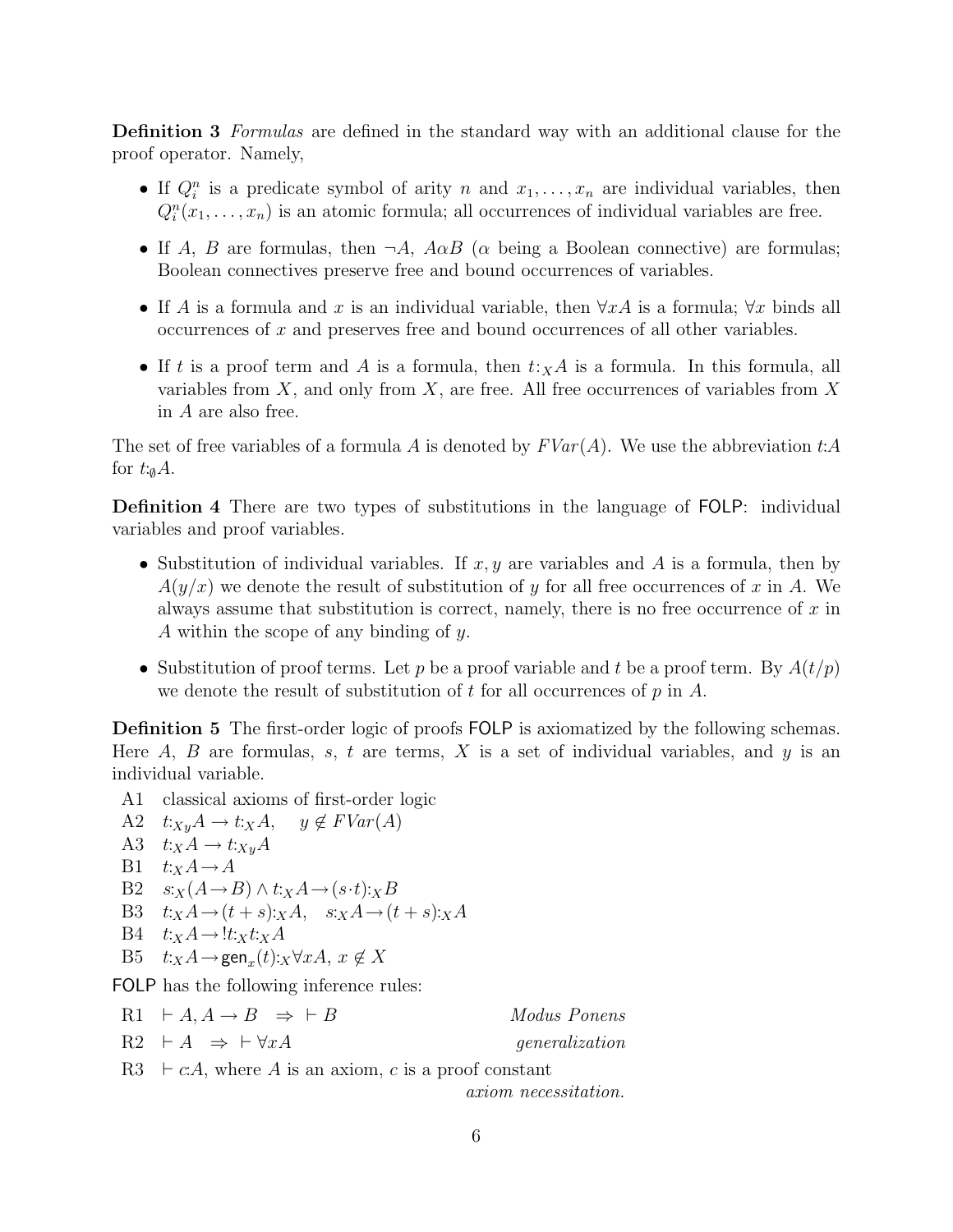We define derivations from the hypothesis in FOLP in the standard way. Let us recall that in a derivation from the set of hypotheses  $\Gamma$ , the generalization rule may not be applied to variables that are free in Γ.

Example 1 Let us derive (in FOLP) an explicit counterpart of the converse Barcan Formula

$$
\Box \forall x A \rightarrow \forall x \Box A.
$$

1.  $\forall x A \rightarrow A$  - logical axiom;

2.  $c(\forall x A \rightarrow A)$  - axiom necessitation;

3.  $c_{\{x\}}(\forall x A \rightarrow A)$  - from 2, by axiom A3;

4.  $c_{\{x\}}(\forall x A \rightarrow A) \rightarrow (u_{\{x\}} \forall x A \rightarrow (c \cdot u):_{\{x\}} A)$  - axiom B2;

5.  $w_{\{x\}} \forall x A \rightarrow (c \cdot u):_{\{x\}} A$  - from 3, 4, by Modus Ponens;

6.  $u \forall x A \rightarrow u_{\{x\}} \forall x A$  - by axiom A3;

7.  $u \forall x A \rightarrow (c \cdot u):_{\{x\}} A$  - from 5, 6;

8.  $\forall x[u:\forall x A \rightarrow (c \cdot u):_{\{x\}} A]$  - from 7, by generalization;

9.  $u \forall x A \rightarrow \forall x (c \cdot u):_{\{x\}} A$  - from 8, since the antecedent of 8 does not contain x free.

**Lemma 1** [Substitution] If FOLP  $\vdash$  F, p is a proof variable, and t is a proof term, then FOLP  $\vdash F(t/p)$ .

**Lemma 2** [Deduction] If  $\Gamma$ ,  $A \vdash F$  in FOLP, then  $\Gamma \vdash A \rightarrow F$ .

Theorem 1, which follows, establishes the internalization property for FOLP (though not in its most general form, but nonetheless sufficient for purposes of this paper).

**Theorem 1** [Internalization] Let  $p_0, \ldots, p_k$  be proof variables,  $X_0, \ldots, X_k$  be sets of individual variables, and  $X = X_0 \cup X_1 \cup \ldots \cup X_k$ . Suppose that in FOLP

$$
p_0:_{X_0} A_0, \ldots, p_k:_{X_k} A_k \vdash F.
$$

Then there exists a proof term  $t(p_0, p_1, \ldots, p_k)$  such that

$$
p_0:_{X_0}A_0,\ldots,p_k:_{X_k}A_k \vdash t:_{X}F.
$$

**Proof.** Induction on derivation of F from  $p_0:_{X_0} A_0, \ldots, p_k:_{X_k} A_k$ .

Case 1. F is an axiom of FOLP. By the axiom necessitation rule,  $c.F$  is derivable for a proof constant c. By A3,  $c_XF$  as well. Take  $t = c$ .

Case 2. F is  $p_i x_i A_i$  for some i. By B4,  $! p_i x_i p_i x_i A_i$ . By A3,  $! p_i x_i p_i x_i A_i$ . Take  $t = ! p_i$ .

Case 3. F follows by *Modus Ponens*. Then, by the Induction Hypothesis, from the given set of hypotheses it is derivable that  $s_1:_X(G\to F)$  and  $s_2:_XG$  for some G,  $s_1$ , and  $s_2$ . By B2,  $(s_1 \cdot s_2):_X F$ . Take  $t = s_1 \cdot s_2$ .

Case 4. F follows by *generalization*, i.e.,  $F = \forall x G$  for some x not occurring free in the set of hypotheses. In particular,  $x \notin X$ . By IH,  $s:_{X}G$  for some s. By B5,  $s:_{X}G \rightarrow \text{gen}_{x}(s):_{X}\forall xG$ , hence  $\textsf{gen}_x(s):_X \forall x G$ . Take  $t = \textsf{gen}_x(s)$ .

Case 5. F follows by *axiom necessitation*, i.e.,  $F = cA$  for some axiom A and constant c. By B4,  $!c.c.A.$  By A3,  $!c.x.c.A.$  Take  $t = !c.$ 

In particular, given  $\vdash F$ , there is a proof term t containing no proof or individual variables such that  $\vdash t$ : F. Such t can be chosen  $+$ -free.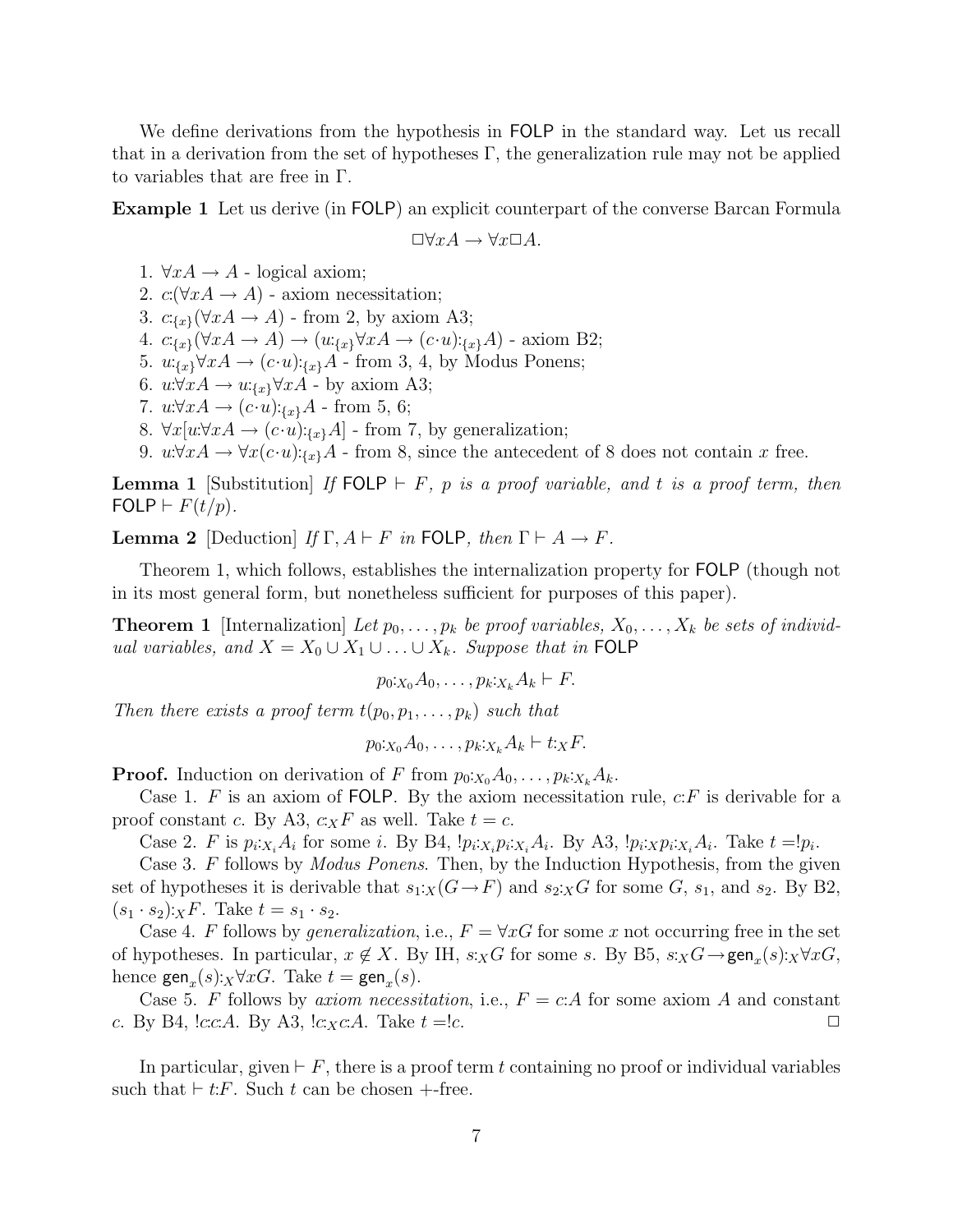# 3 Realization of FOS4

**Definition 6** Let A be a first-order modal formula. By *realization* of a formula A we mean a formula  $A<sup>r</sup>$  of the language of FOLP that is obtained from A by replacing all occurrences of subformulas of A of the form  $\Box B$  by  $t:_{X}B$  for some proof terms t and such that  $X = FVar(B)$ . To avoid unnecessary formalism, we suggest considering a realization the result of an iterated procedure that always replaces an innermost  $\Box B$  by  $t:_{X}B$ . A realization is normal if all negative occurrences of  $\Box$  are assigned proof variables.

**Remark 1** If  $A^r$  is a realization of A, then for every subformula B of A,

$$
FVar(B^r) = FVar(B).
$$

As in the propositional case [1, 2], we define a forgetful projection  $(\cdot)^0$  of FOLP to modal logic. The straightforward definition of  $t:_{X}F$  as  $\Box F$  does not work in first-order logic. This is due to the fact that  $\Box$  does not bind individual variables, while the proof operator can bind them. For example, the 'naive' projection of an instance of axiom B5

$$
t: A(x) \to \text{gen}_x(t): \forall x A(x) \tag{1}
$$

is

$$
\Box A(x) \to \Box \forall x A(x). \tag{2}
$$

This yields Barcan formula  $\forall x \Box A(x) \rightarrow \Box \forall x A(x)$  which is not provable in FOS4 and not valid under the intuitive provability interpretation of  $\Box$  (cf. Section 7). We argue that (1) states something different than (2). Since formula  $t:A(x)$  does not contain global parameters (open variables), it asserts that t is a proof of  $A(x)$  with a free variable x. In (2),  $\Box A(x)$ states the weaker condition that  $A(x)$  is provable for each value of x, which makes all or (2) stronger than was suggested by (1).

A more adequate definition of the forgetful projection should not change the status of individual variables. A possible way to meet this condition is to require that forgetful projection binds local variables by the universal quantifier. Provability of a formula  $F$  with a free variable y is equivalent to the provability of  $\forall y F$ . So a forgetful projection of  $t:_{\{x\}}F(x, y)$ that respects binding could be  $\Box \forall y F(x, y)$ . This example leads us to the following definition.

**Definition 7** We define the forgetful projection  $(\cdot)^0$  of FOLP to first-order modal language by induction on an FOLP-formula. For atomic formulas, we stipulate  $F^0 = F$ , forgetful projection commutes with Boolean connectives and quantifiers, and for proof assertions,

$$
(t_XF)^0 = \Box \forall y_0 \dots \forall y_k F^0, \text{ where } \{y_0, \dots, y_k\} = FVar(F) \setminus X.
$$

**Lemma 3** If  $FOLP \vdash F$ , then  $F^0$  is derivable in FOS4.

**Proof.** By straightforward induction on derivations in FOLP. □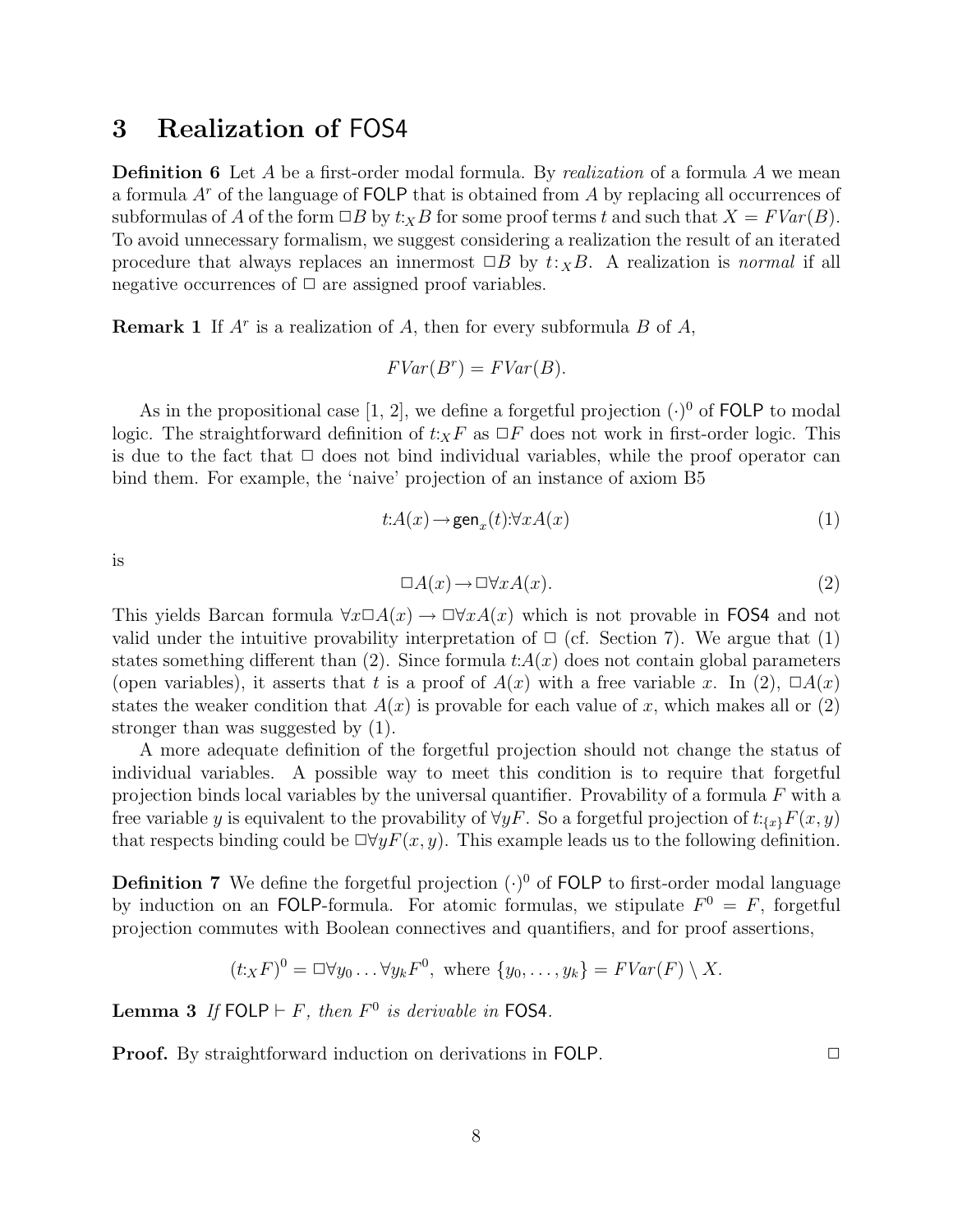**Theorem 2** [Realization Theorem] If  $FOS4 \vdash A$ , then there is a normal realization A<sup>r</sup> such that  $\textsf{FOLP} \vdash A^r$ .

**Proof.** The proof is similar to that in [2] with additional consideration given to individual variables. We consider the Gentzen-style calculus for FOS4 and prove that for every sequent  $\Gamma \Rightarrow \Delta$  that is provable in FOS4, there exists a realization r of all formulas from Γ and  $\Delta$ such that FOLP  $\vdash (\wedge \Gamma^r \to \vee \Delta^r)$ . For this purpose, we take a cut-free derivation of  $\Gamma \Rightarrow \Delta$ and construct realization for the entire derivation.

According to [18], Section 9.1.3, in addition to structural rules, the sequential calculus for FOS4 has the following axioms:

$$
\bot \Rightarrow
$$
 and  $P(X) \Rightarrow P(X)$ 

and logical rules:

$$
\Gamma, A \Rightarrow \Delta, B
$$
\n
$$
\Gamma \Rightarrow \Delta, A \to B
$$
\n
$$
\Gamma \Rightarrow \Delta, A \to B
$$
\n
$$
\Gamma \Rightarrow \Delta, A \to B
$$
\n
$$
\Gamma \Rightarrow \Delta, A
$$
\n
$$
\Gamma \Rightarrow \Delta, \forall x A
$$
\n
$$
\Gamma \Rightarrow \Delta, \forall x A
$$
\n
$$
\Gamma \Rightarrow \Delta, \forall x A
$$
\n
$$
\Gamma, \forall x A \Rightarrow \Delta
$$
\n
$$
\Gamma, A \Rightarrow \Delta
$$
\n
$$
\Gamma, \forall x A \Rightarrow \Delta
$$
\n
$$
\Gamma, \Delta \Rightarrow \Delta
$$
\n
$$
\Gamma, \Delta \Rightarrow \Delta
$$
\n
$$
\Gamma, \Delta \Rightarrow \Delta
$$
\n
$$
\Gamma, \Delta \Rightarrow \Delta
$$
\n
$$
\Gamma, \Delta \Rightarrow \Delta
$$
\n
$$
\Gamma, \Delta \Rightarrow \Delta
$$
\n
$$
\Gamma, \Delta \Rightarrow \Delta
$$
\n
$$
\Gamma, \Delta \Rightarrow \Delta
$$
\n
$$
\Gamma, \Delta \Rightarrow \Delta
$$

In  $R\forall$ , we suppose that  $x \notin FVar(\Gamma, \Delta)$ .

The following connection between FOS4 and its Gentzen-style version GFOS4 takes place:

$$
\mathcal{G} \text{FOS4} \vdash \Gamma \Rightarrow \Delta \quad \text{iff} \quad \text{FOS4} \vdash \bigwedge \Gamma \to \bigvee \Delta.
$$

Cut-elimination holds in GFOS4 ([18]): if GFOS4  $\vdash \Gamma \Rightarrow \Delta$ , then  $\Gamma \Rightarrow \Delta$  can be derived in GFOS4 without using the cut rule.

**Lemma 4** If GFOS4  $\vdash \Gamma \Rightarrow \Delta$ , then there exists a normal realization r such that FOLP  $\vdash$  $(\bigwedge \Gamma^r \to \bigvee \Delta^r).$ 

**Proof.** Suppose that  $\mathcal{D}$  is a cut-free derivation in FOS4. We will construct a realization for each sequent  $\Gamma \Rightarrow \Delta$  in  $\mathcal D$  in such a way that the formula  $\bigwedge \Gamma^r \to \bigvee \Delta^r$  is provable in FOLP.

Following [2], we split all occurrences of  $\Box$ 's in derivation  $\mathcal D$  into families of related ones. Namely, two occurrences of  $\Box$  are related if they occur in related subformulas of premises and conclusions of rules; we extend this relationship by reflexivity and transitivity. All rules of GFOS4 respect polarities, hence all  $\Box$ 's in every family have the same polarity, so we can speak of positive and negative families of  $\Box$ 's. If f is a positive family, then all  $\Box$ 's from f are introduced either by weakening on the right or by the rule  $(R\Box)$ . If at least one  $\Box$  in f is introduced by  $(R\Box)$ , then we call f an *essential* family, otherwise f is called *inessential* family.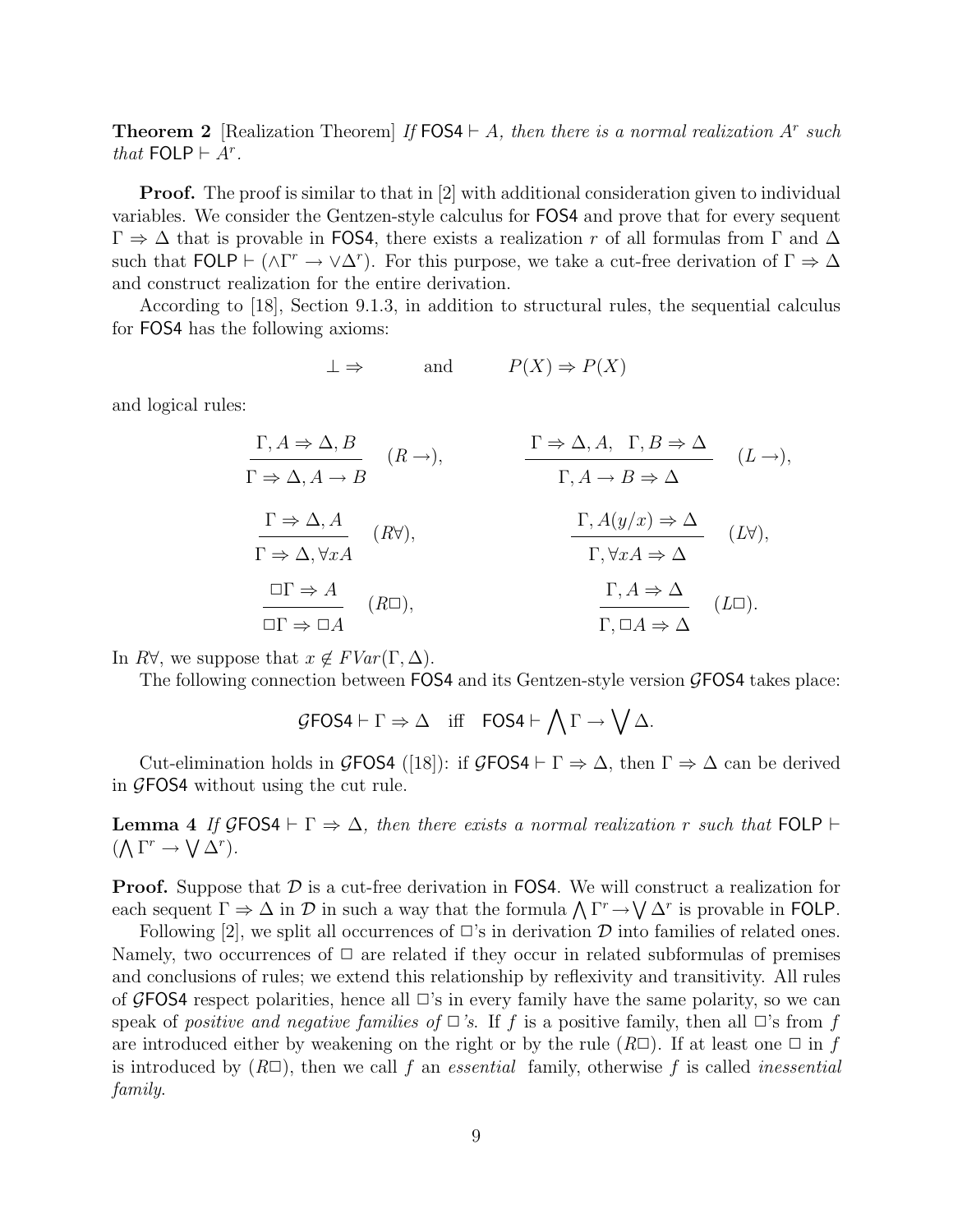**Step 1. Initialization.** To every negative or inessential positive family f we assign a fresh proof variable p. Replace all  $\Box A$ , where  $\Box$  is from f, by  $p: xA$  with  $X = FVar(A)$ .

Suppose that f is an essential positive family. We enumerate the rules  $(R\Box)$  which introduce  $\Box$ 's from the family f. Let  $n(f)$  be the total number of such rules for the family f. For the  $(R\Box)$ -rule number k in a family f where  $k = 1, \ldots, n(f)$ , we take a fresh proof variable  $u_k$  called a provisional variable. Finally, replace all  $\Box A$  from the family f by

$$
[u_1 + \ldots + u_{n(f)}] : X A
$$

with  $X = FVar(A)$ .

After initialization is completed, all nodes in the resulting tree  $\mathcal{D}'$  are assigned formulas of the logic FOLP.

Step 2. Realization. We now travel along derivation  $\mathcal{D}'$  from leaves to root and replace all provisional variables by  $FOLP$ -terms. We retain the notation  $u_j$  for both provisional variables and terms substituted for them. The resulting tree is denoted by  $\mathcal{D}^r$ . By induction on the depth of a node in  $\mathcal{D}'$ , we prove that after the process passes the node  $\Gamma \Rightarrow \Delta$  in  $\mathcal{D}'$ and replaces it by  $\Gamma^r \Rightarrow \Delta^r$ ,

- 1. sequent  $\Gamma^r \Rightarrow \Delta^r$  is derivable in FOLP<sup>4</sup>;
- 2. for every subformula B occurring in  $\Gamma$ ,  $\Delta$ , we have  $FVar(B^r) = FVar(B)$ .

We do not change the realization when the process passes sequents that are not conclusions of a  $(R\Box)$ –rule. All rules except  $(R\Box)$  are admissible in FOLP, therefore the conclusions of those rules are derivable in FOLP as long as the premises are derivable.

The only case in which we alter realization is in rule  $(R\square)$ . Suppose that  $\Gamma \Rightarrow \Delta$  is obtained by rule  $(R\Box)$ :

$$
\frac{\Box A_1,\ldots,\Box A_k\Rightarrow A}{\Box A_1,\ldots,\Box A_k\Rightarrow\Box A}.
$$

The symbol  $\Box$  introduced by this rule belongs to an essential positive family f. Let this rule have the number i among rules  $(R\Box)$  which introduce  $\Box$ 's from this family f, and  $n = n(f)$ .

Currently in  $\mathcal{D}^r$ , the node corresponding to the premise of this rule is assigned a sequent  $q_1:_{X_1}B_1,\ldots,q_k:_{X_k}B_k \Rightarrow B$  which, by the Induction Hypothesis, is provable in FOLP. The node corresponding to the conclusion is assigned a sequent

$$
q_1:_{X_1}B_1,\ldots,q_k:_{X_k}B_k \Rightarrow [u_1+\ldots+u_i+\ldots+u_n]:_{X}B
$$

where all  $q_j$  are proof variables, all  $u_j$  are either provisional variables or terms,  $u_i$  is a provisional variable, and  $X = FVar(B)$ .

By the Internalization Lemma, it follows that there exists a term  $t$  such that FOLP derives

$$
q_1:_{X_1}B_1,\ldots,q_k:_{X_k}B_k\Rightarrow t:_{Y}B
$$

<sup>4</sup>Which means that  $FOLP \vdash \wedge \Gamma^r \to \vee \Delta^r$ , or equivalently,  $\Gamma^r \vdash \vee \Delta^r$ .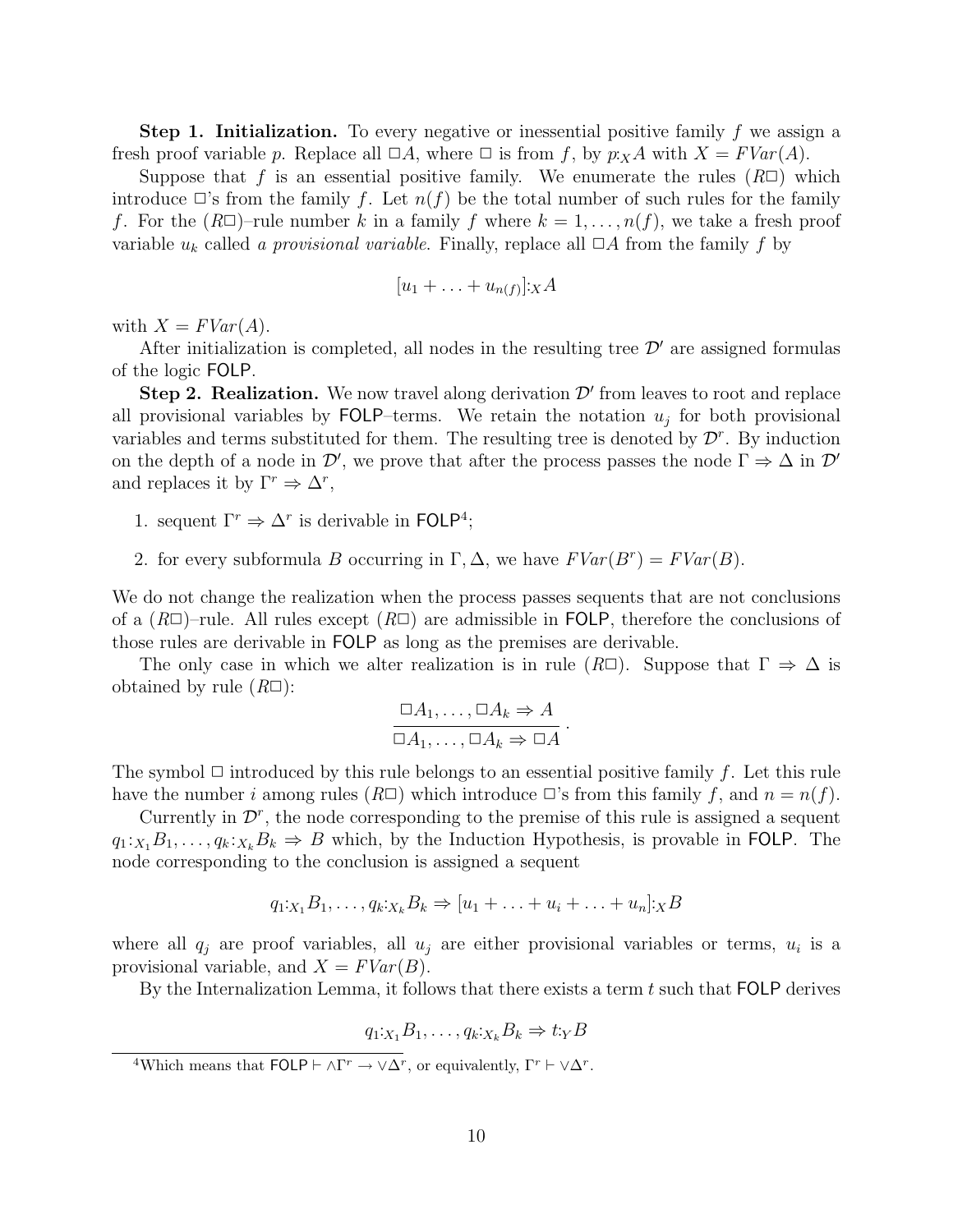where  $Y = X_1 \cup X_2 \cup \ldots \cup X_n$ . Using axiom A2, we remove from Y all variables that are not in  $FVar(B)$  and obtain  $Y' = Y \cap FVar(B)$ . Then, by A3, add to Y' all free variables of  $B$  that were not yet there and obtain  $X$ . The resulting sequent

$$
q_1:_{X_1}B_1,\ldots,q_k:_{X_k}B_k\Rightarrow t:_{X}B
$$

is provable in FOLP. Therefore, by B3,

$$
q_1:_{X_1}B_1,\ldots,q_k:_{X_k}B_k \Rightarrow [u_1+\ldots+u_{i-1}+t+u_{i+1}+\ldots+u_n]:_X B
$$

is also provable in FOLP. Replace provisional variable  $u_i$  by t everywhere in  $\mathcal{D}^r$ . By the Substitution Lemma, this respects provability in FOLP.  $\Box$ 

Proof of the Theorem is now immediate. Since  $FOS4 \vdash A$ , there is a cut-free proof of sequent  $\Rightarrow$  A in GFOS4. By Lemma 4, there exists its normal realization  $\Rightarrow$  A<sup>r</sup> provable in FOLP, i.e., FOLP  $\vdash$  A<sup>r</sup>. . The contract of the contract of the contract of the contract of the contract of the contract of the contract of the contract of the contract of the contract of the contract of the contract of the contract of the contrac

Corollary 1 FOS4 is the forgetful projection of FOLP.

Corollary 2 F is derivable in HPC if and only if its Gödel translation is realizable in FOLP.

# 4 Parametric arithmetical semantics for FOLP

In this section, we describe the arithmetical interpretation of FOLP via proofs in Peano Arithmetic PA. The definition of PA and related topics are given in detail, e.g., in [5, 17]. As usual, for a natural number n by  $\overline{n}$  we denote the numeral  $SS...S$  that represents n  $\overline{\phantom{a}n}$ 

in PA. We will simply write *n* for this numeral in case it is not misleading.

According to the classical Gödel approach  $([9, 10])$ , the main idea is to interpret FOLP formulas as arithmetical formulas, proof terms as codes of proofs in PA, and proof assertions  $t:_{X}F$  as arithmetical proof predicates t is a proof of F in PA. The main technical problem here is how to properly handle individual variables.

### 4.1 Open variables in first-order derivations

The role of X in  $t:_{X}F$  is to provide a substitutional access to derivation t and formula F for all variables from  $X$ . For this we have to define 'free variables of a derivation' in such a way that

if a derivation 
$$
\mathcal{D}(x)
$$
 with a 'free variable x' is a proof of a formula  $F(x)$ ,  
then for each n,  $\mathcal{D}(n)$  is a derivation of  $F(n)$ . (3)

Surprisingly, making sense of the above-stated notion of 'free variables of a derivation' is not immediate. Here is a relevant example. Let  $F(x)$  be a logical axiom with a free variable x. Then the following is a Hilbert-style derivation  $\mathcal{D}$ :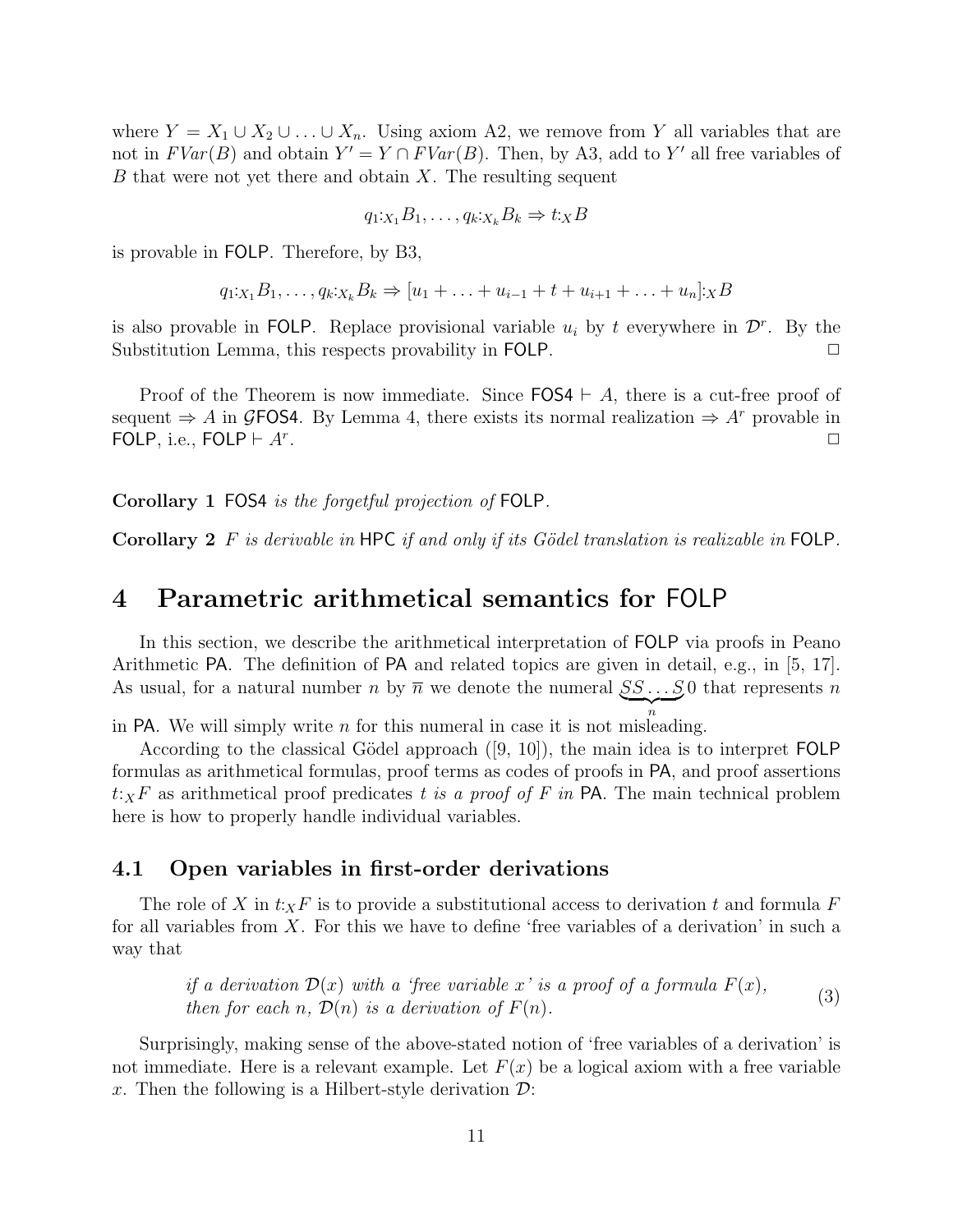$F(x)$  - axiom;  $\forall x F(x)$  - generalization;  $F(x) \rightarrow (\forall x F(x) \rightarrow F(x) \land \forall x F(x))$  - conjunction axiom;  $\forall x F(x) \rightarrow F(x) \land \forall x F(x)$  - Modus Ponens;  $F(x) \wedge \forall x F(x)$  - Modus Ponens.

Question: is the very first occurrence of x free in this derivation?

Answer 1: x is free, since it is free in  $F(x)$ .

Answer 2: x is not free, since substitution  $(0/x)$  ruins the derivation. The generalization step is no longer legitimate: one cannot conclude  $\forall x F(x)$  from  $F(0)$ .

The reason for this confusion lies in the fact that Hilbert derivations are not trees and reuse the same formulas. The true structure of this derivation is revealed by its tree-style presentation

$$
\frac{F(x) \to (\forall x F(x) \to F(x) \land \forall x F(x)) \qquad F(x)}{\forall x F(x) \to F(x) \land \forall x F(x)} \qquad \frac{F(x)}{\forall x F(x)}\nF(x) \land \forall x F(x)
$$
\n(4)

As we can see, axiom  $F(x)$  appears twice in this derivation in quite different substitutional contexts. In the left branch, variable x from  $F(x)$  remains free until the root of the derivation. In the right branch,  $F(x)$  was subjected to generalization and binding of variable x. Which occurrences of x in this derivation are open to substitution in the way described in  $(3)$ ? The answer is given by the boldface occurrences  $\boldsymbol{x}$ :

$$
\frac{F(\boldsymbol{x}) \to (\forall x F(x) \to F(\boldsymbol{x}) \land \forall x F(x)) \qquad F(\boldsymbol{x})}{\forall x F(x) \to F(\boldsymbol{x}) \land \forall x F(x)} \qquad \qquad \frac{F(x)}{\forall x F(x)}\nF(\boldsymbol{x}) \land \forall x F(x)
$$
\n(5)

Indeed, if we denote this derivation as  $\mathcal{D}(\boldsymbol{x})$ , and the root formula as  $A(\boldsymbol{x})$ , then

- 1.  $\mathcal{D}(\boldsymbol{x})$  is a proof of  $A(\boldsymbol{x})$ ;
- 2.  $\mathcal{D}(n/\mathbf{x})$  is a proof of  $A(n/\mathbf{x})$  for each n.

This observation leads us to the following convention about open occurrences of variables in derivations. By a PA-proof  $d$ , we mean any finite collection of tree-like PA-derivations which do not overlap, and d proves all root formulas of those derivations.

We define *open occurrences of a variable in a given proof tree* in  $PA$ -proofs. The idea of an 'open occurrence' is that it is open for substituting a number without destroying the proof tree: if x is open in a proof tree  $\mathcal{T}(x)$  of a formula  $A(x)$ , then  $\mathcal{T}(n)$  is a proof of  $A(n)$ . The following definition declares as open in a proof tree only those occurrences of variables which are safe to substitute throughout the whole tree.

1. All free occurrences of variables of root formulas are open.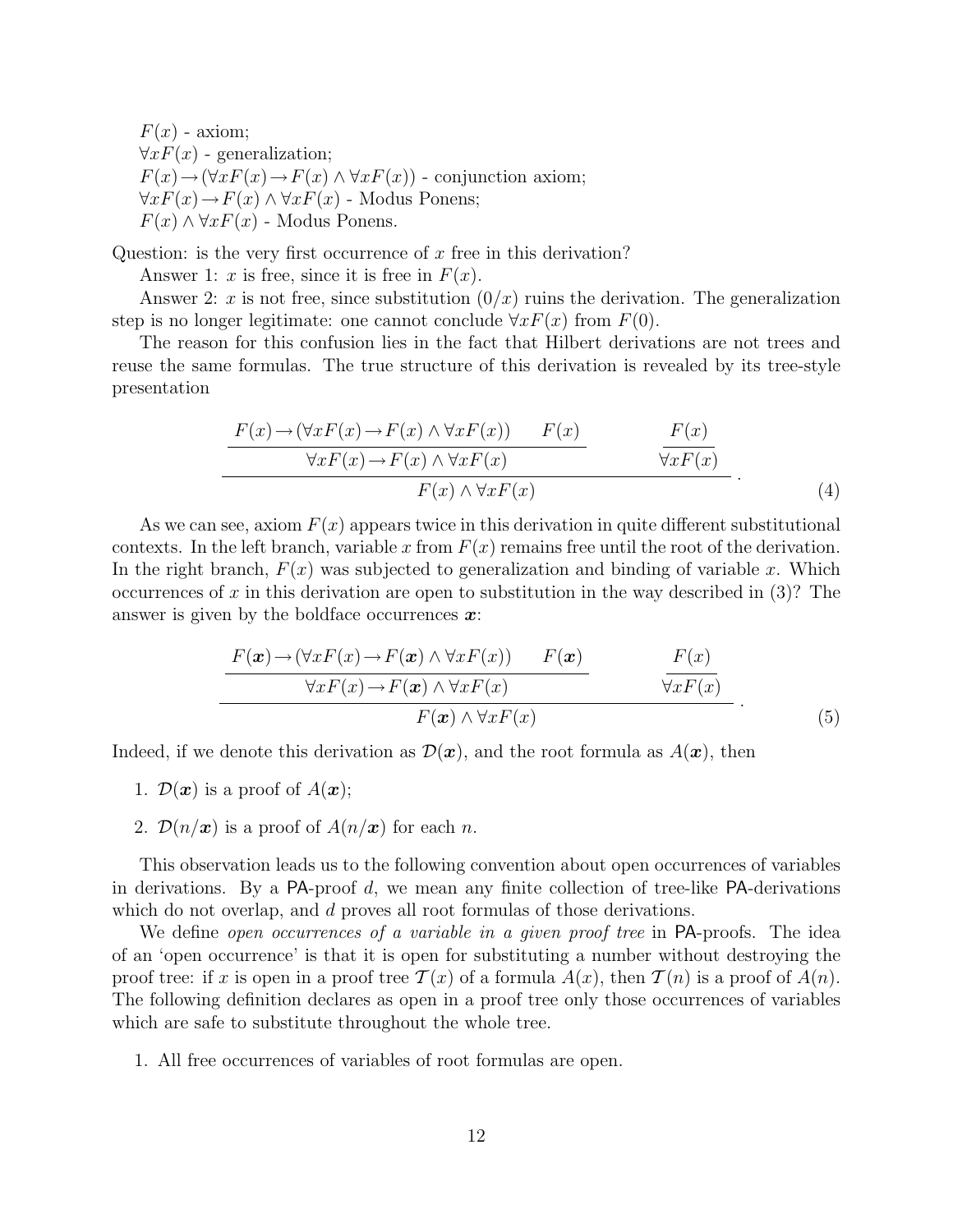2. If x is open in  $F$ , then all free occurrences of x are open in the immediate predecessors of  $F$  in the proof tree.

After the simultaneous substitution of n for an open variable x, the proof tree  $\mathcal{T}(x)$  becomes a proof tree  $\mathcal{T}(n)$ , since each node in  $\mathcal{T}(n)$  represents the same rule as in  $\mathcal{T}(x)$ . Moreover, if  $\mathcal{T}(x)$  has a formula  $A(x)$  at the root node, then  $\mathcal{T}(n)$  has  $A(n)$  at the root node.

Given a PA-proof d, we write  $d(X)$  for d with marked open occurrences of variables from  $X$ .

Now let us see how open variables can be defined in a standard multi-conclusion derivation  $\mathcal D$  which proves all formulas occurring in it. First, we assume that all derivations are presented in a regular form, which we define as follows.

- 1. Derivations are supplied with a tree-like proof of each of its formulas, and
- 2. These trees do not overlap, i.e., each occurrence of a formula in such belongs only to one of the trees.

It is obvious that each Hilbert-style proof can be presented in a regular form which proves exactly the same formulas as the original derivation. The specifics of converting a Hilbert-style derivation into its regular form do not matter.

### 4.2 Provability interpretation of FOLP

Let us fix a natural multi-conclusion Gödel proof predicate

 $Proof(x, y) \rightleftharpoons x$  is the Gödel number of a finite set of tree-like PA-derivations, y is the Gödel number of a root formula of one of those derivations.

In what follows, by a proof in PA we mean a multi-conclusion proof in the sense of predicate Proof , that is, a finite set of tree-like PA-derivations, which proves root formulas of those derivations.

Let X be a set of individual variables. For each arithmetical formula F, by  $|F(\underline{X})|$  we understand a natural arithmetical term for the primitive recursive function that for each value  $K = (k_1, \ldots, k_n)$  of X returns the Gödel number of the result of substituting K for X in all free occurrences of  $x_1, \ldots, x_n$  in F. Similarly, for each arithmetical derivation d, by  $[d(\underline{X})]$  we mean an arithmetical term for the primitive recursive function that for each value  $K = (k_1, \ldots, k_n)$  of X returns the Gödel number of the result of substituting K for X in all open occurrences of  $x_1, \ldots, x_n$  in d. Formally,

 $[F(\underline{X})]$  is a natural arithmetical term for  $\lambda K \Gamma F(K)$ ,

and

$$
[d(\underline{X})]
$$
 is a term for  $\lambda K^{\dagger} d(K)$ <sup>-1</sup>.

In particular, if  $X = \emptyset$ , then  $[F(X)] = \ulcorner F \urcorner$  and  $[d(X)] = \ulcorner d \urcorner$ . We assume that if variable y is not free in F, then  $[F(Xy)]$  and  $[F(\underline{X})]$  graphically coincide, and similarly for d. We will also systematically skip brackets '[ ]' in  $[F(\underline{X})]$  and  $[d(\underline{X})]$  whenever it is safe.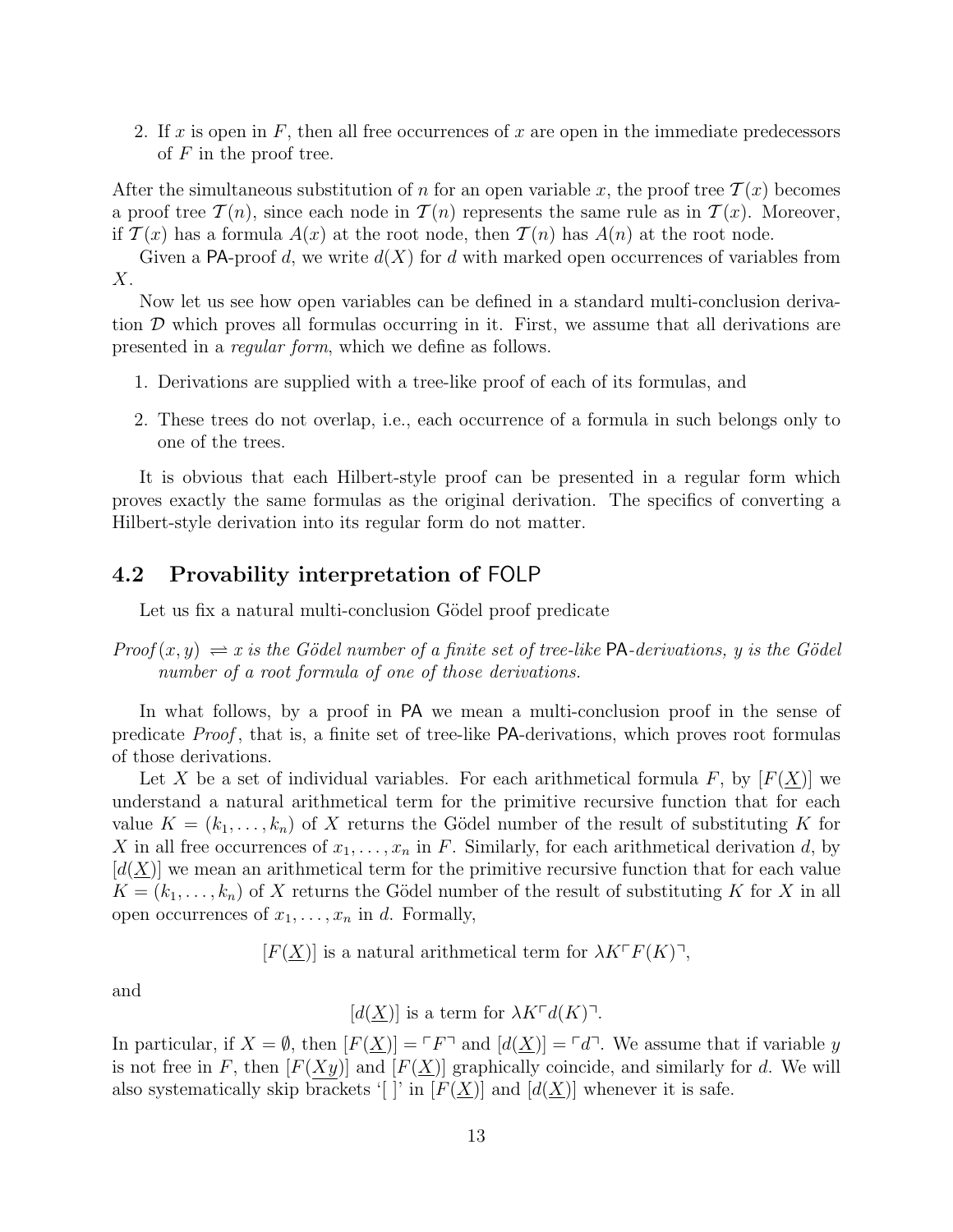As a notational example, consider arithmetical formulas  $F(x, y)$  and  $G(x)$ . A natural arithmetical term for

$$
\lambda n \Gamma F(n, \Gamma G(n) \Gamma)
$$

in full notation will be

$$
[F(\underline{x}, [G(\underline{x})])],
$$

and in simplified notation

 $F(x, G(\underline{x})).$ 

**Lemma 5** For each PA-proof d, arithmetical formula F, and set of variables X, the following formulas are provable in PA:

\n- 1. 
$$
Proof(d(\underline{X}), F(\underline{X})) \rightarrow F(X);
$$
\n- 2.  $Proof(d(\underline{Xy}), F(\underline{Xy})) \rightarrow Proof(d(\underline{X}), F(\underline{X})), y \notin FVar(F);$
\n- 3.  $Proof(d(\underline{X}), F(\underline{X})) \rightarrow Proof(d(\underline{Xy}), F(\underline{Xy})).$
\n

**Proof.** To prove (1), reason in PA. Given X and the fact that  $d(X)$  is a proof of  $F(X)$ , we conclude that  $F(X)$  is nothing but a substitutional example of F such that d is a proof of F. Since  $d$  is a specific derivation,  $F$  follows by the standard parameter-free argument from the proof of correctness of the propositional Logic of Proofs [1, 2].

To verify (2), note that if d is a derivation of a formula F and y is not free in F, then y is not open in the tree-like proof of F provided by d. Hence, removing y from the set of global parameters of  $d$  does not alter the proof of  $F$ .

To prove (3), we need some straightforward combinatorics on derivations, naturally formalizable in PA. In particular, it reflects property (3) that a substitution of any number  $\eta$ for an open variable in a derivation d of a formula F is a legitimate derivation  $d(y)$  of  $F(y)$ .  $\Box$ 

Given *Proof*, we define natural recursive operations on PA-derivations that correspond to the functional symbols  $\cdot$ ,  $+$ ,  $\cdot$ , and gen<sub>x</sub> of FOLP.

**Lemma 6** There exist total recursive operations on proofs  $\cdot$ ,  $+$ ,  $\cdot$ , and  $\text{gen}_x$  such that for any proofs  $d$  and  $e$ , formulas  $F$  and  $G$ , and  $a$  set of individual variables  $X$ , the following formulas are provable in PA:

- 1.  $Proof(d(X), (F \rightarrow G)(X)) \rightarrow (Proof(e(X), F(X)) \rightarrow Proof((d \cdot e)(X), G(X)));$
- 2.  $Proof(d(X), F(X)) \vee Proof(e(X), F(X)) \rightarrow Proof((d+e)(X), F(X));$

3.  $Proof(d(\underline{X}, F(\underline{X})) \rightarrow Proof(ld(\underline{X}), Proof(d(\underline{X}), F(\underline{X}))),$ 

4.  $Proof(d(\underline{X}), F(\underline{X})) \rightarrow Proof(\text{gen}_x(d)(\underline{X}), \forall x F(\underline{X})), x \notin X.$ 

**Proof.** In order to find  $d \cdot e$ , we take all formulas  $F \to G$  proved by some proof tree  $\mathcal{T}_1 \in d$ and F proved by a proof tree  $\mathcal{T}_2 \in e$ , and construct a new proof tree consisting of  $\mathcal{T}_1$  and  $\mathcal{T}_2$  followed by G obtained by Modus Ponens. For  $d \cdot e$ , we take the set of all proof trees obtained in this way.

By  $d+e$  we understand the disjoint union of d and e.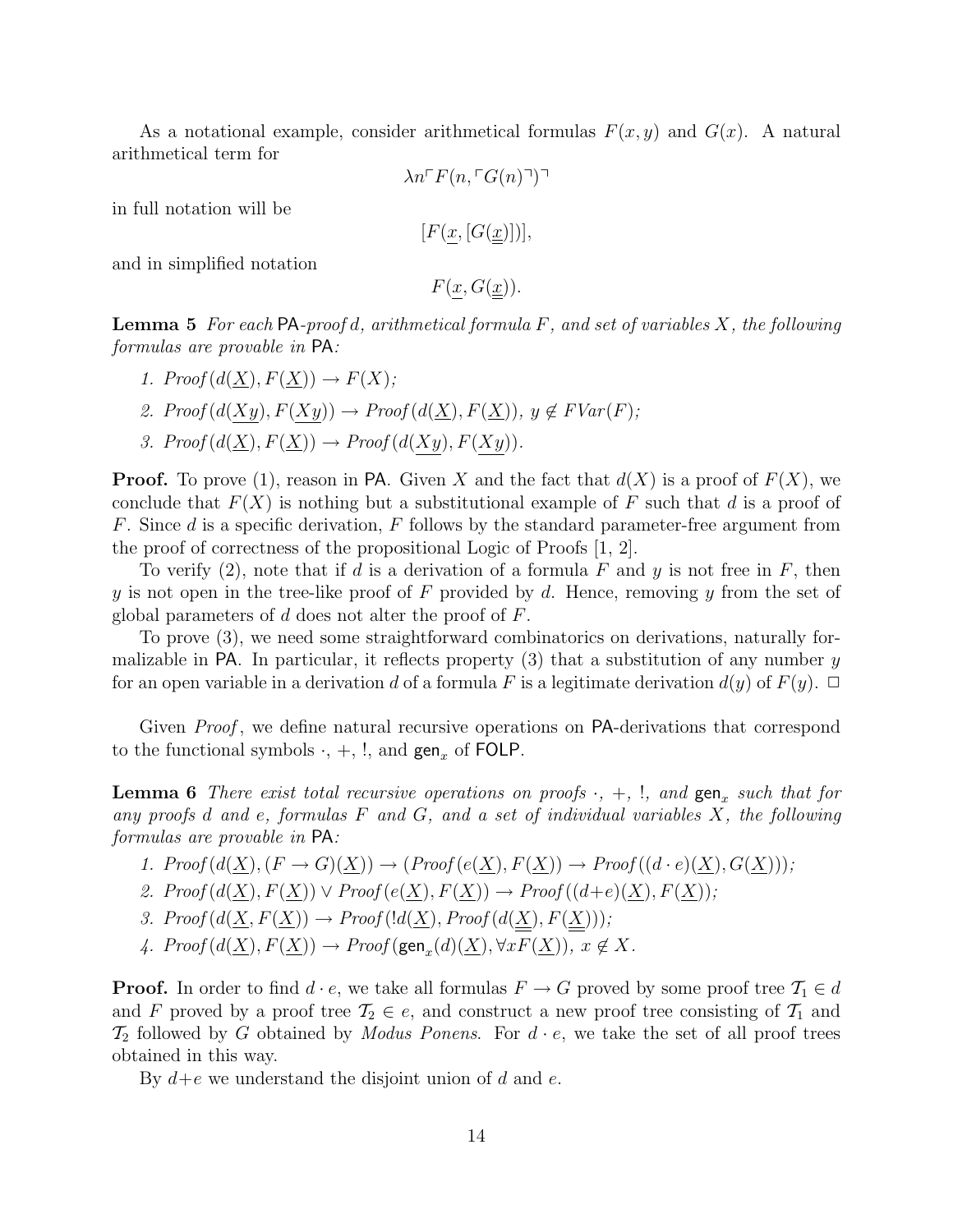Given a variable x, by  $\text{gen}_x(d)$  we mean the collection of tree-like arithmetical derivations each of which is a tree  $\mathcal{T} \in d$  with a new root node  $\forall x A$  where A is an 'old' root node of T.

The only nontrivial case is 'verifier'! which works as follows. Given a proof  $d$ , it recovers the set X of all parameters open in d. Then for each subset Y of X and for each formula F proved by d, it reconstructs the formula  $Proof(d(\underline{Y}), F(\underline{Y}))$  with free variables Y. Since d is a proof of  $F$ , these formulas are all provable in PA. Operation  $\cdot$ ! first finds a tree-like derivation for each of those formulas and finally, for  $d$ , takes the set of all such derivations. The main purpose of !d is to provide the proof of  $Proof(d(Y), F(Y))$  for any  $Y \subseteq X$ .

It is clear that our definition of operations  $\cdot$ ,  $+$ ,  $\cdot$ , and  $\text{gen}_x$  renders all formulas 1–4 true. Now let us show that they are provable in PA. All cases except, perhaps, the verifier are straightforward and amount to formalizing in PA some routine combinatorial arguments.

In the case of verifier '!,' we first prove (3) for the empty  $X$ : the formula

 $Proof([d],[F]) \rightarrow Proof([!d],[Proof([d],[F])])$ 

is a true  $\Delta_1$ -sentence, therefore it is provable in PA.

Now in the case  $X \neq \emptyset$ , reason in PA. Let us consider a representative example which will make the general argument rather clear. Let d be a PA-derivation  $\{x = x\}$ ; d has one open variable x which determines that there are only two choices for  $Y$  from the definition of '!,' i.e.,  $Y = \emptyset$  and  $Y = \{x\}$ . Verifier '!' works as follows.

- Case  $Y = \emptyset$ . Find all formulas proved by d, in this case formula  $x = x$ , and find the derivation  $d_1$  of formula  $Proof(\ulcorner d \urcorner, \ulcorner x = x \urcorner).$
- Case  $Y = \{x\}$ . In this case,  $d(Y)$  is encoded by term  $d(x)$  which for each  $x = n$  returns  $\lceil \{n = n\}\rceil$ . The only formula proved by it is  $n = n$ . This admits a direct formalization in PA and hence  $Proof(d(\underline{x}), [\underline{x} = \underline{x}]$  is provable in PA with free variable x. Let  $d_2$  be a derivation of this formula in PA.

For  $d$  we take the disjoint union of  $d_1$  and  $d_2$ . Let us prove that this operation ! does what it should, i.e., that for all  $F$  and  $X$ ,

$$
Proof(d(\underline{X}), F(\underline{X})) \to Proof(ld(\underline{X}), Proof(d(\underline{X}), F(\underline{X}))).
$$

Consider two cases of X and reason in PA.

- $x \notin X$  (e.g.,  $X = \emptyset$ ). In this case,  $d(X)$  is just  $\ulcorner d \urcorner$ . The only formula for which d is a proof is  $x = x$ . By construction,  $d$  proves  $Proof([d^{\top}, \ulcorner x = x^{\top}])$ .
- $x \in X$ . In this case,  $d(X)$  is just  $d(x)$ , and the rest of the variables in X are of no consequence. The only formula proved by  $d(x)$  is  $[x = x]$ , and, by construction,  $d(X)$ proves  $Proof(d(\underline{x}), [\underline{x} = \underline{x}]).$

 $\Box$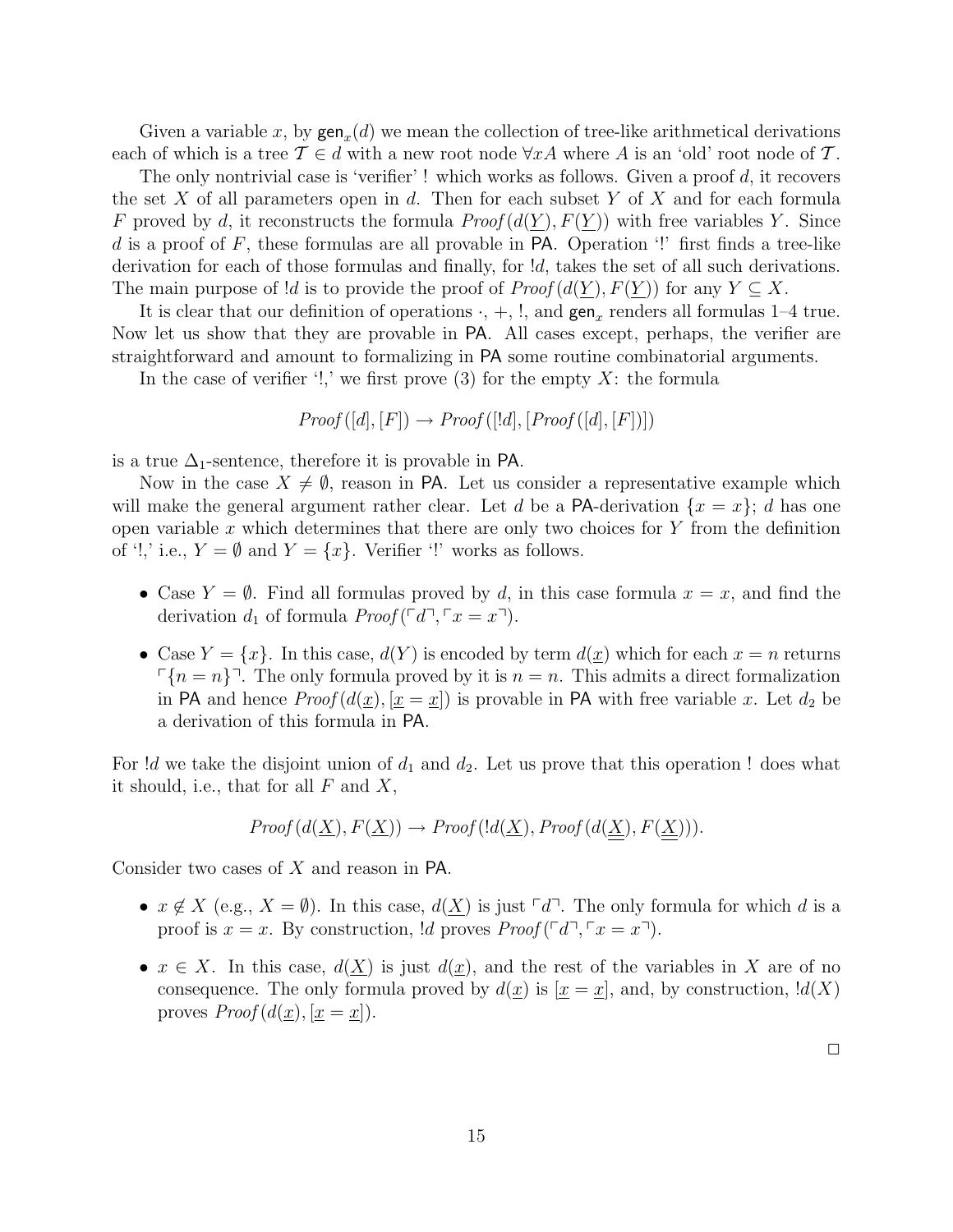**Definition 8** A *parametric arithmetical interpretation* for the language FOLP is defined by operations  $+$ ,  $\cdot$ , !, and gen<sub>x</sub> which satisfy Lemma 6 and an evaluation  $*$  that maps

- proof variables and constants to multi-conclusion arithmetical proofs and
- predicate symbols of arity n to arithmetical formulas with n free variables. We suppose that ∗ commutes with the renaming of individual variables.

Now we can define the interpretation  $t^*$  of an FOLP-term  $t$  as follows: for proof variables and constants,  $t^*$  is given by the evaluation  $*$ , and we take  $(s \cdot t)^*$  to be  $s^* \cdot t^*$ ,  $(s+t)^* = s^* + t^*$ ,  $(\text{\sf{gen}}_x(t))^* = \text{\sf{gen}}_x(t^*), \text{ and } (!t)^* = !(t^*).$ 

For formulas, ∗ commutes with Boolean connectives and quantifiers and

$$
(t:_{X} F)^{*} = Proof(t^{*}(\underline{X}), F^{*}(\underline{X})),
$$

i.e.,  $(t_XF)^*$  is evaluated by the natural arithmetical formula asserting that t is a proof of F with global variables X.

Each derivation in FOLP generates *constant specification*, which is a (finite) set of formulas c:A introduced by the axiom necessitation rule R3. We say that interpretation ∗ respects constant specification CS if all formulas from CS are true (hence provable in PA).

**Theorem 3** [Arithmetical soundness] If FOLP  $\vdash$  A with a constant specification CS, then for every parametric arithmetical interpretation  $*$  respecting CS,  $PA \vdash A^*$ .

Proof. Induction on the proof of A in FOLP.

All instances of logical axioms A1 and rules R1 and R2 are trivially provable in PA. Validity of axioms B2–B5 is secured by the definition of operations  $\cdot$ ,  $+$ ,  $\cdot$ , and  $\text{gen}_x$ ; see Lemma 6. Rule R3 holds once we assume that constant specification CS is respected. Provability of A2, A3, and B1 is guaranteed by Lemma 5.  $\Box$ 

The following Corollaries 3 and 4 provide a provability semantics for first-order modal logic FOS4 and first-order intuitionistic logic HPC.

Corollary 3 If FOS4 proves  $F$ , then there exists a realization of  $F$  in FOLP which is a parametric provability tautology.

Corollary 4 If HPC proves  $F$ , then

- a) the Gödel translation of F,  $tr(F)$ , is provable in FOS4,
- b) there exists a realization of  $tr(F)$  in FOLP which is a parametric provability tautology.

Example 2 Consider intuitionistic theorem

$$
\exists x A(x) \to \neg \forall x \neg A(x) \text{ (where } A(x) \text{ is atomic).}
$$
 (6)

Its simplified Gödel translation  $()°$  ([18], Section 9.2.1), is

$$
\Box \exists x \Box A(x) \rightarrow \neg \Box \forall x \neg \Box A(x),\tag{7}
$$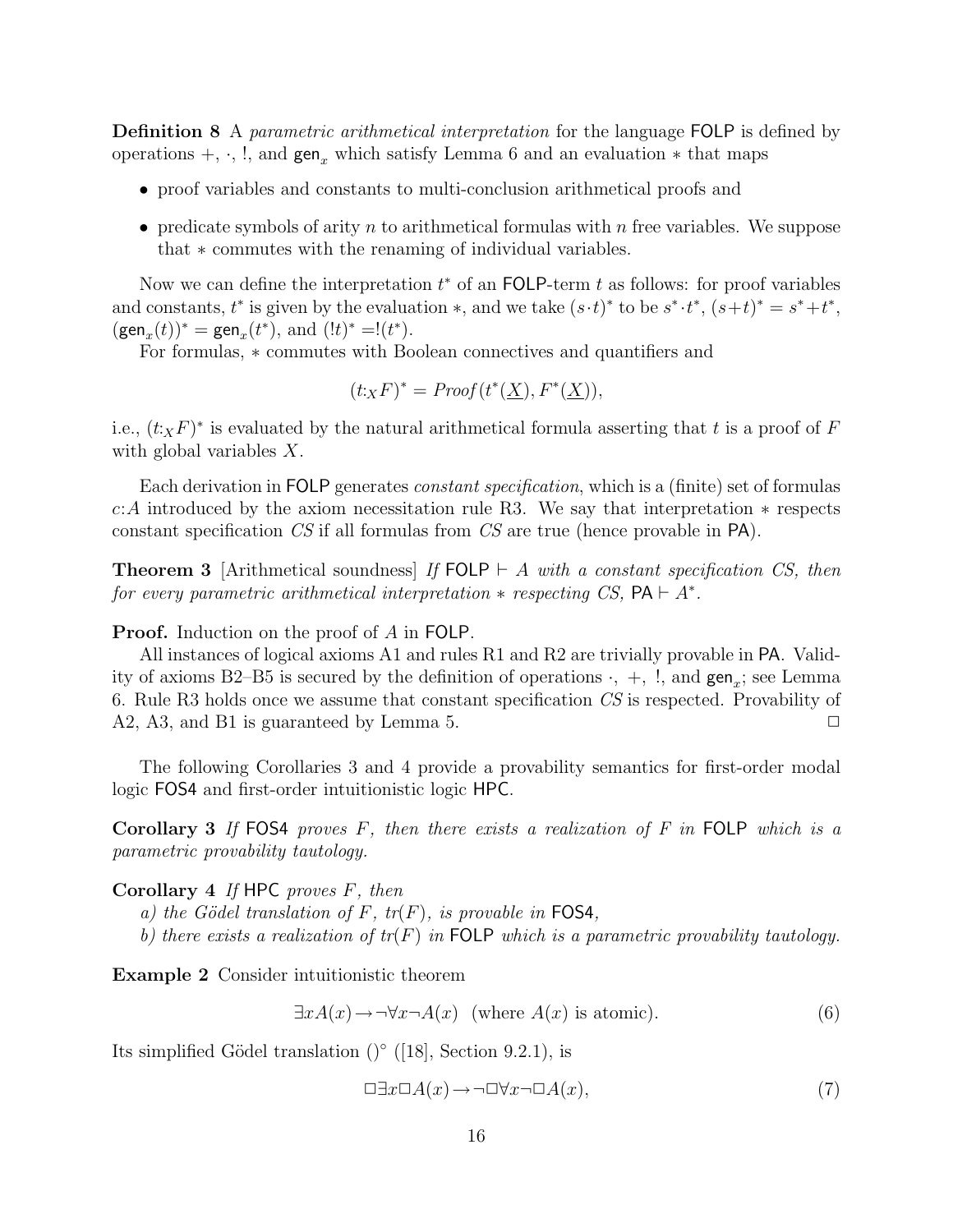which is provable in FOS4: it is easy to guess its realization in FOLP:

$$
w \exists x v :_{\{x\}} A(x) \to \neg w : \forall x \neg v :_{\{x\}} A(x). \tag{8}
$$

Indeed, (8) is a normal realization of (6) and it remains to check that (6) is provable in FOLP. Indeed, with  $F = \forall x \neg v :_{\{x\}} A(x)$ , formula (8) states  $u : \neg F \rightarrow \neg w : F$  which is obviously provable in FOLP. By Theorem 3, any arithmetical interpretation of (8) is provable in PA.

# 5 Invariant parametric semantics

Arithmetical interpretation based on a specific proof predicate may yield provability tautologies that appear as a result of the specifics of proof numbering and as such do not represent 'true' provability tautologies that are invariant with respect to the choice of a proof predicate. This invariance issue has been discussed in the context of propositional logic of proofs in [2].

#### Example 3 Consider the formula

$$
\neg u \neg u \perp. \tag{9}
$$

Informally, it states that no u can be proof of a (valid) statement that u is not a proof of a contradiction. Intuitively, this does not seem right, since the arithmetical translation of  $\neg u:\perp$  is a true decidable statement clearly provable in PA, and there is no reason to rule out a sophisticated u that can prove  $\neg u \perp$ . Indeed, the propositional logic of proofs LP suggests that such a u exists: LP does not prove  $(9)$ , hence, by the arithmetical completeness theorem for LP (cf. [2]), there is a proof predicate and evaluation of u under which (9) is false, hence  $u:¬u:⊥$  is true.

However, this intuition is not supported by the parametric provability semantics from Section 4 in which  $(9)$  is vacuously valid. Indeed, the standard Gödel numbering of formulas and proofs is monotonic and the code of the whole is strictly greater than the code of its proper part. Therefore, if  $(u:\neg u:\bot)^*$  were true, then the code of  $u^*$  would be less than the code of  $(\neg u:\bot)^*$  which is less than the code of  $u^*$  – a contradiction. This is a typical example of an 'accidental identity' that is based on the specifics of coding rather than on essence.

In order to avoid such 'identities,' we introduce the notion of *invariant parametric inter*pretation which accepts as valid only those principles that hold for all legitimate numerations of proofs.

We consider the class of all proof predicates that are provably equivalent to the standard proof predicate but allow different numeration of proofs.

A proof predicate is a provably  $\Delta_1$ -formula  $Prf(x,y)$  for which there are provably total recursive functions  $\alpha(n)$  and  $\beta(n)$  such that

 $PA \vdash \forall x, y (Proof(x, y) \leftrightarrow Prf(\alpha(x), y))$ , and

 $PA \vdash \forall x, y (Proof (\beta(x), y) \leftrightarrow Prf(x, y)).$ 

Informally,  $\alpha$  and  $\beta$  are computable translators from proofs in Prf to proofs of the same theorems in *Proof*, and vice versa.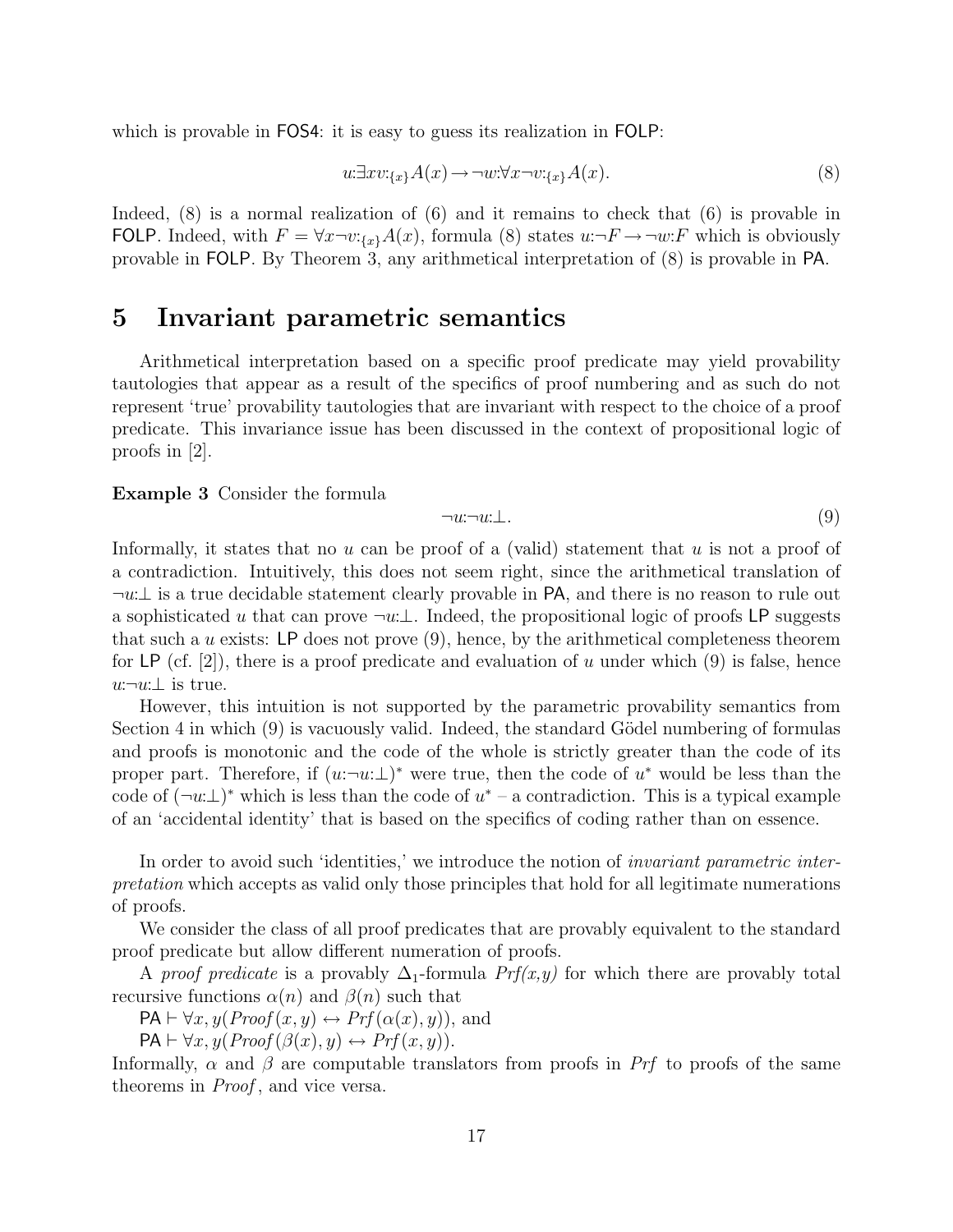It is convenient to not distinguish between derivations and their Gödel numbers. In what follows, if n is the Gödel number of the derivation d we write  $[n](X)$ , or even  $n(X)$ , for  $[d(\underline{X})]$  and, equivalently,  $d(\underline{X})$ .

For each Prf-proof d and each set X of individual variables,  $d(X)$  is a natural arithmetical term for a primitive recursive function that, for each value N of X, recovers  $\beta(d)$  - the Gödel number of a regular *Proof*-derivation corresponding to d, substitutes N for X in  $\beta(d)$ , and computes back the Prf -number of the resulted derivation:

$$
d(X) = \alpha(\beta(d)(\underline{X})).
$$
\n(10)

An analogue of Lemma 5 holds for this notion of  $d(X)$ . In particular, for item 2 of the lemma, suppose that  $Pr(f(d(Xy), F(Xy))$ . This last formula graphically coincides with  $Prf(\alpha(\beta(d)(Xy)), F(Xy))$ , from which we obtain  $Proof(\beta(d)(Xy), F(Xy))$ . Since y is not free in F, by Lemma 5,  $Proof(\beta(d)(X), F(X))$ , from which  $\overline{Prf}(\alpha(\beta(d)(X)), F(X))$ , i.e.,  $Prf(d(X), F(\underline{X})).$ 

One can define operations on proofs  $\cdot$ ,  $+$ ,  $\cdot$ , and  $\text{gen}_x$  in such a way that Lemma 6 holds directly.

**Definition 9** For any  $Prf$ -proofs a and b, and each finite set X of individual variables,

• 
$$
(a \cdot b)(X) = \alpha((\beta(a) \cdot \beta(b))(X));
$$

- $(a+b)(X) = \alpha((\beta(a) + \beta(b))(X));$
- $\bullet$   $(\text{\sf{gen}}_x(a))(X) = \alpha((\text{\sf{gen}}_x(\beta(a)))(\underline{X}));$
- $(la)(X) = \alpha(l_0\beta(a)(X))$

where functions  $+$ ,  $\cdot$ , and gen<sub>x</sub> are defined for *Proof* in the previous section, and  $\cdot$ <sub>0</sub> is defined similarly with ! in such a way that it satisfies the following condition: for every derivation d, arithmetical formula  $F$ , and set of variables  $X$ ,

$$
Prf(\alpha(d(\underline{X})), F(\underline{X})) \to Proof(l_0d(\underline{X}), Prf(\alpha(d(\underline{X})), F(\underline{X}))).
$$

**Remark 2** Let us show that such a function  $\mathcal{L}_0$  exists. Briefly speaking, it works as follows. Given a derivation d, it recovers the set of formulas proved by d and the set X of open variables of d. For each F of these formulas and each  $Y \subseteq X$ , we have  $Proof(d(Y), F(Y))$ which is equivalent to  $Prf(\alpha(d(Y)), F(Y))$ . Formula  $Proof(d(Y), F(Y))$  and, therefore,  $Prf(\alpha(d(\underline{Y})), F(\underline{Y}))$  is provable in PA with free variables Y; let e be the proof of the latter. As  $\cdot \cdot \cdot \cdot$  do take the disjoint union of such proofs e for all formulas F proved by d and all subsets  $Y$  of open variables in  $d$ .

The direct analogue of Lemma 6 holds for operations from Definition 9. For  $\cdot$  we reason as follows. If  $Prf(a(X), (F \to G)(X))$  and  $Prf(b(X), F(X))$ , which is the same as  $Prf(\alpha(a'(\underline{X})),(F \to G)(\underline{X}))$ , and  $Prf(\alpha(b'(\underline{X})),F(\underline{X}))$ , then

*Proof* 
$$
(a'(\underline{X}), (F \to G)(\underline{X}))
$$
 and *Proof*  $(b'(\underline{X}), F(\underline{X}))$ .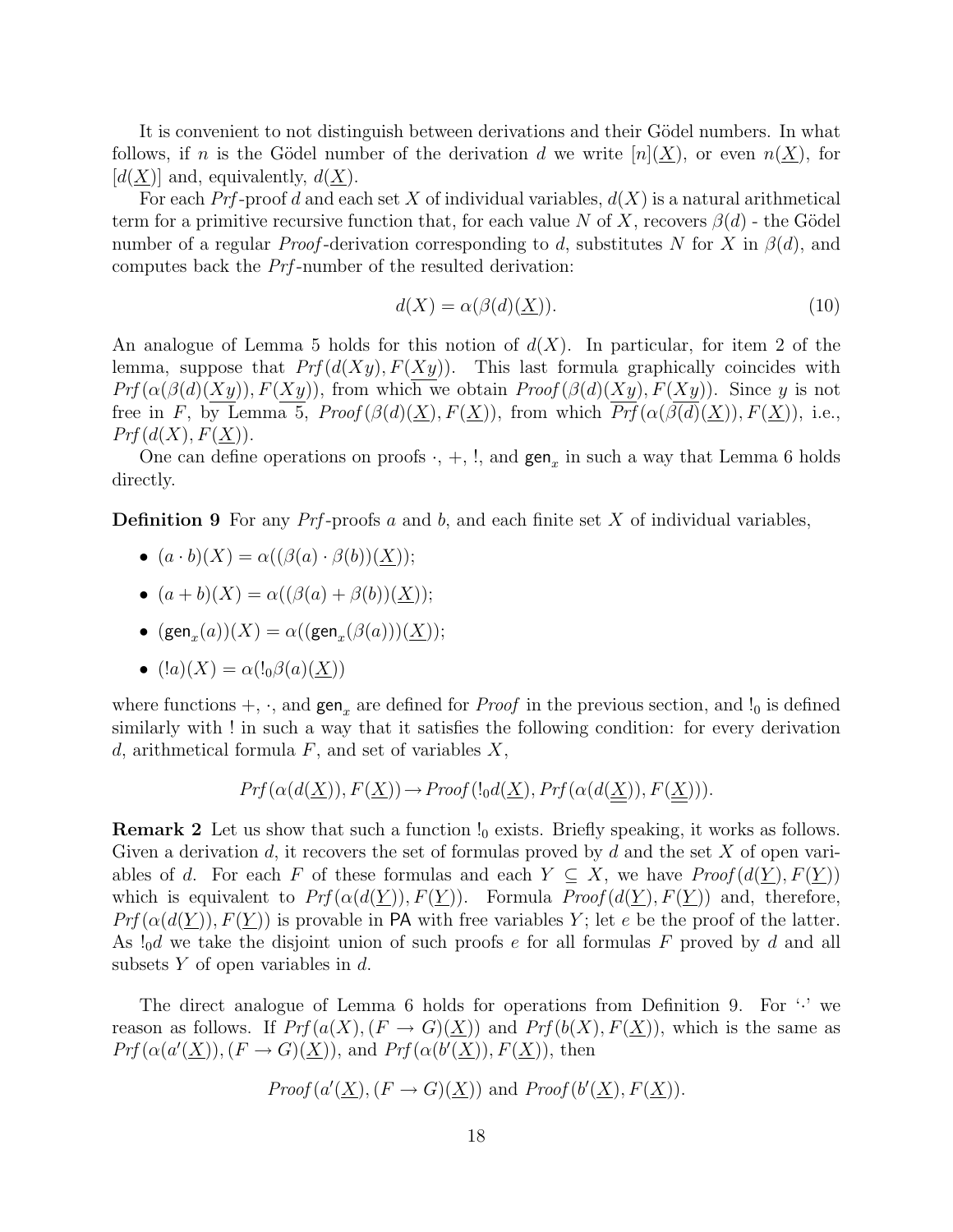Therefore, by Lemma 6,  $Proof((a'.b')(\underline{X}), G(\underline{X}))$ , from which  $Prf(\alpha((a'.b')(\underline{X})), G(\underline{X}))$ . But  $\alpha((a' \cdot b')(\underline{X}))$  coincides with  $(a \cdot b)(X)$ , and we conclude the desired  $Prf((a \cdot b)(X), G(\underline{X}))$ . We reason similarly in the case of '+' and ' $gen_x$ .'

For '!,' assume that  $Prf(a(X), F(\underline{X}))$ , where  $a(X) = \alpha(a'(\underline{X}))$ . Then, by definition of !<sub>0</sub>, we obtain  $Proof(l_0a'(X), Prf(a(X), F(\underline{X}))),$  therefore

$$
\mathit{Prf}(\alpha(l_0a'(\underline{X})),\mathit{Prf}(a(\underline{X}),F(\underline{\underline{X}}))),
$$

i.e.,

$$
Prf((!a)(X), Prf(a(X), F(\underline{X}))).
$$

**Definition 10** Given a proof predicate *Prf* and operations on proofs  $\cdot$ ,  $+$ ,  $\cdot$ , and  $\text{gen}_x$  that satisfy Lemma 6, *invariant parametric interpretation* for the language FOLP is an evaluation ∗ that maps

- proof variables and constants to natural numbers (which should be thought of as  $Prf$ numbers of regular arithmetical derivations) and
- predicate symbols of arity n to arithmetical formulas with n free variables. We suppose that ∗ commutes with renaming of individual variables.

For terms,  $*$  commutes with operations  $\cdot$ ,  $+$ ,  $\cdot$ , and  $\text{gen}_x$ . For formulas,  $*$  commutes with the Boolean connectives and quantifiers and

$$
(t:_{X}F)^{*} = Prf(t^{*}(X), F^{*}(\underline{X})).
$$

**Theorem 4** [Arithmetical soundness] If FOLP  $\vdash$  A with a constant specification CS, then for every invariant parametric interpretation  $*$  respecting CS,  $PA \vdash A^*$ .

Proof. Follows immediately from analogues of Lemma 5 and Lemma 6 adapted for the invariant setting.

Let us reconsider formula (9) and show that it is not valid in the invariant parametric semantics. For this we have to find a proof predicate Prf and interpretation ∗ such that  $(u:\neg u:\bot)^*$  holds (provable in PA).

In what follows, we assume that an injective numeration of the joint syntax of FOLP and PA is given. Consider the following fixed-point equation that defines an arithmetical predicate  $Prf(x, y)$ .

$$
Prf(x,y) \leftrightarrow \text{Proof}(x,y) \lor (x = \ulcorner u \urcorner \land y = \ulcorner \neg \text{Prf}(\ulcorner u \urcorner, \ulcorner \bot \urcorner) \urcorner). \tag{11}
$$

From (11), it immediately follows that  $Prf(x, y)$  is provably  $\Delta_1$ . Moreover, it is also clear from (11) that  $\neg Prf(\ulcorner u\urcorner, \ulcorner \perp \urcorner)$  holds and let p be the Gödel number of its proof in PA. So, *Proof*  $(p, \ulcorner \neg Prf(\ulcorner u\urcorner, \ulcorner \perp \urcorner))$ . Let  $\alpha$  and  $\beta$  be identity functions except for

$$
\beta(\ulcorner u\urcorner) = p \quad \text{and} \quad \alpha(p) = \ulcorner u\urcorner.
$$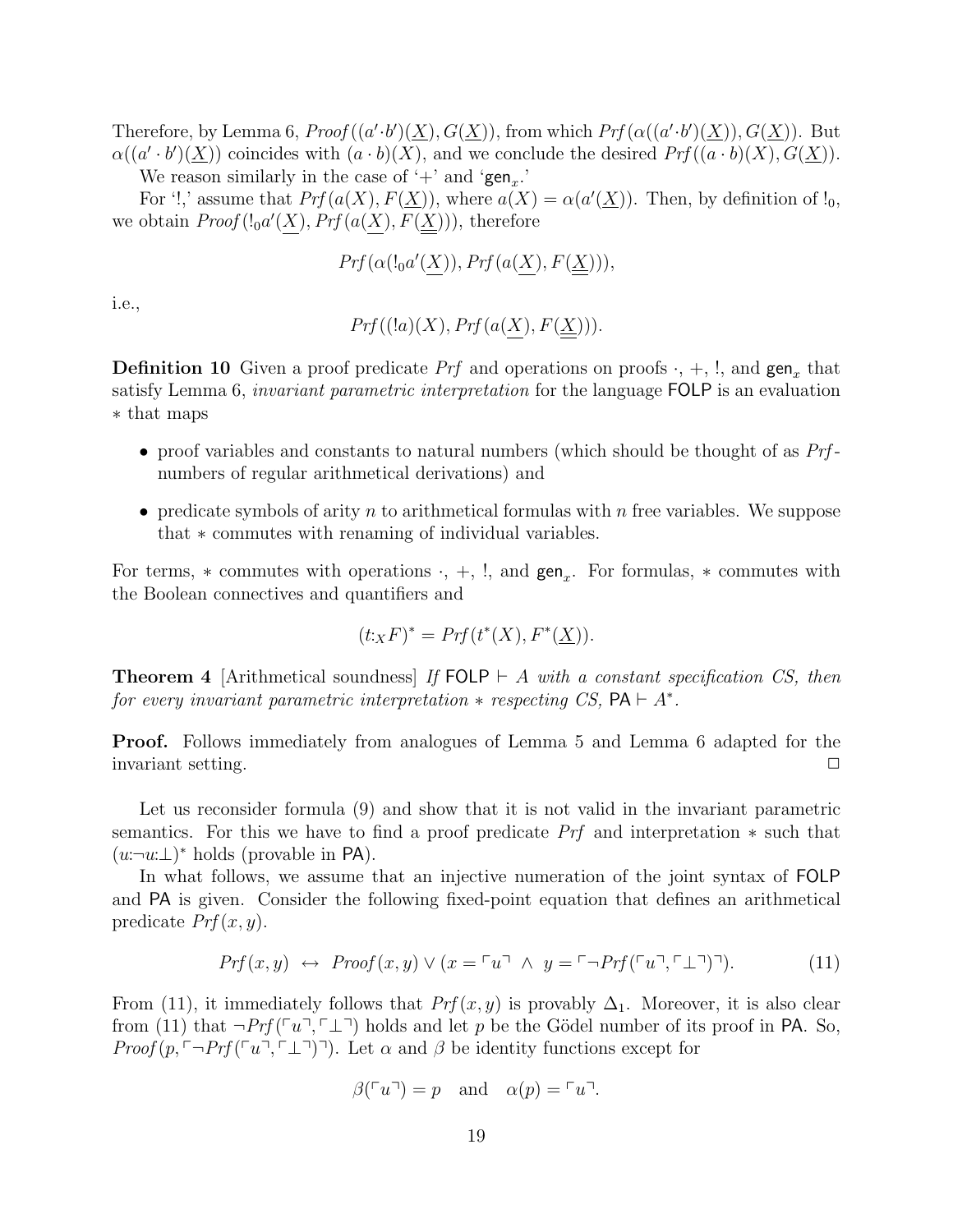From  $(11)$ , it follows that the following are provable in PA with a free variable y:

$$
Proof(p, y) \leftrightarrow Prf(\alpha(p), y)
$$

and

$$
Proof(\beta(\ulcorner u \urcorner), y) \leftrightarrow Prf(\ulcorner u \urcorner, y).
$$

These facts are both provable in PA, hence

 $PA \vdash \forall x, y (Proof(x, y) \leftrightarrow Prf(\alpha(x), y))$  and  $PA \vdash \forall x, y (Proof(\beta(x), y) \leftrightarrow Prf(x, y)).$ 

We conclude that  $Prf(x, y)$  is a legitimate proof predicate. We now define the interpretation \* that interprets u as  $\lceil u \rceil$ . From (11),  $(u:\neg u:\bot)^*$  holds (provable in PA), hence formula (9) is not a valid provability principle in the invariant parametric semantics.

# 6 Further valid principles of proofs: Barcan formula

In this section, we show that a natural explicit version of the Barcan formula is valid under parametric and invariant parametric semantics.

**Theorem 5**  $\forall y (t:_{X_y} A) \rightarrow t:_{X} A$  is valid in parametric and invariant parametric semantics.

Proof. We first establish the validity of this principle in parametric semantics.

**Lemma 7** Let  $A(x)$  and  $B(x)$  be arithmetical formulas, and suppose for two distinct numerals  $n_1$  and  $n_2$ ,  $A(n_i)$  syntactically coincides with  $B(n_i)$ . Then  $A(x)$  coincides with  $B(x)$ .

**Proof.** Actually, this is an exercise in unification. Run the unification algorithm on  $A(x) = B(x)$ . If unification succeeds, i.e., yields an empty set of equations, then  $A(x)$ coincides with  $B(x)$ . Otherwise, if the unification yields an equation  $s = t$  for syntactically different s and t, none of which is x, there is no way  $A(n)$  syntactically coincides with  $B(n)$ for any  $n$  which contradicts the assumptions. Suppose the unification algorithm reduces  $A(x) = B(x)$  to a finite system of equations  $x = t_1, x = t_2,...$  where all  $t_i$  are pairwise distinct arithmetical terms, none of which contains  $x$ . If we substitute  $n$  for  $x$  in this algorithm, the equality  $A(n) = B(n)$  will be reduced to  $n = t_1$ ,  $n = t_2, \ldots$  Since all  $t_i$  are distinct, there can be at most one valid equation in this system, say  $n = t_1$ . Since *n* is arbitrary, the equality  $A(n) = B(n)$  can hold only when n coincides with  $t_1$ , which contradicts the  $\Box$  assumptions.  $\Box$ 

**Lemma 8** Let  $p(x)$  be a derivation in PA, and  $Q(x)$  an arithmetical formula. If for all  $n = 0, 1, 2, \ldots, p(n)$  is a derivation for  $Q(n)$ , then p is a derivation for Q with x as a local variable.

**Proof.** Suppose  $p(x) = F_1(x), F_2(x), ..., F_k(x)$ . From the assumptions, for each *n* there is an i such that  $Q(n) = F_i(n)$ . By the Pigeonhole Principle, there is an i such that  $Q(n) = F_i(n)$ for two different *n*'s. By Lemma 7,  $Q(x) = F_i(x)$ .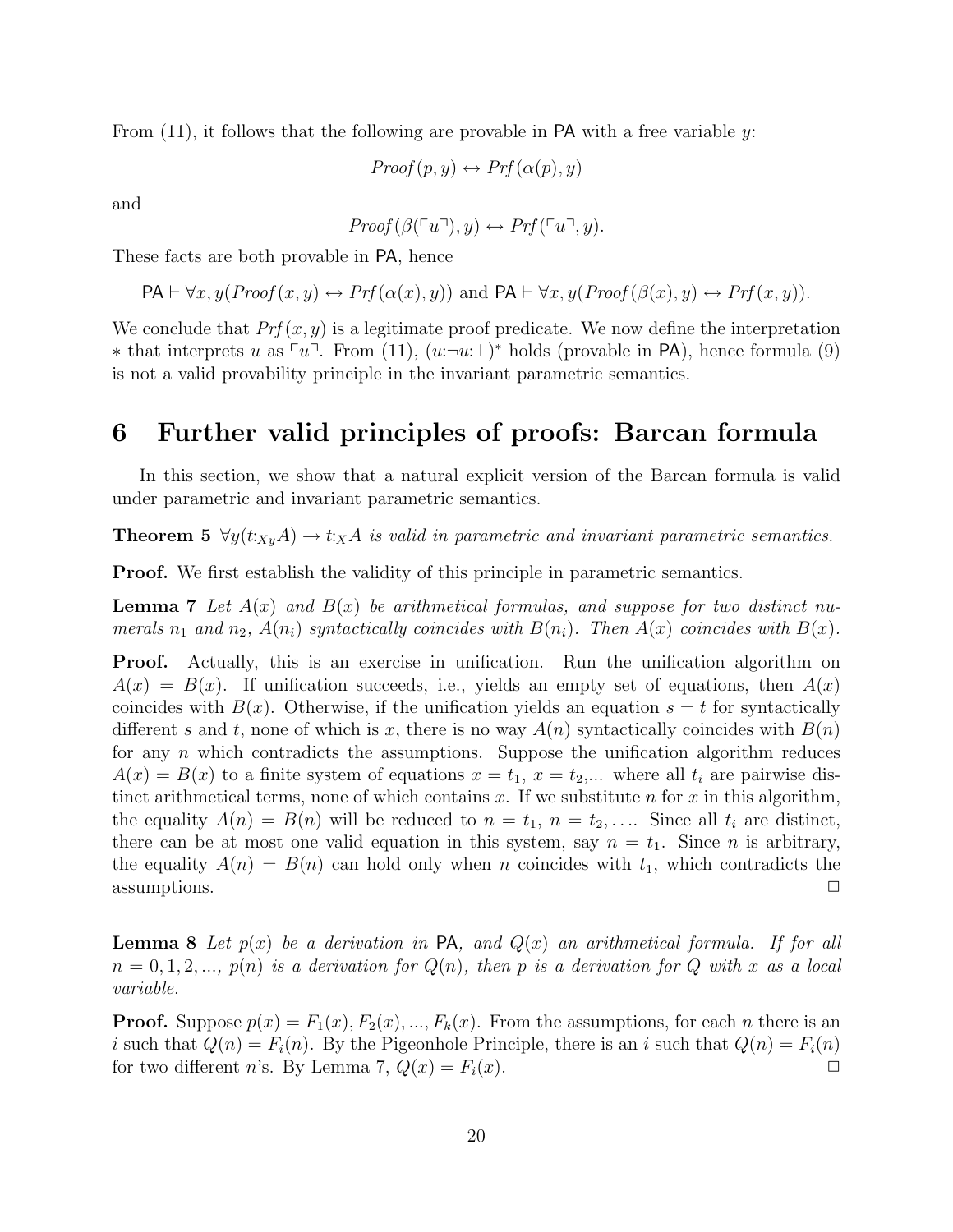**Lemma 9** Principle  $\forall y(t:x_yA) \rightarrow t:xA$  is derivable in PA for each parametric evaluation  $*$ .

Proof. Note that both Lemma 7 and Lemma 8 are formalizable in PA. Reason in PA. Suppose for all y,  $t^*(X, y)$  is a proof of  $A^*(X, y)$ . By Lemma 8,  $A^*(X, y)$  is in  $t^*(X)$  where y is a local variable. Therefore,  $t^*(X)$  is a proof of  $A^*(X)$ .

This proves Theorem 5 for the parametric provability semantics. In the case of the invariant parametric semantics, the proof is as follows. Reason in PA. Suppose that

 $\forall y Prf(t^*(Xy), A^*(Xy)).$ 

Then, by (10),  $\forall y Prf(\alpha(d(Xy)), A^*(Xy))$  for some *Proof*-derivation d. Then

 $\forall y \text{Proof}(d(Xy), A^*(Xy)),$ 

and, as in the parametric case,  $Proof(d(\underline{X}), A^*(\underline{X}))$ , hence  $Prf(\alpha(d(\underline{X})), A^*(\underline{X}))$ , i.e.,

 $Prf(t^*(X), A^*(\underline{X})).$ 

| ٠ |  |  |
|---|--|--|
|   |  |  |
|   |  |  |

**Definition 11** First-order logic of proofs FOLPb is FOLP with  $\forall y(t:_{X_y}A) \rightarrow t:_{X}A$  as an additional axiom.

Note that FOLPb derives an explicit version of the Barcan formula  $\forall x \Box A \rightarrow \Box \forall x A$ , namely

$$
\forall x(t:x_xA) \rightarrow \text{gen}_x(t):_X \forall xA.
$$

Corollary 5 FOLPb is correct with respect to the parametric and invariant semantics.

# 7 Generic provability semantics for FOLP

In (invariant) parametric semantics for FOLP, proof terms are interpreted as specific derivations with open variables. As a result, an explicit version of the Barcan formula holds. However, the intuitive provability semantics for first-order modal logic offers a somewhat different account of the Barcan formula  $\forall x \Box A \rightarrow \Box \forall x A$ . According to this intuition, if  $A(x)$ is provable for each x, it does not guarantee that  $\forall x A(x)$  is provable. In this section, we offer a generic provability semantics for FOLP that accommodates this kind of reasoning.

As in [2], we consider the class of all proof predicates. A *generic proof predicate* is a provably  $\Delta_1$ -formula  $Prf(x, y)$  such that for every arithmetical formula  $\varphi$ ,

$$
\mathsf{PA} \vdash \varphi \quad \Leftrightarrow \quad \text{for some } n \in \omega, \ \Pr(f(n, \ulcorner \varphi \urcorner) \ \text{holds.} \tag{12}
$$

Here n is called a proof and  $\varphi$  a formula proved by n. One may think of n as a label for a set of provable formulas  $\hat{n} = {\varphi \mid Prf(n, \lceil \varphi \rceil)}$ . So  $\cup_{n \in \omega} \hat{n}$  is the set of all theorems of PA. Sets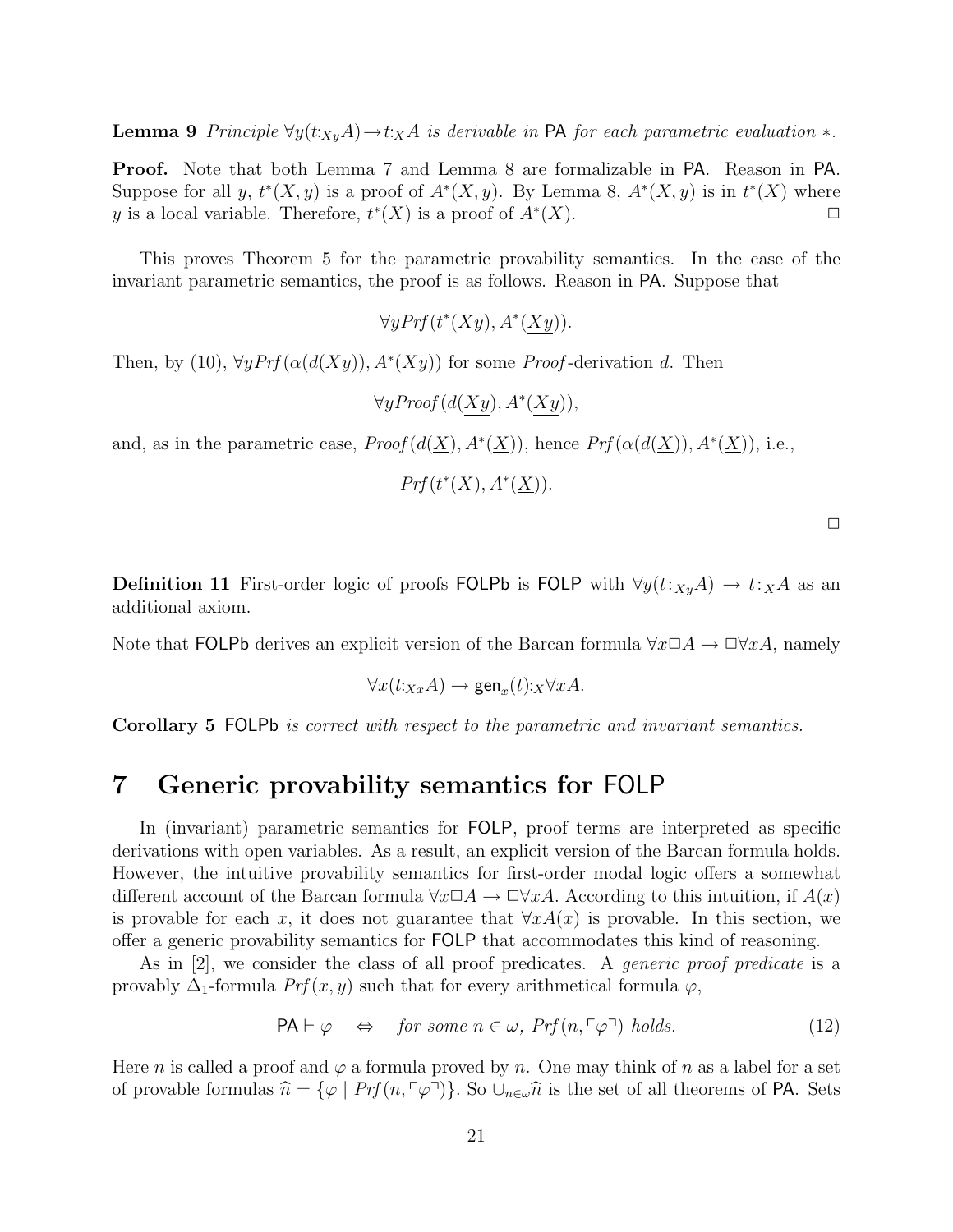$\hat{n}$  are assumed finite, and a function from n to  $\hat{n}$  provably computable. For convenience, we allow  $\hat{n}$  to be empty for some n, e.g., let  $\hat{0} = \emptyset$ . As in Section 5, we assume that there exist total recursive functions  $\alpha(n)$  and  $\beta(n)$  which translate proofs in Prf to proofs of the same theorems in *Proof*, and vice versa, i.e.,

$$
\mathsf{PA} \vdash \forall x, y (\mathit{Proof}(x, y) \leftrightarrow \mathit{Prf}(\alpha(x), y)), \text{ and } \mathsf{PA} \vdash \forall x, y (\mathit{Proof}(\beta(x), y) \leftrightarrow \mathit{Prf}(x, y)).
$$

We also make a simplifying assumption: for each finite set  $Y$  of theorems of  $PA$ , there exists n such that  $Y = \hat{n}$  and functions from the standard derivation of Y to n and back are computable. This property holds for the standard regular proof predicate: for any finite set of tree-like derivations, there is a proof (its disjoint union) which contains exactly their proof trees. This assumption is not really necessary and can be replaced by a weaker condition.

The following notion of a *proof function* is a generic analogue of the notion of a proof with a given set of global parameters.

**Definition 12** Given a generic proof predicate  $Prf$  and a set of individual variables  $X$ , a proof function is a pair  $(p(X), \mathcal{F})$  such that

- 1.  $p(X)$  is a provably total recursive function from the set of values of X to Prf-proofs, fairly represented in PA by a term  $p(X)$ ;  $\mathcal{F} = (F_1, \ldots, F_n)$  is a finite set of arithmetical formulas (considered provable by this proof function).
- 2. PA 'knows' that for all values of X,  $p(X)$  proves substitutional examples of formulas from  $\mathcal F$  and only them, that is,

$$
\mathsf{PA} \vdash Prf(p(X), y) \leftrightarrow \bigvee_{i=1}^{n} (y = [F_i(\underline{X})]); \tag{13}
$$

3. PA 'knows' that each formula proved by  $p(X)$  actually holds, i.e., for each formula F from  $\mathcal{F}$ ,

$$
PA \vdash Prf(p(X), F(\underline{X})) \to F. \tag{14}
$$

As a notational convention, we will speak about a proof function  $p(X)$  and the set of formulas  $\hat{p}$  as F from the definition. Note that formulas from  $\hat{p}$  may have free variables other than from  $X$ , or do not have some variables from  $X$ ; these nuances are automatically handled by notations  $[F(X)]$ .

**Example 4** Each  $Prf$ -proof d may be regarded as a proof function for each X with the set of formulas  $\mathcal F$  being the set of all formulas proven by d. In particular, Lemma 5 adapted for the invariant setting yields that (14) holds in this case, too.

There are proof functions that are not substitutional instances of specific derivations; we will see examples later in this section (i.e., in Examples 5 and 6).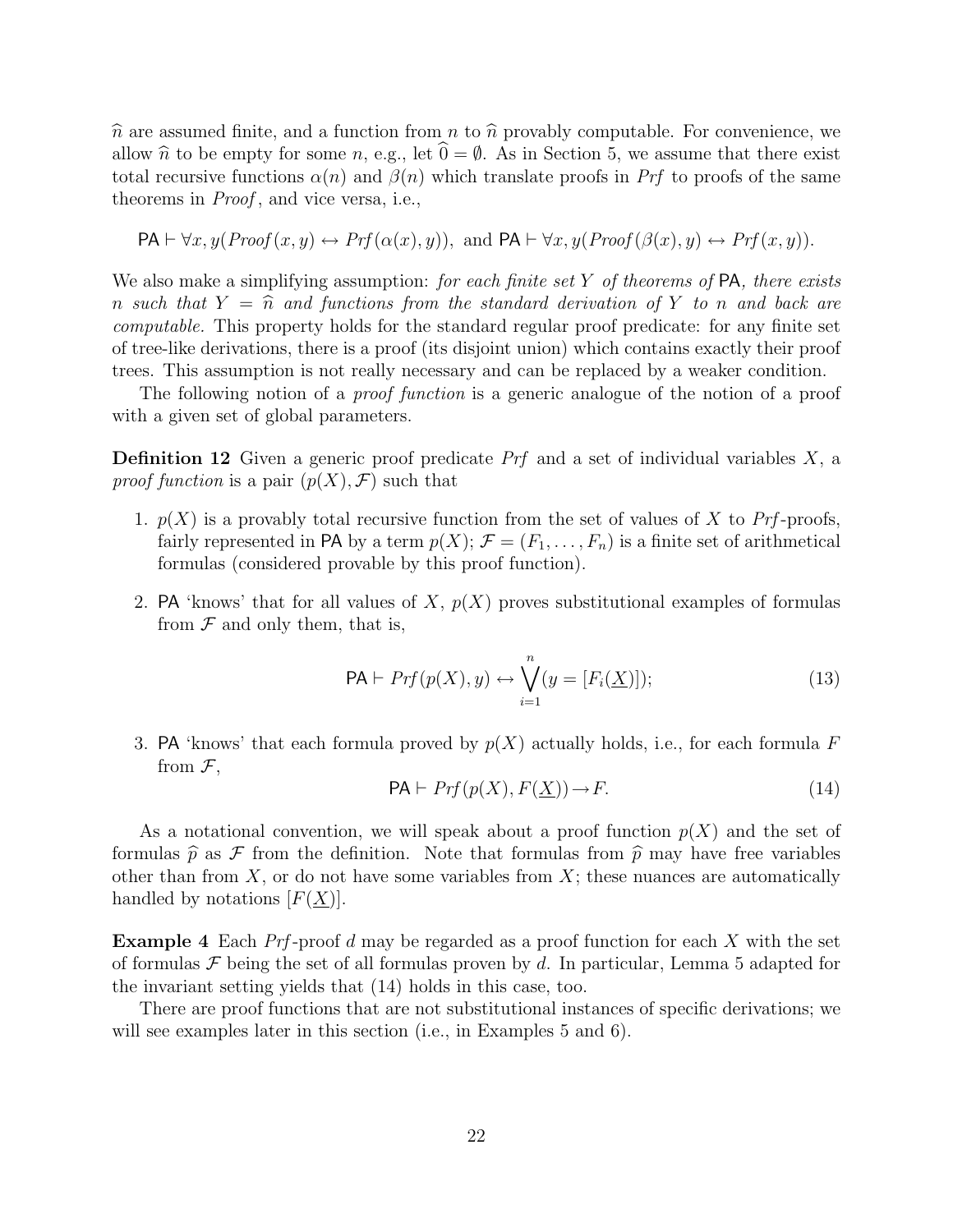**Remark 3** Given  $Z \subseteq X$ , we sometimes need to regard a proof function  $p(Z)$  as a proof function of X. Namely, for  $U = X \setminus Z$  we state the existence of a proof function  $p^U(X)$  for which  $p\hat{v} = \hat{p}$ .

Given X, we calculate  $p^U$  as follows:

- 1. calculate  $p(Z)$ ;
- 2. find a derivation  $d = \beta(p(Z))$  which proves exactly the same formulas;
- 3. substitute given values of U in d to get  $\left[\beta(p(Z))\right](U)$ ;
- 4. find a  $Prf$ -proof  $\alpha([\beta(p(Z))](U))$ .

So, we define the value of  $p^{U}(X)$  as  $\alpha([\beta(p(Z))](U))$ . It is easy to derive in PA that

$$
Prf(p(Z), A(\underline{Z})) \leftrightarrow Prf(p^U(X), A(\underline{X}))
$$

using the following equivalences:

$$
Prf(p(Z), A(\underline{Z})) \leftrightarrow \text{Proof}(\beta(p(Z)), A(\underline{Z})) \leftrightarrow \rightarrow \text{Proof}([\beta(p(Z))(\underline{U})], A(\underline{ZU})) \leftrightarrow \rightarrow \text{Prf}(\alpha([\beta(p(Z))](\underline{U})), A(\underline{X})).
$$

The reflexivity condition also holds. Argue in PA. Given X, Z, and  $Prf(p^U(X), F(\underline{X}))$  we conclude  $Prf(p(Z), F(Z))$  whence F holds by reflexivity of p.

In what follows, in particular, the proof of Lemma 15, when speaking about a sum of  $p(X)$  and  $q(Z)$  with  $Z \subseteq X$  we mean the sum of  $p(X)$  and  $q^U(X)$ .

The notion of *proof form* from Definition 13 is a generic analogue of the notion of a proof as a finite family of derivations with global parameters  $X$  from a fixed set  $Y$ .

**Definition 13** Fix a proof predicate  $Prf$  and a finite set of variables Y. By a proof form  $\{p_X(X)\}\$  we understand a family of proof functions  $p_X(X)$ , one for each  $X \subseteq Y$  such that the following two properties are provable in PA for every arithmetical formula A:

- Monotonicity :  $\widehat{p_X} \subseteq \widehat{p_{Xy}}$ .
- Coherence:  $\widehat{p_{xy}} \setminus \widehat{p_X}$  consists only of formulas in which y occurs free.

**Lemma 10** Given a proof predicate Prf, finite set of variables Y, and a proof form  $\{p_X(X)\}\$ ,

- 1. PA  $\vdash Prf(p_X(X), A(\underline{X})) \rightarrow Prf(p_{Xy}(Xy), A(Xy)).$
- 2. PA  $\vdash Prf(p_{Xy}(Xy), A(X)) \rightarrow Prf(p_X(X), A(X))$  if y is not free in A.

#### Proof. Argue in PA.

1) Prf  $(p_X(X), A(\underline{X}))$  yields that  $A(X)$  coincides with  $F(X)$  for some formula  $F \in \widehat{p_X}$ . By monotonicity,  $F \in \widehat{p_{xy}}$ . It remains to observe that once  $A(X)$  syntactically coincides with  $F(X)$ , then  $A(Xy)$  syntactically coincides with  $F(Xy)$ . Therefore  $Prf(p_{Xy}(Xy), A(Xy))$ .

2) Let  $Prf(p(Xy), A(X))$ , y is not free in  $A(X)$ . Then  $A(X)$  coincides with  $F(Xy)$  for some formula  $F \in \widehat{p_{xy}}$ . Since y is not free in  $A(X)$ , y is not free in  $F(Xy)$  either and  $[F(Xy)]$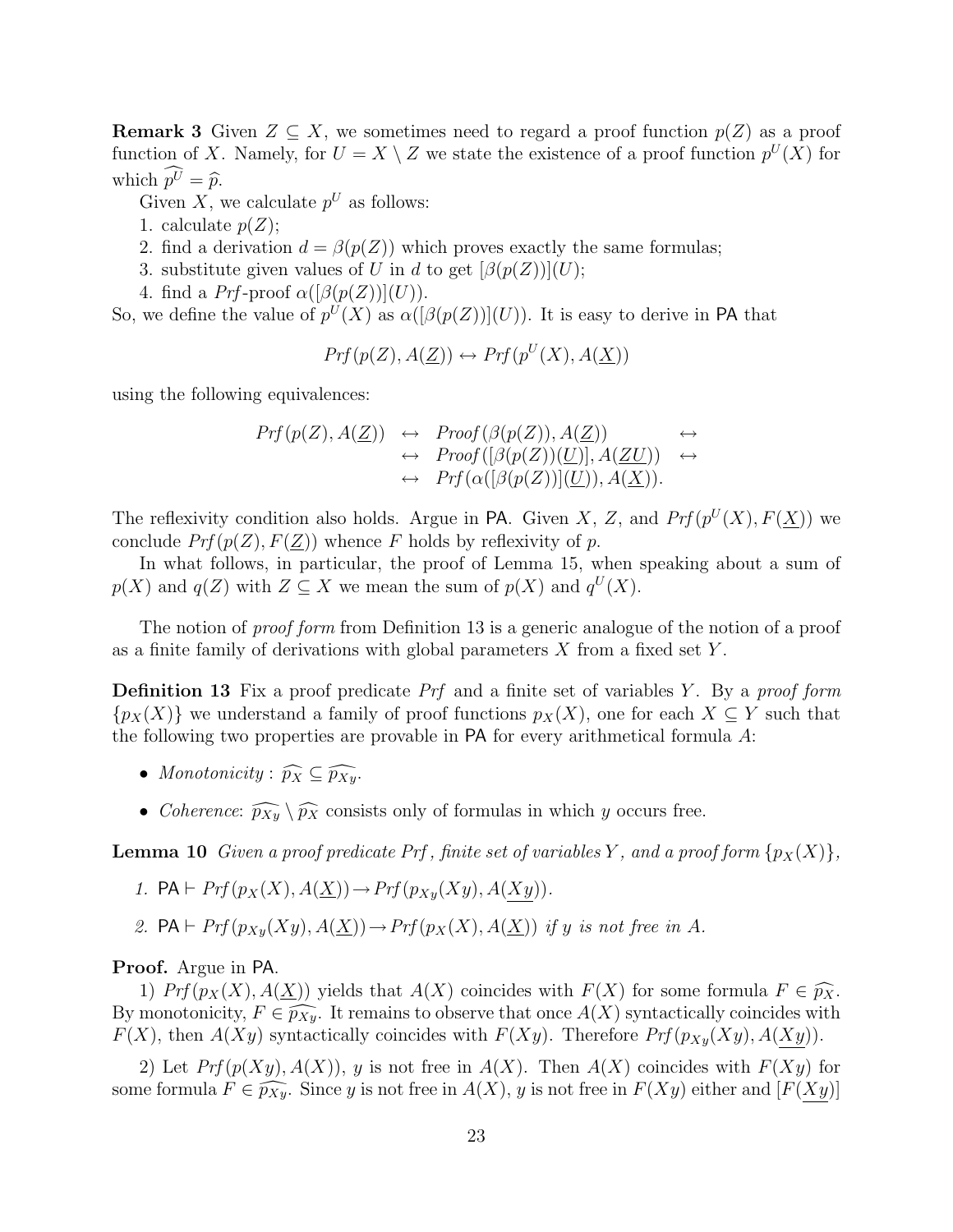is provably equal to  $[F(\underline{X})]$ . By coherence,  $F \in \widehat{p}_X$ . By assumptions,  $Prf(p_X(X), F(\underline{X}))$ , hence  $Prf(p_X(X), A(X))$ hence  $Prf(p_X(X), A(\underline{X})).$ 

Note that for each Prf-proof p and each Y, the set of invariant Prf-proofs  $\{p(X) | X \subseteq Y\}$ as defined in (10) is a legitimate proof form. This is a corollary of Lemma 5 adapted for the invariant interpretation.

In parametric semantics, proof terms are interpreted as real derivations with a mechanism of opening/closing variables, and operations on proof terms as operations on these derivations. In generic semantics, the analogue of a derivation is a proof form (rather than a proof function) and we need to define operations corresponding to functional symbols of FOLP on proof forms. In the future definition of generic arithmetical interpretation (Definition 14), operations, along with the proof predicate  $Prf$ , will be parameters of the definition. However, we will need a 'canonical' example of such operations.

We first define axiliary operations  $+$ ,  $\cdot$ ,  $\cdot$ ,  $\cdot$ , and gen<sub>x</sub> on proof functions, that is, for proof functions  $p(X)$  and  $q(X)$  we will construct proof functions  $[p+q](X)$ ,  $[p\cdot q](X)$ ,  $[!p](X)$ , and  $[\text{gen}_x(p)](X)$  in such a way that for each value of X

- $[p+q](X)$  is the *Prf*-proof of formulas from  $\hat{p}\cup\hat{q}$  and only them;
- $[p \cdot q](X)$  is the Prf-proof of all G such that  $F \to G \in \hat{p}$  for some  $F \in \hat{q}$  and only them;
- [ $|p|(X)$  is the Prf-proof of Prf $(p(X), \ulcorner G\urcorner)$  for all  $G \in \widehat{p}$  and only for them;
- $[\text{gen}_x(p)](X)$  is the *Prf*-proof deriving  $\forall x F$  for all  $F \in \widehat{p}$  with  $x \notin X$  and only for them them.

As one can see, no irrelevant formulas occur in the compound proofs: we will call such operations 'tight.' Now we are going to establish two facts: first, that tight operations applied to proof functions result in a proof function, and that they satisfy specification axioms of FOLP.

Let  $x \rightarrow y$  denote a natural term for the primitive recursive function which calculates  $\Gamma F \to G^{\dagger}$  given  $\Gamma F^{\dagger}$  and  $\Gamma G^{\dagger}$ . Similarly, let  $\forall_{x} y$  denote a natural term for the primitive recursive function which calculates  $\nabla xF^{\dagger}$  given  $\nabla F^{\dagger}$  and  $\nabla x^{\dagger}$ .

**Lemma 11** Let  $p(X)$  and  $q(X)$  be provably recursive functions. Then there exist provably recursive functions  $[p+q](X)$ ,  $[p \cdot q](X)$ ,  $[!p](X)$ , and  $[\text{gen}_x(p)](X)$  such that the following formulas are provable in PA:

- $Prf(p(X), y) \vee Prf(q(X), y) \rightarrow Prf([p+q](X), y);$  $Prf([p+q](X), y) \rightarrow Prf(p(X), y) \vee Prf(q(X), y);$
- $Prf(p(X), y \rightarrow z) \rightarrow (Prf(q(X), y) \rightarrow Prf([p \cdot q](X), z));$  $Prf([p \cdot q](X), z) \rightarrow \exists y \ (Prf(p(X), y \rightarrow z) \land Prf(q(X), y))$ ;
- $Prf(p(X), y) \rightarrow Prf([!p](X), Prf(p(\underline{X}), y));$  $Prf([!p](X), z) \rightarrow \exists y (z = Prf(p(\underline{X}), y) \wedge Prf(p(X), y));$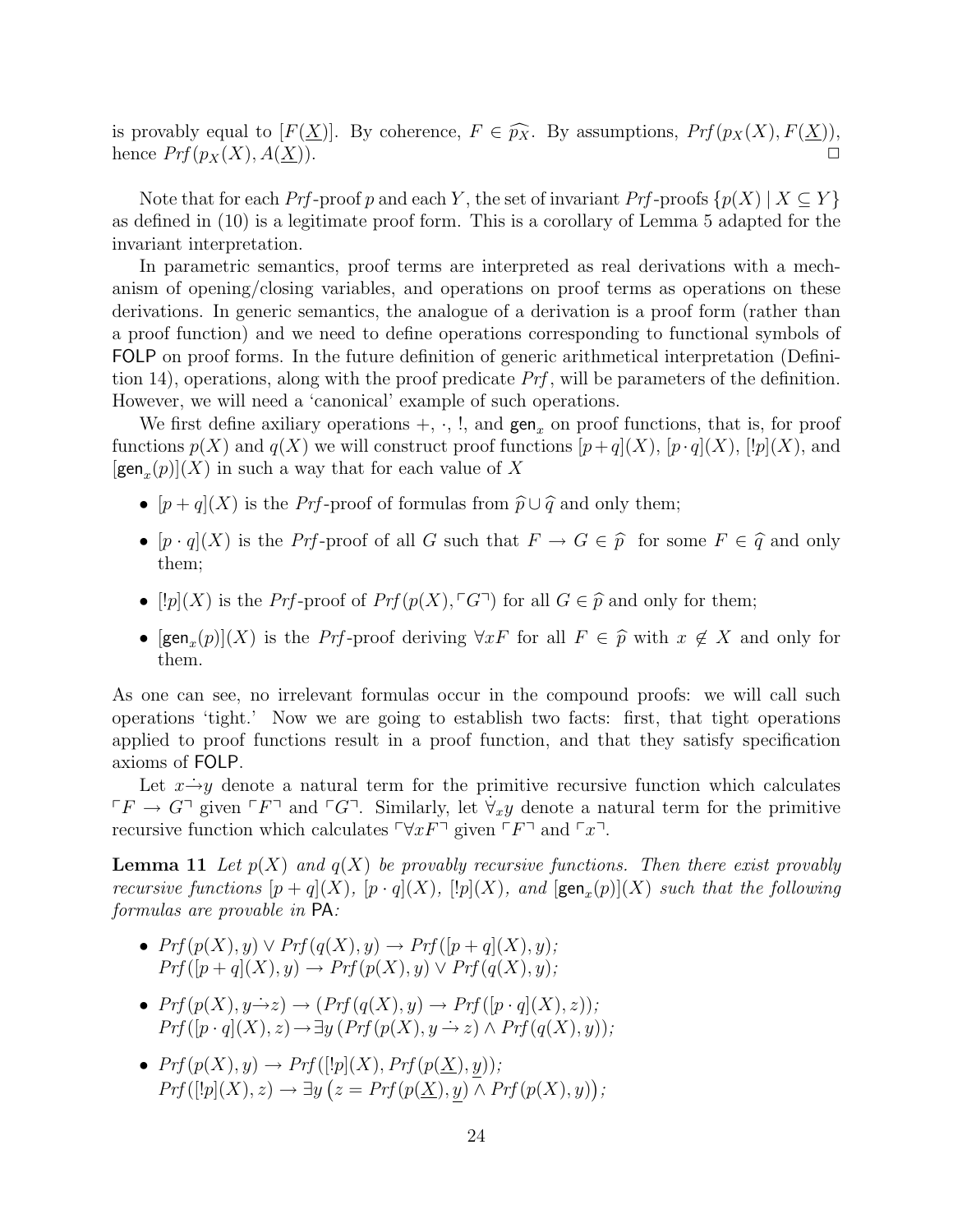•  $Prf(p(X), y) \rightarrow Prf([\textsf{gen}_x(p)](X), \forall_x y), x \notin X;$  $Prf([gen_x(p)](X), z) \rightarrow \exists y \left(z = \dot{\forall}_x y \wedge Prf(p(X), y)\right), x \not\in X.$ 

**Proof.** Specific formalizations of  $+$ ,  $\cdot$ , gen<sub>x</sub> are straightforward. For example, for  $[p \cdot q](X)$ one can take  $\alpha(\beta(p(X)) \cdot \beta(q(X)))$  where  $\alpha$  and  $\beta$  are translators from *Proof*-proofs to Prfproofs and vice versa. Formulas from  $\widehat{p \cdot q}$  are exactly those G for which there is an F in  $\widehat{q}$ such that  $F \to G \in \widehat{p}$ .

Let us describe how to build  $[!p](X)$ . We first recall a classical result:

**Lemma 12** [Gödel's Lemma] (cf. [5, 17]) For each provably  $\Delta_1$ -formula  $\sigma(X)$ , there is a provably recursive function  $q(X)$  such that

$$
PA \vdash \sigma(X) \to Proof(g(X), \sigma(\underline{X})).
$$

The key observation here is that Gödel's Lemma can be converted.

**Lemma 13** [Two-way Gödel's Lemma] For each provably  $\Delta_1$ -formula  $\sigma(X)$ , there is a provably recursive function  $t(X)$  such that

$$
\mathsf{PA}\vdash \mathit{Proof}(t(X),\sigma(\underline{X}))\leftrightarrow \sigma(X).
$$

Proof. Direction '←' is similar to the classical Gödel's Lemma. A tedious analysis of the proof of Gödel's Lemma shows that the converse implication is also provable:

$$
\mathsf{PA}\vdash Proof(g(X),\sigma(\underline{X}))\rightarrow \sigma(X),
$$

which yields the Lemma. However, we offer here an alternative shorter proof of Lemma 13. Given  $g(X)$  from Gödel's Lemma, define  $t(X)$  to be a natural arithmetical term for a provably recursive function that is equal to  $q(X)$  if  $\sigma(X)$  holds, and to 0 (which is a proof of nothing) otherwise. Therefore,

$$
PA \vdash \sigma(X) \rightarrow Proof(t(X), \sigma(\underline{X})).
$$

We claim that

$$
\mathsf{PA}\vdash\neg\sigma(X)\rightarrow\neg Proof(t(X),\sigma(\underline{X}))
$$

as well. Reason in PA. If not  $\sigma(X)$ , then  $t(X) = 0$ , hence  $t(X)$  is not a proof of  $\sigma(X)$ .  $\Box$ 

Remark 4 In a private discussion of the preliminary draft of this paper, Lev Beklemishev offered the following alternative proof of Lemma 13. For a given  $\Delta_1$ -formula  $\sigma(X)$ , consider a provably recursive term  $g(X)$  constructed in the proof of Gödel's Lemma such that

$$
PA \vdash \sigma(X) \to Proof(g(X), \sigma(\underline{X}))
$$

for some  $g(X)$  that is the code of the particular proof in PA. Detailed analysis of the construction demonstrates that in fact  $q(X)$  is the code of a derivation in Robinson's Arithmetic Q. Since this observation is purely syntactical, it can be formalized in PA, that is,

$$
PA \vdash Proof_{\mathsf{PA}}(g(X), y) \rightarrow Proof_{\mathsf{Q}}(g(X), y).
$$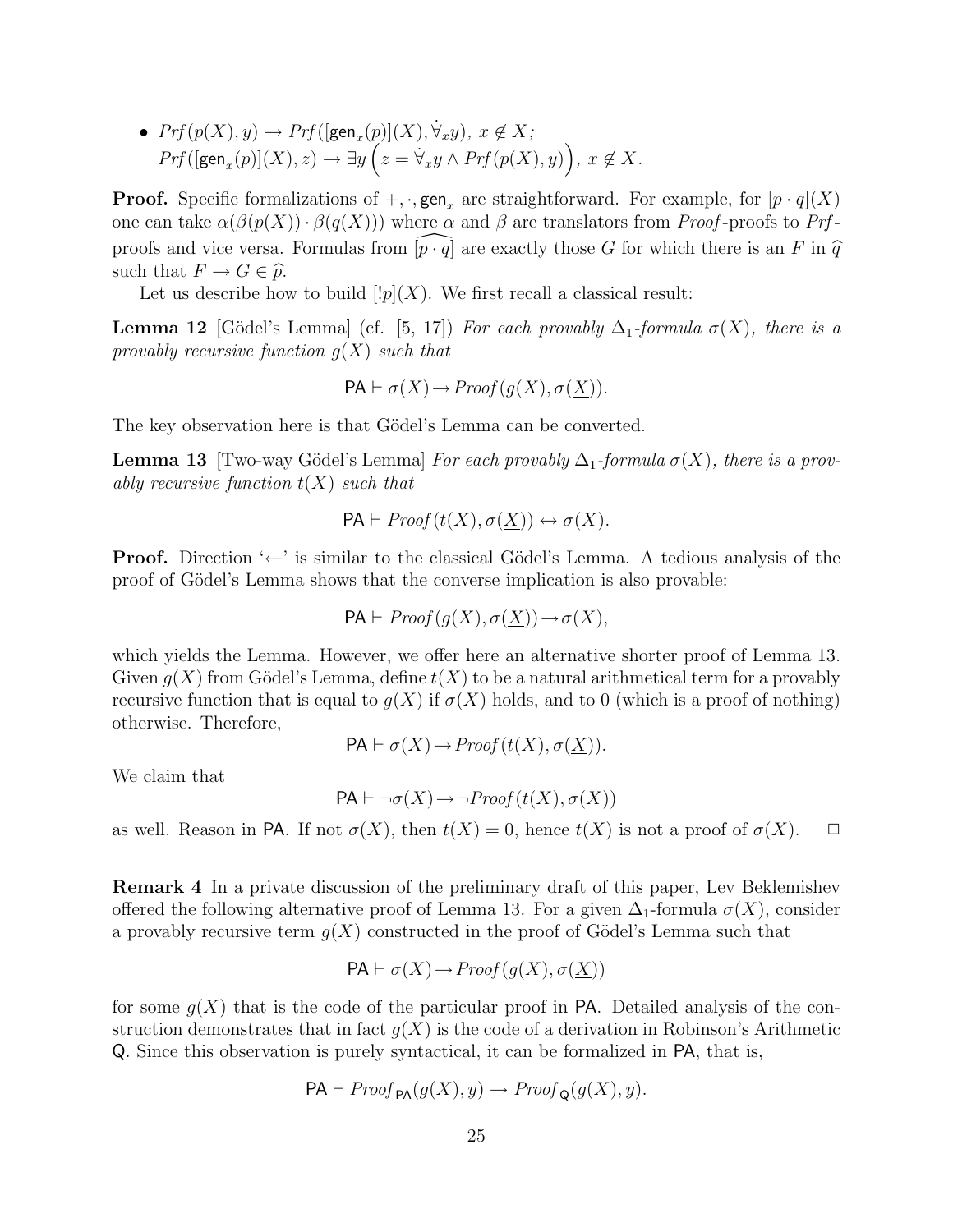But PA proves reflection for Q, in particular,

$$
\mathsf{PA} \vdash \mathit{Proof}_{\mathsf{Q}}(g(X), \sigma(\underline{X})) \to \sigma(X).
$$

This gives us the desired

$$
\mathsf{PA}\vdash \mathit{Proof}_{\mathsf{PA}}(g(X),\sigma(\underline{X}))\to \sigma(X).
$$

We now proceed with building the proof checker operation '!.' Consider a proof function  $(p(X), \mathcal{F})$ . Since for each F,  $Prf(p(X), F(X))$  is a provably  $\Delta_1$ -formula, using Lemma 13, one can build a provably recursive term  $t(X)$  that provides a *Proof*-proof of  $Prf(p(X), F(X))$ , i.e.,

$$
\mathsf{PA}\vdash \mathit{Prf}\,(p(X),F(\underline{X}))\!\rightarrow\!\mathit{Proof}\,(t(X),\mathit{Prf}\,(p(\underline{X}),F(\underline{X}))).
$$

We can assume that  $t(X)$  is a cumulative proof that fits all  $F \in \mathcal{F}$  and hence depends only on the proof function. By assumptions about generic proof predicates, given a Proof -proof  $t(X)$ , we can construct a Prf-proof  $s(X)$  of the same set of formulas, i.e.,

$$
PA \vdash Prf(p(X), F(\underline{X})) \to Prf(s(X), Prf(p(X), F(\underline{X}))).
$$

We can now take this  $s(X)$  as  $[!p](X)$ . In other words, operation '!' proceeds as follows: given specific values of  $X$  and  $p$ , it

- computes  $n = p(X)$  and  $k_i = F_i(\underline{X})$  for all  $F_i \in \mathcal{F}$ ;
- builds formulas  $G_i$  which are  $Prf(n, k_i)$ ;
- finds Proof-proofs  $g(n, \lceil G_i \rceil)$  of Prf $(n, \lceil G_i \rceil)$ 's, by two-way Gödel's Lemma;
- finds a Proof-proof of all of these  $Prf(n, \lceil G_i \rceil)$ 's. There is a computable procedure which, for a given code of a finite set of *Proof*-proofs, builds a code of a *Proof*-proof that is their sum. This is our  $t(X)$ ;
- and finally, given a *Proof*-proof  $t(X)$ , we build an equivalent *Prf*-proof  $s(X)$  and take it as  $[!p](X)$ .

It is clear that all the functions constructed in this proof are total recursive. We assume that formalization of operations is natural, so, PA 'knows' that they satisfy the corresponding specifications.

We will now prove that the tight operations defined above, when applied to proof functions, return proof functions.

**Lemma 14** Let  $p(X)$  and  $q(X)$  be proof functions. Then  $[p+q](X)$ ,  $[p\cdot q](X)$ ,  $[!p](X)$ , and  $[\text{gen}_x(p)](X)$  are proof functions.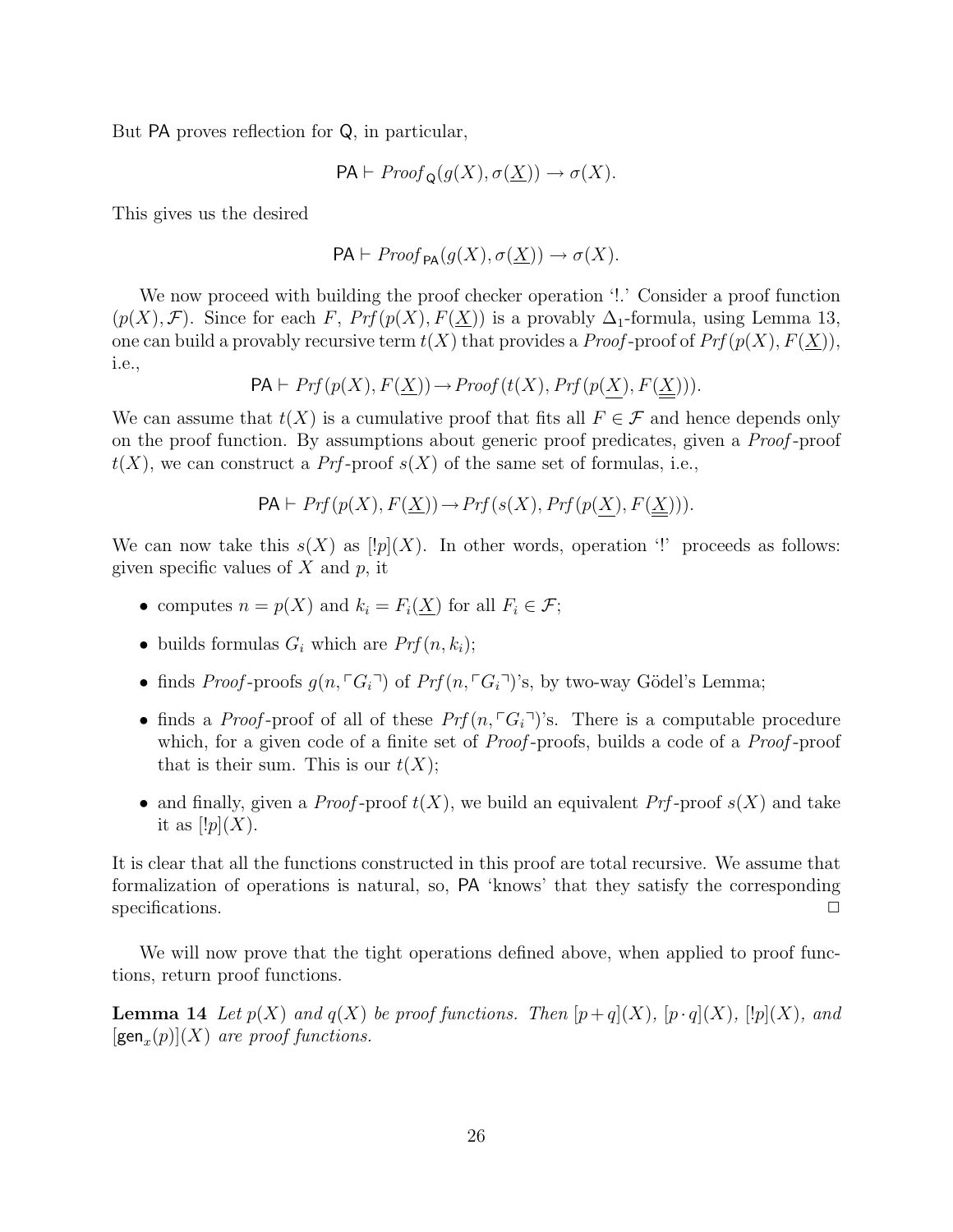**Proof.** It is clear that property (13) is preserved by operations  $+$ ,  $\cdot$ ,  $\cdot$ , and gen<sub>x</sub> and that the corresponding sets  $\mathcal F$  can be found effectively from the components of the operation. Given this, we will focus on proving (14). The case of '+' is straightforward. For  $[p \cdot q](X)$ , reason in PA. Assume that  $Prf([p \cdot q](X), F(X))$ ; then there exists y such that  $Prf(p(X), y \rightarrow F(X))$ and  $Prf(q(X), y)$ . By definition of a proof function, from  $Prf(q(X), y)$  we conclude that

$$
\bigvee_{i=1}^{k} (y = G_i(\underline{X})),
$$

therefore

$$
\bigvee_{i=1}^k \left( Prf(p(X), G_i(\underline{X}) \rightarrow F(\underline{X})) \land Prf(q(X), G_i(\underline{X})) \right).
$$

From property (14) for  $p(X)$  and  $q(X)$  we conclude

$$
\bigvee_{i=1}^k ((G_i \to F) \land G_i).
$$

By propositional logic, we derive F.

Let us check '!.' We have to prove that

$$
PA \vdash Prf([!p](X), Prf(p(\underline{X}), F(\underline{\underline{X}}))) \to Prf(p(X), F(\underline{X})).
$$
\n(15)

Argue in PA. Assume  $Prf([P|(X), H(\underline{X}))$ . Since operation '!' is tight,  $H(X)$  is one of  $Prf(p(X), G)$  where  $G \in \hat{p}$ . By two-way Gödel's Lemma,  $H(X)$  holds.

Checking gen<sub>x</sub>. Argue in PA. Assume  $Prf([gen_x(p)](X), F(\underline{X}))$ . By the definition of operation  $\text{gen}_x$ ,  $F(X)$  is  $\forall x G(X)$  with  $x \notin X$  and

$$
Prf(p(X), G(\underline{X})).
$$

Since  $p(X)$  is a proof function, we have  $Prf(p(X), G(\underline{X})) \rightarrow G$ . Use generalization on x and take into account that  $x$  is not free in the antecedent. Conclude that

$$
Prf(p(X), G(\underline{X})) \to \forall xG,
$$

from which we obtain the desired

$$
Prf([\text{gen}_x(p)](X), \forall x G(\underline{X})) \rightarrow \forall x G.
$$

 $\Box$ 

We are now ready to define operations on proof forms.

**Lemma 15** Suppose that Y is a finite set of parameters and  $\mathcal{P} = \{p_X \mid X \subseteq Y\}$ ,  $\mathcal{Q} =$  ${q_X \mid X \subseteq Y}$  are proof forms. Then one can effectively find proof forms  $P \cdot Q$ ,  $P + Q$ , !P and gen<sub>x</sub>P such that for each  $X \subseteq Y$ , the following formulas are provable in PA: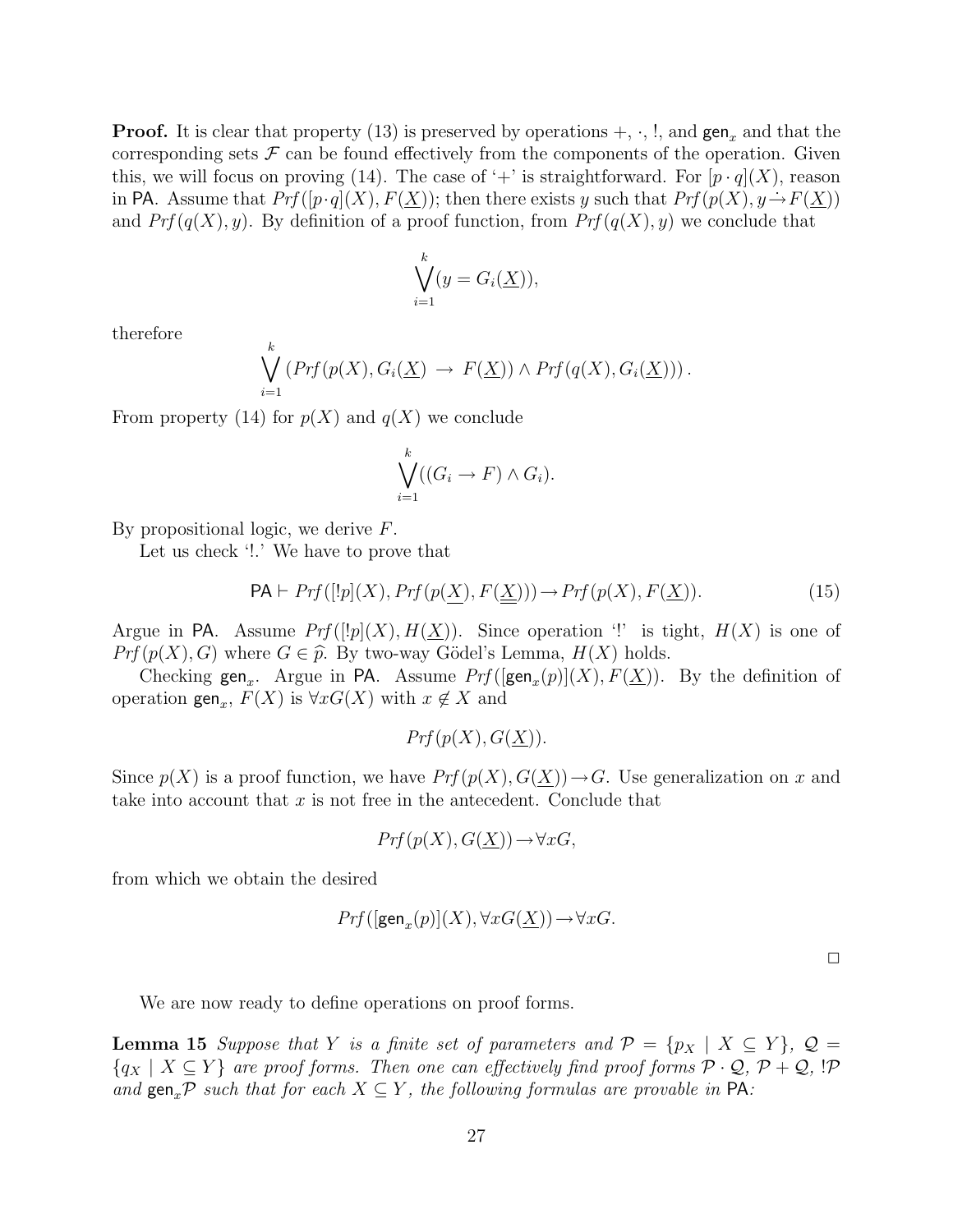- $Prf(p_X(X), y) \vee Prf(q_X(X), y) \rightarrow Prf((\mathcal{P} + \mathcal{Q})_X(X), y);$
- $Prf(p_X(X), y \rightarrow z) \rightarrow (Prf(q_X(X), y) \rightarrow Prf([\mathcal{P} \cdot \mathcal{Q}]_X(X), z));$
- $Prf(p_X(X), y) \rightarrow Prf([P|_X(X), Prf(p_X(\underline{X}), y));$
- $Prf(p_X(X), y) \rightarrow Prf([\text{gen}_x(\mathcal{P})]_X(X), \dot{\forall}_x y), x \notin X.$

Proof. Sum '+' is defined as the usual 'tight' operation on corresponding proof functions  $p_X(X)$ ; no coordination for different X's is needed, i.e.,  $[\mathcal{P} + \mathcal{Q}]_X = p_X + q_X$  in the sense of Lemma 14. It is easy to check that  $P + Q$  is a proof form, that is, it is monotonic and coherent.

Application '·' works as follows. For every  $X \subseteq Y$  we first calculate  $[p_Z \cdot q_Z](Z)$  for each  $Z \supseteq X$ . For every such Z, we then find the common Prf-proof  $t_Z(Z)$  for all formulas F proven by  $[p_Z \cdot q_Z](Z)$  which satisfy the condition  $FVar(F) \cap (Z \setminus X) = \emptyset$ . Then we define  $[\mathcal{P} \cdot \mathcal{Q}]_X(X)$  as the tight sum of all such  $t_Z$  (such a proof can be effectively found by the definition of a generic proof predicate).

Coherence follows immediately from the condition on free variables in the definition of application. Let us check monotonicity. Argue in PA. Suppose that  $Prf([\mathcal{P} \cdot \mathcal{Q}]_X(X), F(\underline{X}))$ . By the definition of  $[\mathcal{P}\cdot\mathcal{Q}]_X$ , there is  $Z \supseteq X$  such that F does not contain free variables from  $Z \setminus X$  and  $Prf([P \cdot Q]_Z(Z), F(\underline{X}))$ . If  $y \in Z$ , then  $Z \supseteq Xy$ , hence  $FVar(F) \cap (Z \setminus Xy) = \emptyset$ and  $Prf((\mathcal{P} \cdot \mathcal{Q})_{X}\mathcal{Y}(X\mathcal{Y}), F(X\mathcal{Y}))$  by the definition of  $[\mathcal{P} \cdot \mathcal{Q}]_{X\mathcal{Y}}$ .

Let  $y \notin Z$ . We have  $Prf(p_Z(Z), (G \to F)(Z))$  and  $Prf(q_Z(Z), G(Z))$  for some G. Then, by monotonicity of P and Q, we obtain  $Prf(p_{Zy}(Zy), (G \rightarrow F)(Zy))$  and  $Prf(q_{Zy}(Zy), G(Zy))$ , hence by definition of '' on proof functions,  $Prf([p_{Zy} \cdot q_{Zy}](\overline{Zy}), F(Zy))$ . Now we have  $Zy \supseteq Xy$  and F does not contain free variables from  $Zy \setminus Xy$ , thus, by definition of  $\mathcal{P} \cdot \mathcal{Q}$ ,  $Prf([\mathcal{P} \cdot \mathcal{Q}]_{Xy}(Xy), F(Xy)).$ 

**Proof checker.** For every  $X \subseteq Y$ , we define  $\left|\mathcal{P}|_X(X)$  as the tight sum of  $\left|\mathcal{P}|_Z\right|\left(Z\right)$  for all  $Z \subseteq X$ . Monotonicity is immediate since the definition of  $\mathcal{P}|X(X)|$  is monotone with respect to  $X$ .

Coherence. Argue in PA. Suppose  $\mathcal{P}|_{X_y}(X_y)$  is a proof of  $A(X)$  and  $A(X)$  does not contain y free. By definition of  $[\mathcal{P}]_{X,y}$ , A has the form  $Prf(p_Z(Z), F(\underline{Z}))$  for some  $Z \subseteq Xy$ , where  $F(\underline{Z}) \in \widehat{p_Z}$ . Since  $FVar(A) = Z$  and Z does not contain y free, we conclude that  $Z \subseteq X$ . Then  $[!P]_X(X)$  is a proof of  $A(\underline{X})$  by the definition of  $[!P]_X$ .

**Generalizer.** Let us extend operation  $\text{gen}_x$  to all proof functions  $p(X)$ . If  $x \notin X$ , then  $[\text{gen}_x(p)](X)$  is defined in Lemma 11. If  $x \in X$ , then  $[\text{gen}_x(p)](X)$  is equal to 0 which does not prove anything, so  $\widehat{\mathsf{gen}_x(p)} = \emptyset$ . Reflexivity of  $[\mathsf{gen}_x(p)](X)$  follows immediately from reflexivity of  $p(X)$ .

Given  $X \subseteq Y$  and proof form  $P$ , we define  $[\text{gen}_x(P)]_X$  as the tight sum of  $[\text{gen}_x(P_Z)](Z)$ for all  $Z \subseteq X$ .

Checking monotonicity. Suppose  $F(X) \in \widehat{gen_x(\mathcal{P})}|_X$ . Then  $F(X)$  is the result of opening parameters X in some formula  $F \in [\widehat{\text{gen}_x(\mathcal{P}_Z)}]$ . By definition of the operation gen<sub>x</sub>, and since  $Z \subset \{Xy\}, F(Xy) \in [\widehat{\mathsf{gen}_x(\mathcal{P})}]_{Xy}.$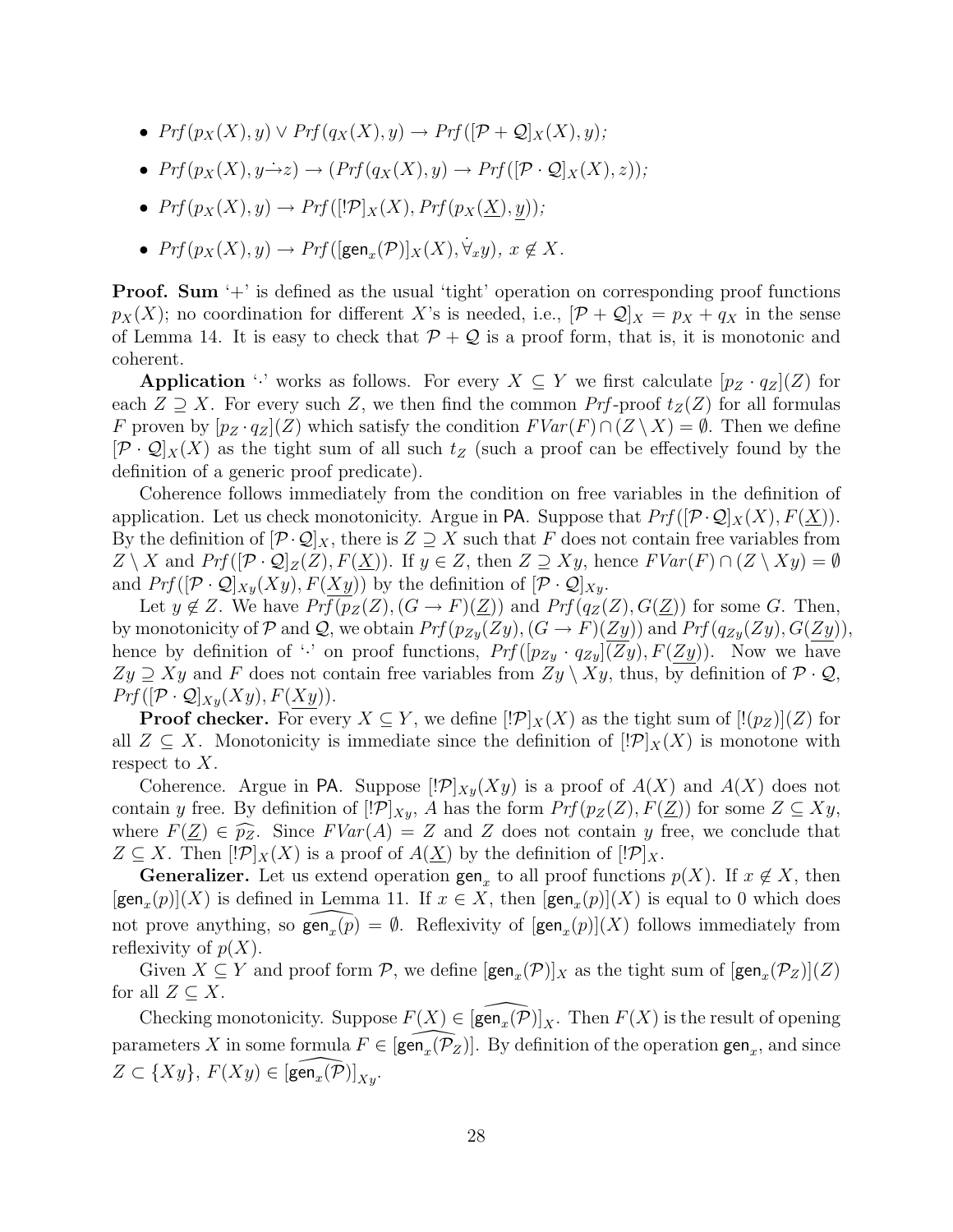Let us check coherence. Suppose  $F \in \widehat{[\text{gen}_x(\mathcal{P})]}_{Xy}$  and  $y \notin FVar(F)$ . Then  $F \in$  $\widehat{[\textsf{gen}_x(\mathcal{P}_Z)]}$  for some  $Z \subseteq Xy$  such that  $x \notin Z$ .

Case 1:  $Z \subseteq X$ . Then  $F \in [\widehat{\text{gen}_x(\mathcal{P})}]_X$  by the definition of  $[\text{gen}_x(\mathcal{P})]_X$ .

Case 2:  $Z = Z'y$  where  $Z' \subseteq X$  and  $y \notin Z'$ . Then F is  $\forall xG$  for some  $G \in \widehat{[P_{Z'y}]}$ . Since  $x \notin \mathbb{Z}$ , we have that  $x \notin \mathbb{Z}'$  and x does not coincide with y. From the latter it follows that G does not contain y free, and by coherence of  $P$  we have  $G \in \widehat{\mathcal{P}_{Z'}}$ . Then  $F \in \widehat{[\text{gen}_x(\mathcal{P}_{Z'})]}$ , hence  $F \in \widehat{\text{gen}_x(\mathcal{P}_X)}$ .

This concludes the description of the canonical example of operations on proof forms; we will refer to these operations as 'tight cumulative operations.'  $\Box$ 

Definition 14 A generic arithmetical interpretation of the language FOLP is

- a proof predicate Prf, finite set of variables Y, and operations  $\{+, \cdot, \cdot\}$ , gen<sub>x</sub> $\}$  on proof forms which satisfy Lemma 15 for each  $X \subseteq Y$ ;
- an evaluation  $*$  that maps proof variables and constants p to proof forms  $\{p_X(X)\}\$ and predicate symbols of arity n to arithmetical formulas with  $n$  free variables. We suppose that  $*$  commutes with renaming of individual variables.

For each X, interpretation  $*$  commutes with Prf-operations on proofs, the Boolean connectives, and quantifiers. For proof assertions,

$$
(t:_{X} F)^{*} = Prf(t^{*}(X), F^{*}(\underline{X})).
$$

**Theorem 6** [Soundness Theorem] If  $FOLP \vdash F$  with a constant specification CS, then for every generic arithmetical interpretation  $*$  respecting CS,  $PA \vdash F^*$ .

Proof. Validity of axioms A1–A3 of FOLP follows immediately from our assumptions concerning proof forms. Provability of B1 is guaranteed by the definition of a proof function. The arithmetical translation of the remaining axioms B2–B5 is provable due to the definition of a proof form.  $\Box$ 

Generic proof forms provide yet another semantics of proofs for FOLP hence for HPC. Since each (invariant) parametric evaluation is generic, the generic provability semantics is the strongest, followed by the invariant, and then parametric semantics.

Example 5 Let us check that the explicit Barcan formula

$$
\forall x (p:_{\{x\}} A(x)) \rightarrow \text{gen}_x(p) : \forall x A(x),
$$

in which p is a proof variable and  $A(x)$  a unary predicate letter is not valid in generic provability semantics. Fix the set of variables  $Y = \{x\}$ , the standard proof predicate *Proof* with 'tight' operations from Lemma 15, and define  $A^*(x)$  as  $\neg Proof(x, \ulcorner \perp \urcorner)$  which is a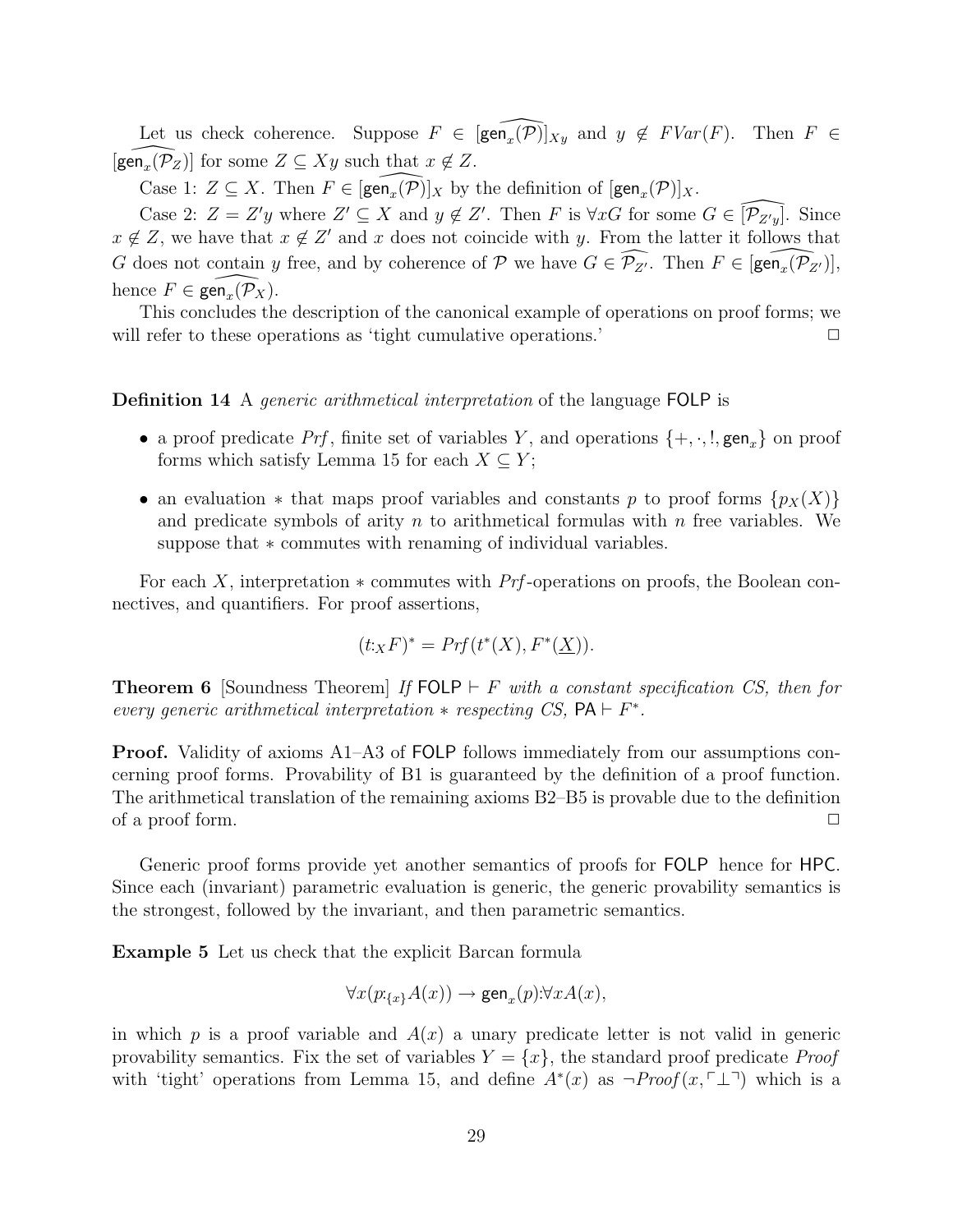provably  $\Delta_1$ -formula. By Lemma 13, there is a provably recursive term  $g(x)$  such that for each x it returns the code of a proof of  $A(x)$ . Moreover,

$$
PA \vdash Proof(g(x), A^*(x)) \to A^*(x). \tag{16}
$$

Consider a proof function  $g(x)$  with  $\hat{g} = \{A^*(x)\}\$ , i.e.,  $A^*(x)$  is the only formula proved<br>by the proof function  $g(x)$ , this ensures (12). It is a proof function since (14) also holds by the proof function  $g(x)$ ; this ensures (13). It is a proof function, since (14) also holds. Indeed, argue in PA. If  $F(\underline{x}) = A^*(\underline{x})$ , then reflexivity for F holds by (16). Otherwise, by  $(13), \neg Prf(p^*(x), F(\underline{x}))$ , and reflexivity holds again.

Now we fix  $Y = \{x\}$  and define a proof form  $\mathcal G$  as the set of proof functions  $g_{\emptyset} = 0$  and  $g_{\{x\}}(x) = g(x)$ . We will also need a 0-proof form  $\mathcal{Z}$  in which  $z_{\emptyset} = z_{\{x\}} = 0$ .

Define  $p^*$  to be  $\mathcal{G}$ , and  $u^*$  to be  $\mathcal{Z}$  for all other atomic proof terms u, and use tight cumulative operations to obtain a generic interpretation ∗.

We argue that under this interpretation ∗, the explicit Barcan formula is false. Indeed, its antecedent,

$$
\forall x Proof (g(x), \neg Proof(\underline{x}, \ulcorner \bot \urcorner))
$$

is true, by Gödel's Lemma, whereas its succedent,

$$
Proof(f(v)^*, \ulcorner \forall x A^{*}\urcorner),
$$

is false since  $\forall x A$  is equivalent to the consistency of PA.

Example 6 Let us check that

$$
\neg \forall x A(x) \rightarrow \exists x \neg A(x)
$$

 $(A(x))$  is atomic here) is not valid with respect to the generic provability semantics. Its Gödel translation (in an equivalent simplified form  $(·)°$ , cf. [18], Section 9.2.1) is equivalent to

$$
\Box \neg \Box \forall x A(x) \to \exists x \Box \neg \Box A(x). \tag{17}
$$

Note that (17) is provable in PA if  $\Box$  is interpreted as the **provability** operator 'there exists a proof that ....' Indeed, since  $PA \vdash \Box \neg \Box \varphi \rightarrow \Box \neg \Box \bot$ , the antecedent of (17) implies ✷¬✷⊥, which, by the formalized G¨odel's second incompleteness theorem, is equivalent to  $\Box \bot$ . In modal logic,  $\Box \bot \rightarrow \exists x \Box \neg \Box A(x)$ , which shows that (17) is provable in PA under the provability understanding of  $\Box$ . This observation demonstrates that the formal provability reading of modal operators does not conform to intuitionistic logic in terms of Gödel's translation.

Our goal now is to demonstrate that under any normal realization of (17), there is a generic arithmetical interpretation that renders its realization not provable in PA.

A normal realization of (17) has the form

$$
u \neg s(u, v) \forall x A(x) \rightarrow \exists x \ t(u, v) :_{\{x\}} \neg v :_{\{x\}} A(x)
$$
\n
$$
(18)
$$

for some s and t. Given s and t, we will find an interpretation ∗ such that the antecedent of this formula,  $[u \neg s(u, v): \forall x A(x)]^*$  is true, but the succedent,  $[\exists x \ t(u, v):_{\{x\}} \neg v:_{\{x\}} A(x)]^*$  is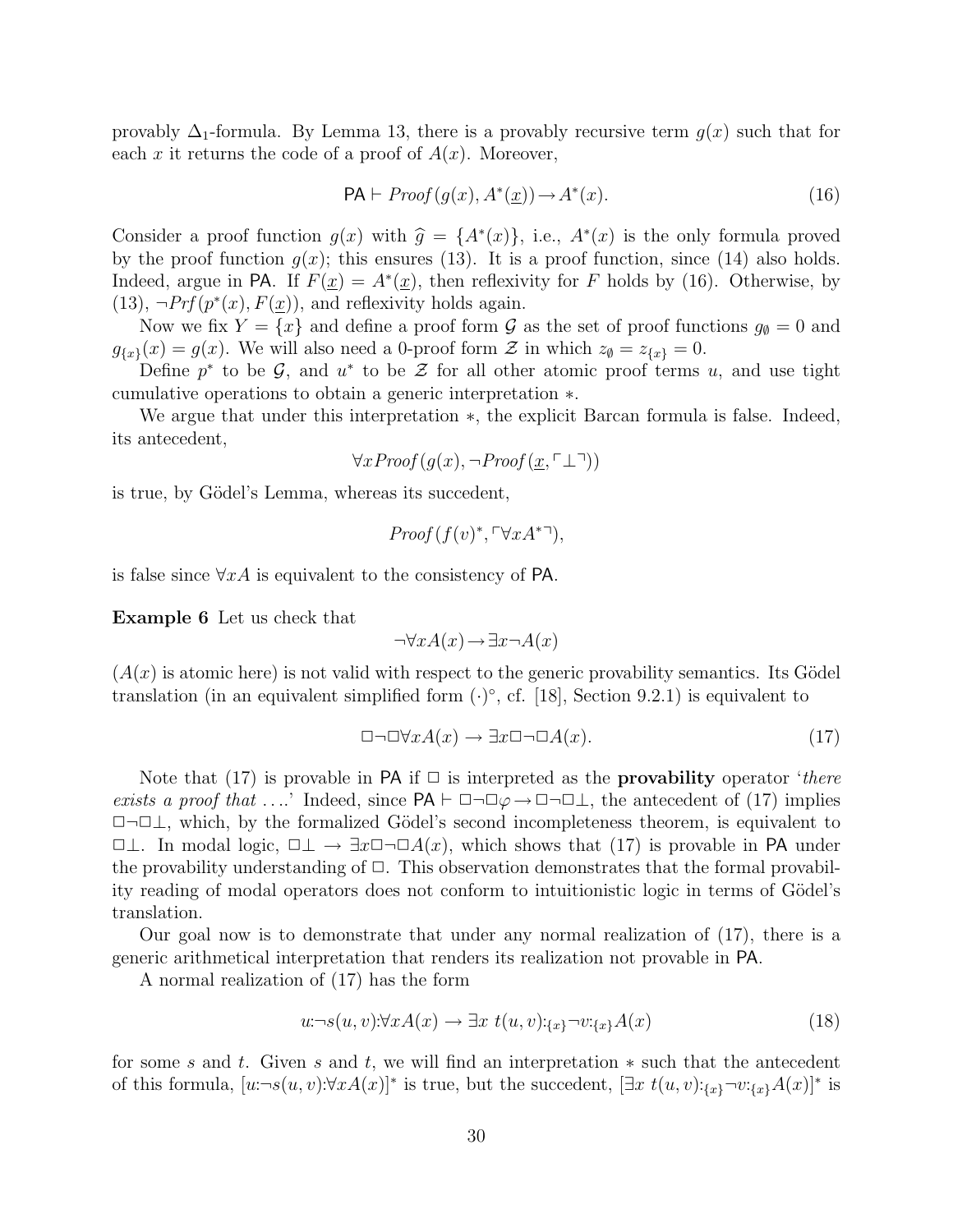false in the standard model of PA. This would yield that (18) is not provable in PA under interpretation ∗.

As in Example 5,  $A(x)$  will be interpreted as  $\neg Proof(x, \ulcorner \perp \urcorner)$ . So  $Proof(k, \ulcorner \forall xA^{*}\urcorner)$  is false for each k since  $\forall x A^*$  is equivalent to the consistency of PA. Let  $g(x)$  be a proof function from Example 5 in which  $A^*(x)$  is the only formula proved. Define  $v^*(x) = g(x)$ ,  $v^* = 0$ ,  $u^*(x) = u^* = \ulcorner u \urcorner$ , and  $p^* = p^*(x) = 0$  for all other atomic proof terms p.

Consider the following fixed-point equation that defines a new proof predicate  $Prf(x, y)$ .

$$
Prf(x,y) \leftrightarrow \text{Proof}(x,y) \lor [x = \ulcorner u \urcorner \land y = \ulcorner \neg \text{Prf}([s(u,v)]^*, \ulcorner \forall x A^*(x) \urcorner) \urcorner]. \tag{19}
$$

For the purposes of the fixed-point equation, what matters is that  $[s(u, v)]^*$  can be effectively computed given  $*$  and the Gödel number of  $Prf$ .

From (19) it immediately follows that  $Prf(x, y)$  is provably  $\Delta_1$ . Moreover, it is also provable from (19) that each Proof -proof is a Prf -proof of the same formulas. The only new Prf-proof is  $\ulcorner u\urcorner$  and it proves formula  $\neg Prf([s(u, v)]^*, \ulcorner \forall x A^*(x)\urcorner)$  which is a true  $\Delta_1$ formula and hence also Proof -provable. Therefore, Prf and Proof prove the same formulas, and there is an easy computable translation from  $Prf$ -proofs to Proof-proofs and vice versa. In particular,  $v^*(x) = g(x)$  is a proof function for both *Proof* and *Prf*.

We can now define proof function  $f_u$  as follows. The first component is the constant function  $\lceil u \rceil$ . The second component is a singleton

$$
\{\neg Prf([s(u,v)]^*, \ulcorner \forall x A^*(x) \urcorner)\}.
$$

Since  $\neg Prf([s(u, v)]^*, \ulcorner \forall x A^*(x) \urcorner)$  is provable,  $f_u$  is reflexive and hence a legitimate proof function. Let us set  $f_u(x)$  to coincide with  $f_u$  (in particular  $f_u(x)$  does not really depend on x). Let U be the proof form  $\{f_u, f_u(x)\}.$ 

Using tight cumulative operations, we obtain a generic interpretation ∗ which interprets v as  $\mathcal{G}, u$  as  $\mathcal{U},$  and all other atomic proof terms p as  $\mathcal{Z}$ . It remains to observe that under interpretation ∗, the antecedent of (18) is true and the succedent of (18) is false. Indeed, by (19),  $u^*$  is a Prf-proof of  $\neg Prf([s(u, v)]^*, \ulcorner \forall x A^*(x) \urcorner)$ . On the other hand, for each  $n \in \omega$ ,  $v^*(n)$  as a *Proof*-proof of  $A^*(n)$ . Therefore,

$$
Proof(v^*(n), \ulcorner A^*(n) \urcorner)
$$

holds. Since *Prf* extends *Proof*, it follows that

$$
Prf(v^*(n), \ulcorner A^*(n) \urcorner)
$$

is true for each n. Therefore, its negation is never provable, hence  $[\exists x \ t(u, v):_{\{x\}}\neg v:\{x\}A(x)]^*$ is false.

We have shown that  $\neg \forall x A(x) \rightarrow \exists x \neg A(x)$  fails in the generic semantics of proofs.

# 8 To what extent is FOLP a BHK-semantics?

We argue that the first-order logic of proofs, in combination with Gödel's translation, conforms to BHK-semantics. First, the proof objects in FOLP have natural provability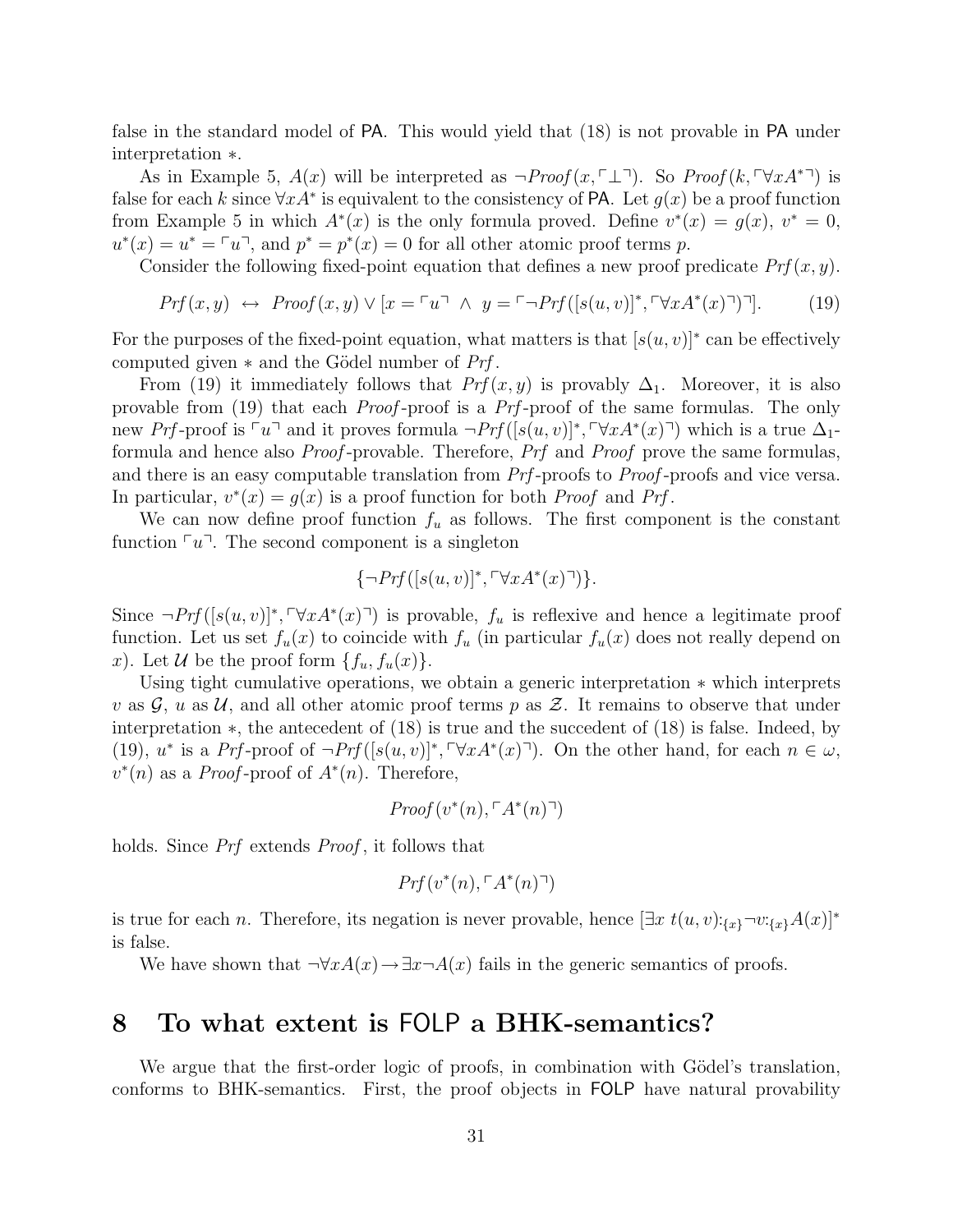interpretations as PA-proofs. Assuming a certain amount of good will from the reader<sup>5</sup>, we will try to check that **FOLP** complies with BHK clauses.

• A proof of  $A \rightarrow B$  is a construction which, given a proof of A, returns a proof of B. An intuitionistic implication  $A \to B$  is realized in FOLP as  $t: (\widetilde{A} \to \widetilde{B})$  where  $\widetilde{A}$  and  $\widetilde{B}$ are FOLP-versions of A and B respectively. By 'application' axiom B2,

$$
t: (\widetilde{A} \to \widetilde{B}) \wedge u: \widetilde{A} \to [t \cdot u]: \widetilde{B},
$$

and  $t$  is indeed a construction that, given a proof  $u$  of the antecedent of the implication, returns a proof  $t \cdot u$  of the succedent.

- A proof of  $A \wedge B$  consists of a proof of A and a proof of B. An intuitionistic conjunction  $A \wedge B$  is realized in FOLP as  $t: (\widetilde{A} \wedge \widetilde{B})$  where  $\widetilde{A}$  and  $\widetilde{B}$  are, as before, FOLP-versions of A and B. This t contains sufficient information to recover both a proof of  $\tilde{A}$  and a proof of  $B$ . Indeed, given such  $t$  and commonly known proofs  $a$  and  $b$  such that  $a:((\widetilde{A}\wedge\widetilde{B})\rightarrow\widetilde{A})$  and  $b:((\widetilde{A}\wedge\widetilde{B})\rightarrow\widetilde{B})$ , one can find a proof of  $\widetilde{A}$ ,  $a\cdot t$ , and a proof of  $\widetilde{B}$ , b·t. Likewise, having a proof of  $\widetilde{A}$  and a proof of  $\widetilde{B}$ , one can construct a proof of  $\overline{A}\wedge\overline{B}$  within FOLP.
- A proof of  $A \vee B$  is given by presenting either a proof of A or a proof of B. Argue in FOLP. Suppose  $u:A$  or  $u:B$ . We have to construct a proof term  $t(u)$  such that  $t(u): (A \vee B)$ . Consider the internalized disjunction principles  $a:(A \rightarrow (A \vee B))$  and  $b:(B\to (A\vee B))$ , both obviously provable in FOLP. Using application axiom B2, we conclude that either  $[a \cdot u]:(A \vee B)$  or  $[b \cdot u]:(A \vee B)$ . In any case,

$$
[a \cdot u + b \cdot u] \colon (A \vee B),
$$

and we can set  $t(u)$  to  $[a\cdot u + b\cdot u]$ .

• A proof of  $\forall x A(x)$  is a function converting c into a proof of  $A(c)$ . An intuitionistic statement  $\forall x A(x)$  is represented in FOLP as  $u:\forall x \widetilde{A}(x)$ .<sup>6</sup> By Example 1, we can conclude that

$$
\forall x (d \cdot u):_{\{x\}} \widetilde{A}(x)
$$

with d such that  $d: (\forall x \widetilde{A}(x) \rightarrow \widetilde{A}(x))$ . A provability interpretation of the latter produces an arithmetical term (function)  $f(x)$  such that

$$
\forall x Prf(f(x), \widetilde{A}^*(\underline{x})).
$$

Therefore, a proof term u indeed yields a function  $f(x)$  that converts any c into a proof  $f(c)$  of  $A(c)$ .

 $5$  which is always necessary when an informal requirement is compared to a formal condition

 ${}^{6}$ Here, and in the next item, we suppress parameters other than x for brevity.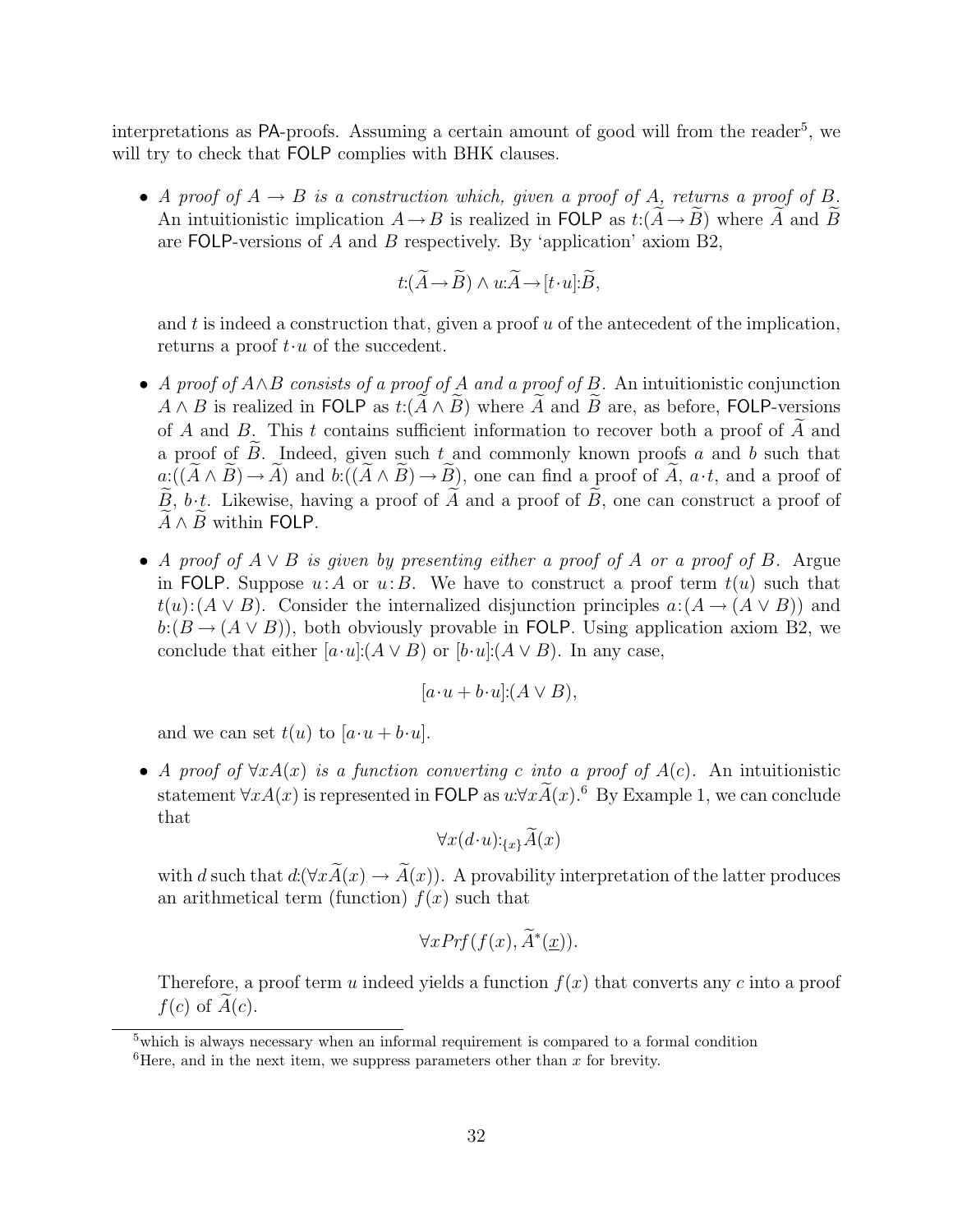• A proof of  $\exists x A(x)$  is a pair  $(c, d)$  where d is a proof of  $A(c)$ . An intuitionistic statement  $\exists x A(x)$  is represented in FOLP as  $u \exists x A(x)$ . Since  $A(x)$  is a realization of a modalized FOS4 formula, it is itself a proof assertion  $t:_{\{x\}}\tilde{B}(x)$ . From axiom B4,

$$
t:_{\{x\}}B \to \text{!}t:_{\{x\}}(t:_{\{x\}}B).
$$

By first-order logic,

$$
\exists xt:_{\{x\}}B \to \exists x[!t]:_{\{x\}}(t:_{\{x\}}B).
$$

By Internalization, there is a term s such that

$$
s: (\exists xt:_{\{x\}} B \to \exists x[!t]:_{\{x\}} (t:_{\{x\}} B)),
$$

i.e.,

$$
s: (\exists x \widetilde{A} \rightarrow \exists x [!t] :_{\{x\}} \widetilde{A}).
$$

By the application axiom B1,

$$
[s\cdot u]:(\exists x[!t] :_{\{x\}} \tilde{A}(x)),
$$

which, under any arithmetical interpretation ∗, becomes an assertion that a specific derivation  $(s \cdot u)^*$  is a proof of a  $\Sigma_1$ -formula

$$
\exists x Pr f((!t)^*(x), \widetilde{A}^*(\underline{x})).
$$

Such proof assertion yields a specific number  $n$  such that

$$
Prf((!t)^*(n), \widetilde{A}^*(n)),
$$

i.e., that  $(lt)^*(n)$  is a proof of  $\tilde{A}^*(n)$  which confirms to the corresponding BHK requirement.

# 9 Completeness is not attainable

In this section, to simplify formulations without a loss of generality, we consider the languages of LP and FOLP without proof constants and logics LP, FOLP without the axiom necessitation rule. Let PAR, INV, and GEN be sets of FOLP-formulas valid under the parametric, invariant parametric, and generic semantics correspondingly. Negative results from [4] rule out a complete axiom system for GEN. From what we have already learned, it follows that

$$
\text{FOLP} \subseteq \text{GEN} \subseteq \text{INV} \subseteq \text{PAR.} \tag{20}
$$

We now show that neither PAR nor INV is recursively enumerable, hence neither can be effectively axiomatized.

Theorem 7 Neither GEN, PAR, or INV is recursively enumerable.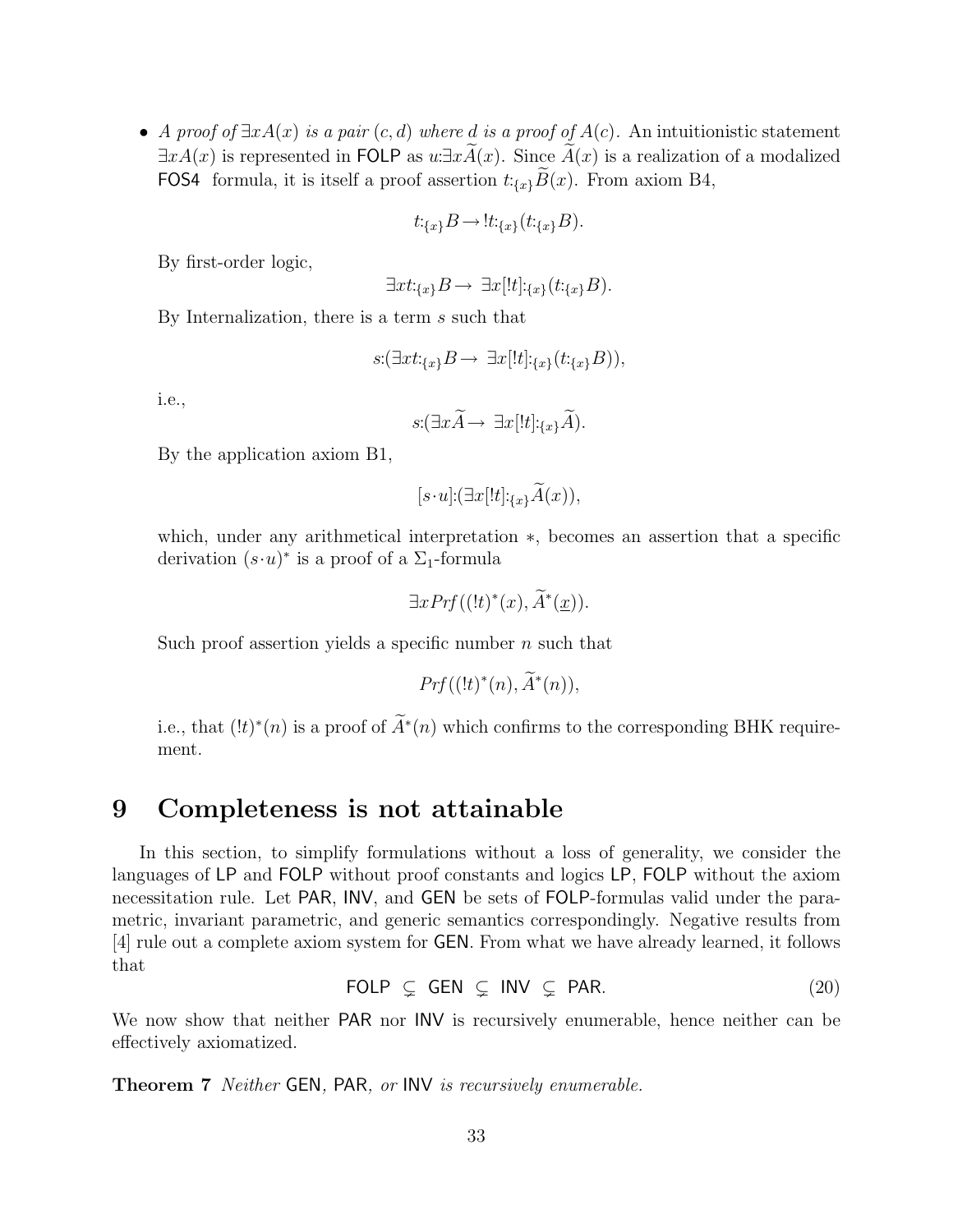**Proof.** For simplicity, we present the proof for the parametric semantics; the same argument works in other cases as well.

Consider the set of FOLP-formulas  $\mathcal F$  of the form  $\neg p: F$ , where F is a pure first-order formula and  $p$  is a proof variable. From the definition of (parametric) arithmetical interpretation, it follows that for each formula  $F$ ,

$$
\neg p:\neg F \in \mathsf{PAR} \text{ if and only if for all } *, \mathsf{PA} \not\vdash \neg F^*.
$$

To prove Theorem 7, it remains to demonstrate that the set

 $\mathcal{F} = \{ F \mid F \text{ is a first-order formula and for all } *, \text{ PA } \forall \neg F^* \}.$ 

is not recursively enumerable.

Let FO be the set of first-order formulas that are valid in all models (this set coincides with first-order logic). Let FIN be the set of formulas that are valid in all finite models and FIN be its complement. It is obvious that FO  $\subset$  FIN, hence FO  $\cap$  FIN =  $\emptyset$ . The following lemma holds (cf. [6]).

**Lemma 16** [6] FO and  $\overline{FIN}$  are recursively inseparable.

Note that  $FO \subseteq \mathcal{F} \subseteq FIN$ . Indeed, if F is a first-order theorem, then, for each interpretation \*, PA  $\vdash$  F<sup>\*</sup>, hence PA  $\nvdash \neg F^*$ ; this secures FO ⊆ F. Suppose F ∉ FIN. Then F is false in some finite model  $\mathcal{M}$ . Since each finite model can be represented in PA, this yields an arithmetical interpretation  $*$  for which  $PA \vdash \neg F^*$ , hence  $F \notin \mathcal{F}$ . We conclude that  $\mathcal{F} \subseteq FIN$ .

Therefore  $\mathcal F$  separates FO and  $\overline{FIN}$  and, by Lemma 16,  $\mathcal F$  is not decidable. It is easily seen from the definition of  $\mathcal F$  that its complement  $\overline{\mathcal F}$  is recursively enumerable. Therefore  $\mathcal F$ is not recursively enumerable.  $\Box$ 

The following corollary could be obtained from (20), but Theorem 7 offers a deeper analysis.

Corollary 6 FOLP is not complete with respect to any of the aforementioned provability semantics: parametric, invariant parametric, or generic.

## 10 Discussion

The arithmetical semantics of the propositional logic of proofs LP corresponds to the generic provability semantics of FOLP with  $Y = \emptyset^7$ . This yields the following conservativity result: for a formula F in the LP-language, LP  $\vdash$  F iff FOLP  $\vdash$  F. Indeed, LP  $\vdash$  F yields FOLP  $\vdash$  F since LP is subsumed by FOLP. Suppose LP  $\nvdash$  F. By the arithmetical completeness theorem for LP (cf. [2]), there is an arithmetical (generic) interpretation  $*$  such that  $F^*$  is false. By soundness of FOLP, Theorem 6,  $F$  is not derivable in FOLP.

<sup>&</sup>lt;sup>7</sup>In the arithmetical semantics for LP from [2], operations  $+$ ,  $\cdot$ , and ! are not tight but property (14) holds nevertheless because proof forms are all propositional.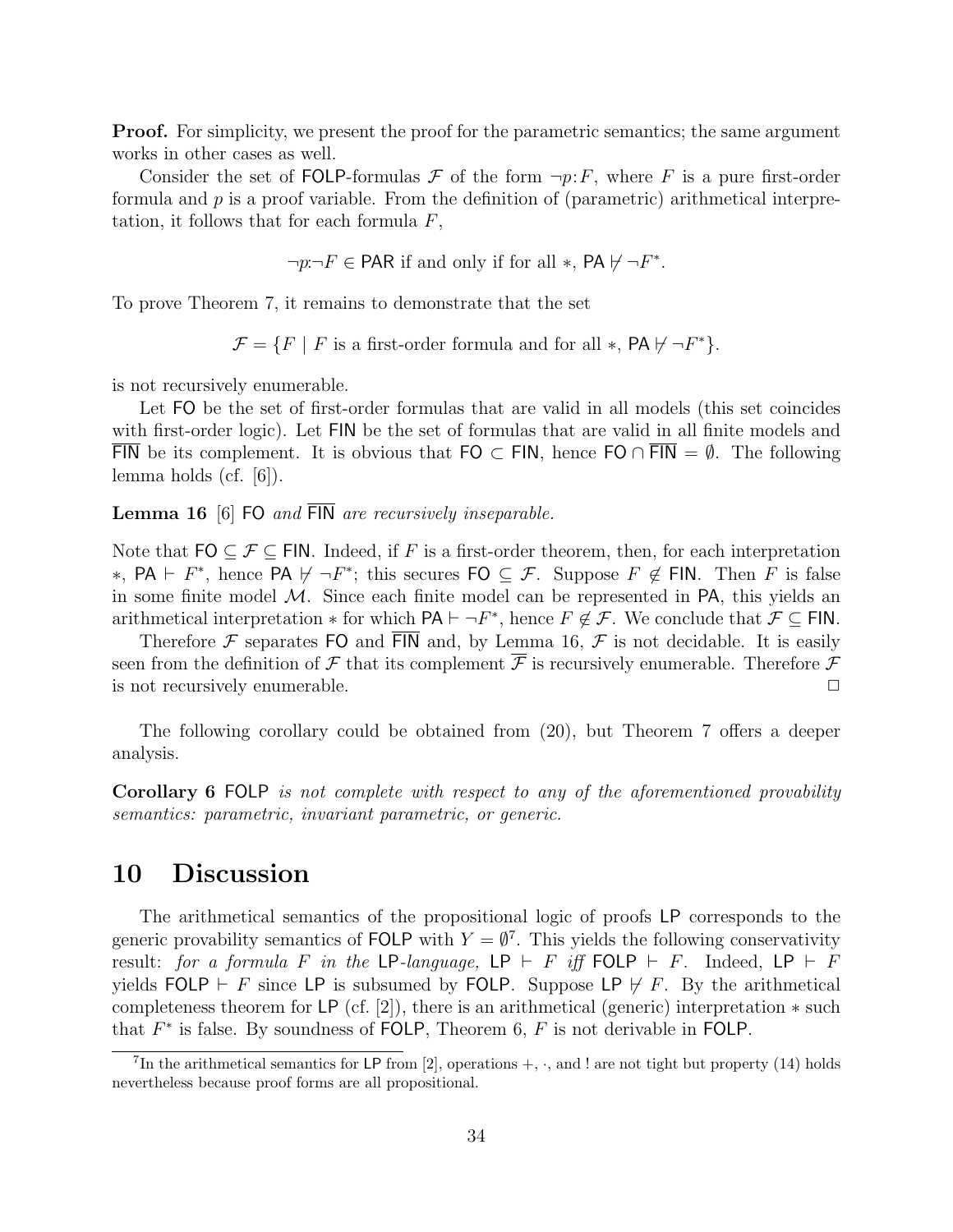Similar classes of tautologies can be considered for the propositional language: PARp, INVp, and GENp. GENp coincides with LP. INVp is strictly included into PARp (separated by Example 3). It is plausible that INVp also coincides with LP and that this can be established by a proper adaptation of the arithmetical completeness proof from [2].

FOLP may be viewed as a general-purpose justification logic; it opens the door to a general theory of first-order justification in which we anticipate a variety of FOLP-like systems equipped with appropriate epistemic semantics.

# 11 Acknowledgements

The authors are grateful to Lev Beklemishev, Mel Fitting, Vladimir Krupski, Elena Nogina, Bryan Renne, and Junhua Yu, whose advice helped with this paper. Many thanks to Karen Kletter for editing this text.

# References

- [1] S. Artemov. Operational modal logic. Technical Report MSI 95-29, Cornell University, 1995.
- [2] S. Artemov. Explicit provability and constructive semantics. Bulletin of Symbolic Logic, 7(1):1–36, 2001.
- [3] S. Artemov. The Logic of Justification. The Review of Symbolic Logic, 1(4):477–513, 2008.
- [4] S. Artemov and T. Yavorskaya (Sidon). On the first-order logic of proofs. Moscow Mathematical Journal, 1:475–490, 2001.
- [5] G. Boolos. The Logic of Provability. Cambridge University Press, Cambridge, 1993.
- [6] Yu. L. Ershov, E. A. Palyutin. Mathematical logic. Moskva, Nauka, 1979. In Russian.
- [7] M. Fitting. A quantified logic of evidence. Annals of Pure and Applied Logic, 152(1– 3):67–83, 2008.
- [8] M. Fitting. Reasoning with Justifications. Towards Mathematical Philosophy, Trends in Logic, 28:107–123, 2009.
- [9] K. Gödel. Eine Interpretation des intuitionistischen Aussagenkalkuls. Ergebnisse Math. Kolloq., 4:39–40, 1933. English translation in: S. Feferman et al., editors, Kurt Gödel Collected Works, Vol. 1, pages 301–303. Oxford University Press, Oxford, Clarendon Press, New York, 1986.
- [10] K. Gödel. Vortrag bei Zilsel, 1938. In S. Feferman, editor, Kurt Gödel Collected Works. Volume III, pages 86–113. Oxford University Press, 1995.